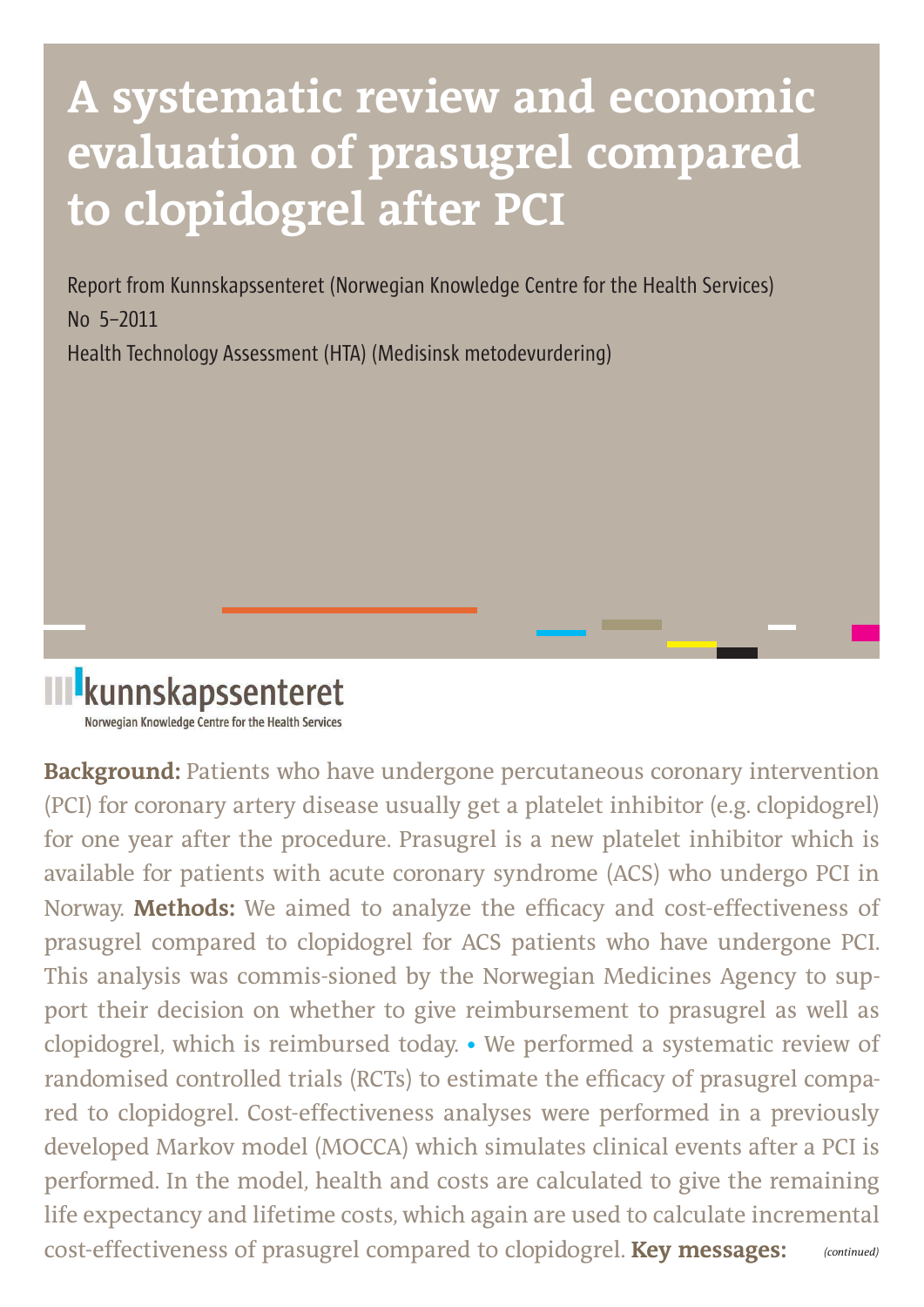Norwegian Knowledge Centre for the Health Services (Kunnskapssenteret) PO Box 7004, St. Olavs plass N-0130 Oslo (+47) 23 25 50 00 www.kunnskapssenteret.no Report: ISBN 978-82-8121-401-9 ISSN 1890-1298



## **III** kunnskapssenteret

• Prasugrel significantly reduces rates of myocardial infarction and urgent target vessel revascularization compared to clopidogrel in both short term (up to 1 month) and long term (up to 15 months). Quality of the evidence was high and moderate for myocardial infarction and low and moderate for urgent target vessel revascularization. • Prasugrel significantly increases rates of bleeding events compared to clopidogrel in both short term and long term data. Quality of the evidence for this outcome was high and low, respectively. **•** The analyses on short and long term effects on mortality revealed no statistically significant differences. Quality of the evidence for this outcome was low and moderate, respectively. **•** Prasugrel is cost-effective compared to clopidogrel for ACS patients who have undergone PCI. Our analyses indicate however that there is uncertainty surrounding the cost-effectiveness result. **•** Uncertainty related to efficacy on mortality and, hence also, cost-effectiveness could be reduced if new randomised controlled trials are performed. *(continued from page one)*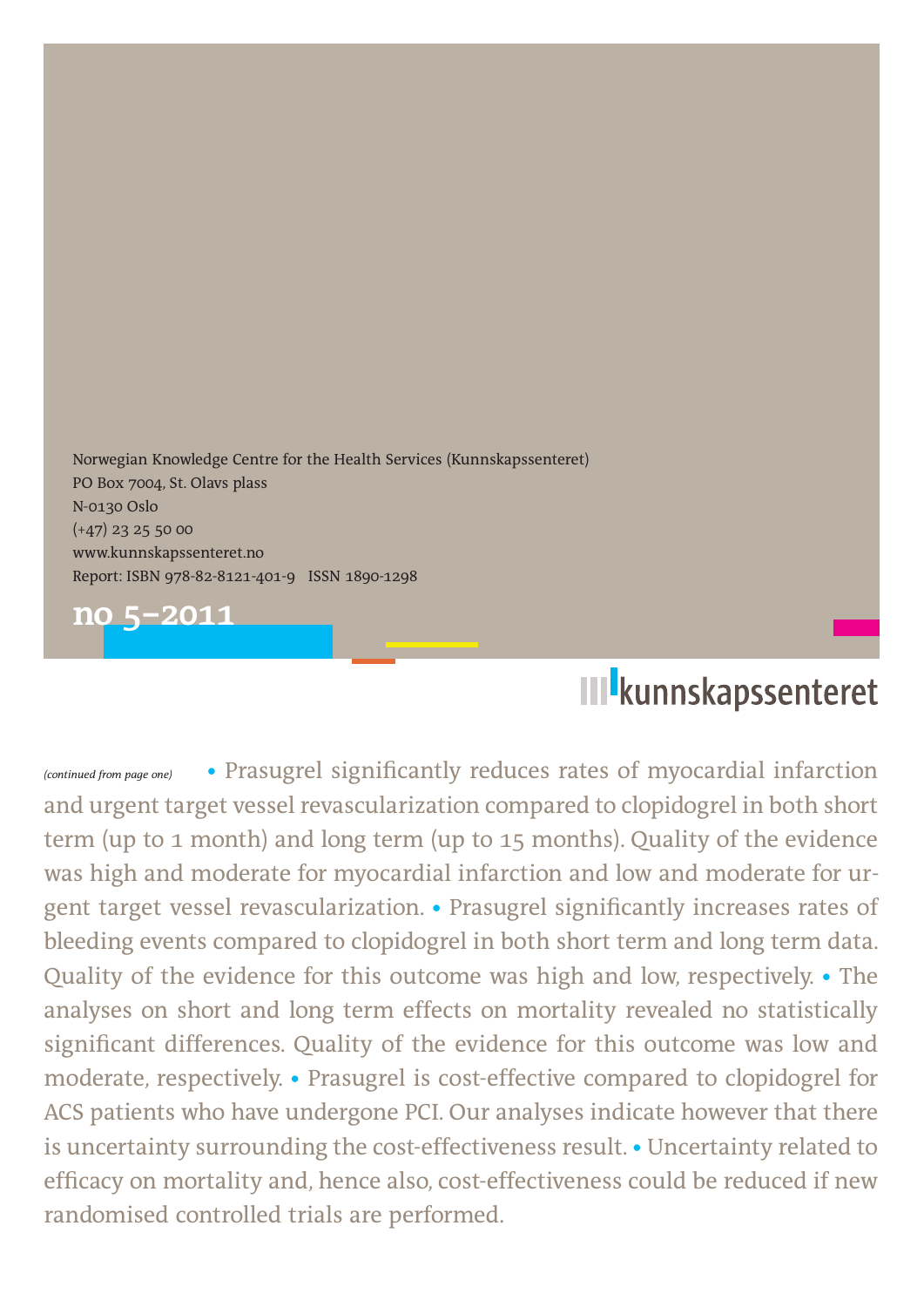| <b>Title</b>    | A systematic review and economic evaluation of prasugrel compared to     |
|-----------------|--------------------------------------------------------------------------|
|                 | clopidogrel after PCI                                                    |
| Norwegian title | En kunnskapsoppsummering og helseøkonomisk evaluering av                 |
|                 | prasugrel sammenlignet med klopidogrel etter PCI                         |
| Institution     | Nasjonalt kunnskapssenter for helsetjenesten                             |
|                 | (Norwegian Knowledge Centre for the Health Services)                     |
| <b>Authors</b>  | Wisløff, Torbjørn, senior adviser                                        |
|                 | Tove Ringerike, senior researcher                                        |
|                 | Marianne Klemp, research director                                        |
| <b>ISBN</b>     | 978-82-8121-401-9                                                        |
| <b>ISSN</b>     | 1890-1298                                                                |
| <b>Report</b>   | $Nr$ 5 - 2011                                                            |
| Project number  | 581                                                                      |
| Type of report  | Health Technology Assessment (Medisinsk metodevurdering)                 |
| No. of pages    | 42 (53 appendices included)                                              |
| <b>Client</b>   | Norwegian Medicines Agency                                               |
| <b>Keywords</b> | Kunnskapssenteret, kunnskapsenter, prasugrel, clopidogrel, coronary      |
|                 | artery disease, myocardial infarction, angina pectoris, cost-            |
|                 | effectiveness, economic evaluation, pharmaceuticals,                     |
|                 | pharmacoeconomics.                                                       |
| <b>Citation</b> | Wisløff T, Ringerike T, Klemp M. Economic evaluation of prasugrel        |
|                 | compared to clopidogrel after PCI. Report nr 5-2011. Oslo: Norwegian     |
|                 | Knowledge Centre for the Health Services, 2011.                          |
|                 | Norwegian Knowledge Centre for the Health Services summarizes and        |
|                 | disseminates evidence concerning the effect of treatments, methods,      |
|                 | and interventions in health services, in addition to monitoring health   |
|                 | service quality. Our goal is to support good decision making in order to |
|                 | provide patients in Norway with the best possible care. The Centre is    |
|                 | organized under The Norwegaian Directorate of Health, but is             |
|                 | scientifically and professionally independent. The Centre has no         |
|                 | authority to develop health policy or responsibility to implement        |
|                 | policies.                                                                |
|                 |                                                                          |
|                 | We would like to thank Lars Granum, Inger Natvig Norderhaug, Vida        |
|                 | Hamidi, Bjarne Robberstad, Sigrun Halvorsen, Eamonn Noonan, Gunn         |
|                 | Elisabeth Vist, Ingrid Harboe and Gunhild Hagen for their expertise      |
|                 | and helpful insights in this project. Norwegian Knowledge Centre for     |
|                 | the Health Services assumes final responsibility for the content of this |
|                 | report.                                                                  |
|                 |                                                                          |
|                 | Norwegian Knowledge Centre for the Health Services                       |
|                 | Oslo, April 2011                                                         |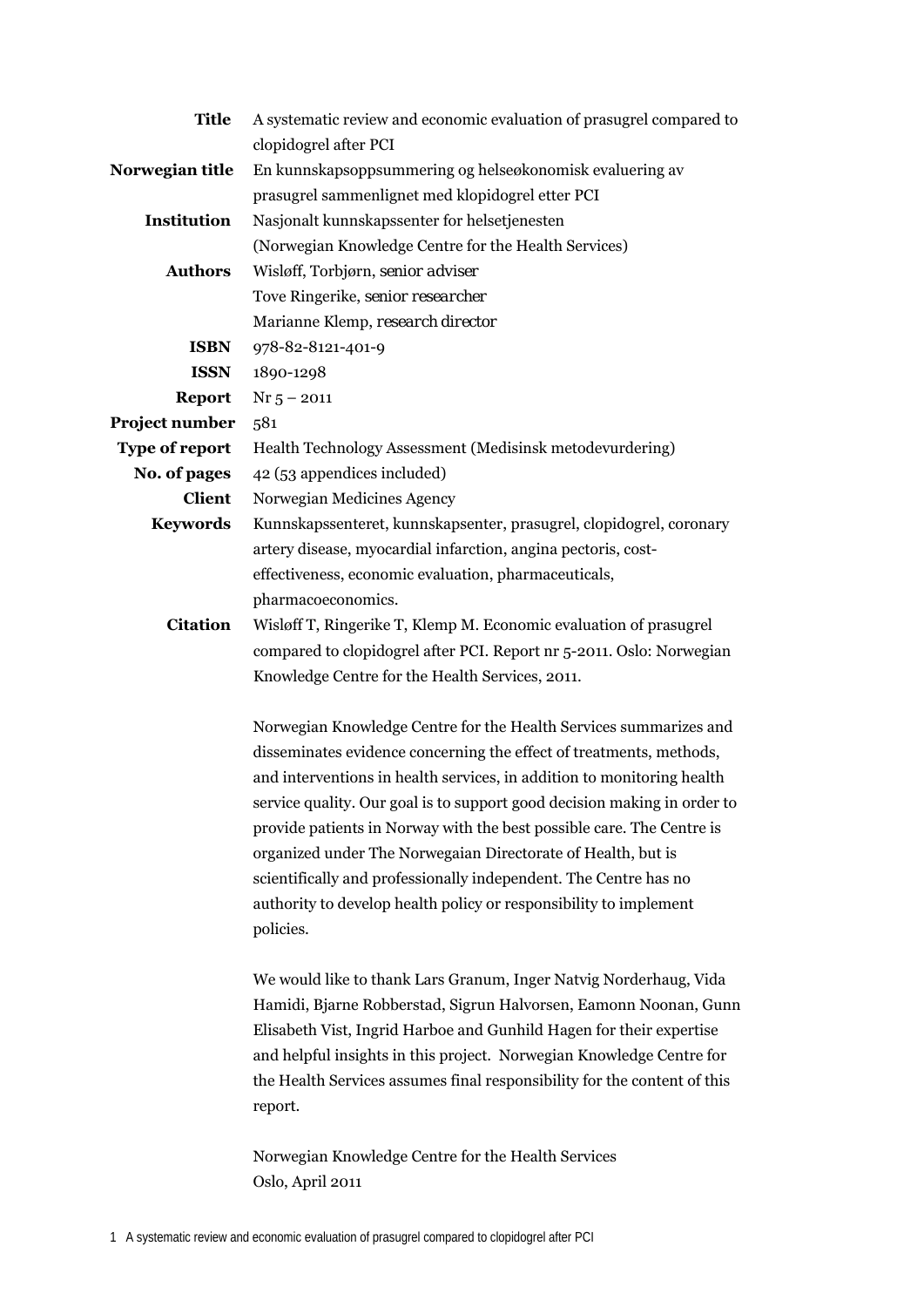## **Key messages**

## **A systematic review and economic evaluation of prasugrel compared to clopidogrel after PCI**

Patients who have undergone percutaneous coronary intervention (PCI) for coronary artery disease usually get a platelet inhibitor (e.g. clopidogrel) for one year after the procedure. Prasugrel is a new platelet inhibitor which is available for patients with acute coronary syndrome (ACS) who undergo PCI in Norway.

We aimed to analyze the efficacy and cost-effectiveness of prasugrel compared to clopidogrel for ACS patients who have undergone PCI. This analysis was commissioned by the Norwegian Medicines Agency to support their decision on whether to give reimbursement to prasugrel as well as clopidogrel, which is reimbursed today. We performed a systematic review of randomised controlled trials (RCTs) to estimate the efficacy of prasugrel compared to clopidogrel. Cost-effectiveness analyses were performed in a previously developed Markov model (MOCCA) which simulates clinical events after a PCI is performed. In the model, health and costs are calculated to give the remaining life expectancy and lifetime costs, which again are used to calculate incremental cost-effectiveness of prasugrel compared to clopidogrel.

#### **Key messages**

- Prasugrel significantly reduces rates of myocardial infarction and urgent target vessel revascularization compared to clopidogrel in both short term (up to 1 month) and long term (up to 15 months). Quality of the evidence was high and moderate for myocardial infarction and low and moderate for urgent target vessel revascularization.
- Prasugrel significantly increases rates of bleeding events compared to clopidogrel in both short term and long term data. Quality of the evidence for this outcome was high and low, respectively.
- The analyses on short and long term effects on mortality revealed no statistically significant differences. Quality of the evidence for this outcome was low and moderate, respectively.
- Prasugrel is cost-effective compared to clopidogrel for ACS patients who have undergone PCI. Our analyses indicate however that there is uncertainty surrounding the cost-effectiveness result.
- Uncertainty related to efficacy on mortality and, hence also, cost-effectiveness could be reduced if new randomised controlled trials are performed.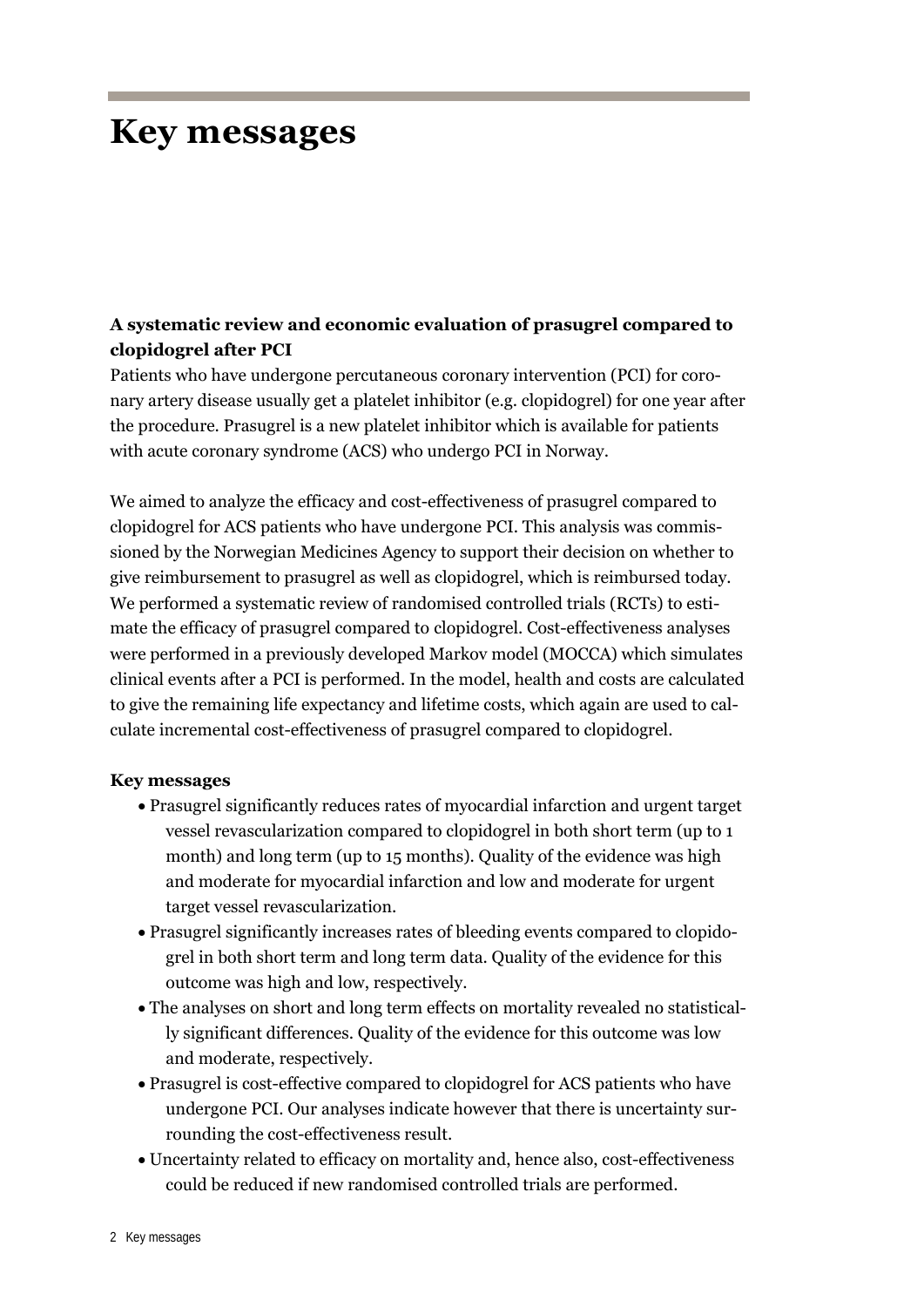## **Executive summary**

#### **BACKGROUND**

Patients who have undergone percutaneous coronary intervention (PCI) for acute coronary syndrome (ACS) usually get a platelet inhibitor (clopidogrel) for one year after operation. Prasugrel is a new platelet inhibitor which is available for ACS patients who undergo PCI in Norway.

#### **OBJECTIVE**

To analyse the cost-effectiveness of prasugrel compared to clopidogrel for ACS patients who have undergone PCI.

#### **METHODS**

We searched Medline and Embase for randomised controlled trials (RCTs) on efficacy of prasugrel compared to clopidogrel on 08.02.2010 and 15.03.2011. Trials were assessed by two independent reviewers and combined into meta-analyses on the outcomes cardiovascular death, acute myocardial infarction (AMI), urgent target vessel revascularization (UTVR) and bleeding events. The quality of the evidence was evaluated using GRADE (Grading of Recommendations, Assessment, Development and Evaluation).

We used a modified version of a Markov model (Model of cost-effectiveness of coronary artery disease (MOCCA)) previously developed by Norwegian Knowledge Centre for the Health Services, to model the cost-effectiveness of prasugrel compared to clopidogrel. Possible events in the model were UTVR, myocardial infarction, bleeding and death. Incidences of events were based on registries from Sweden and Denmark. Costs of prasugrel and clopidogrel were based on list prices from the Norwegian Medicines Agency.

In addition, we performed probabilistic sensitivity analyses, designed as a Monte Carlo simulation with 1 000 iterations, to get an impression of the uncertainty surrounding our analyses.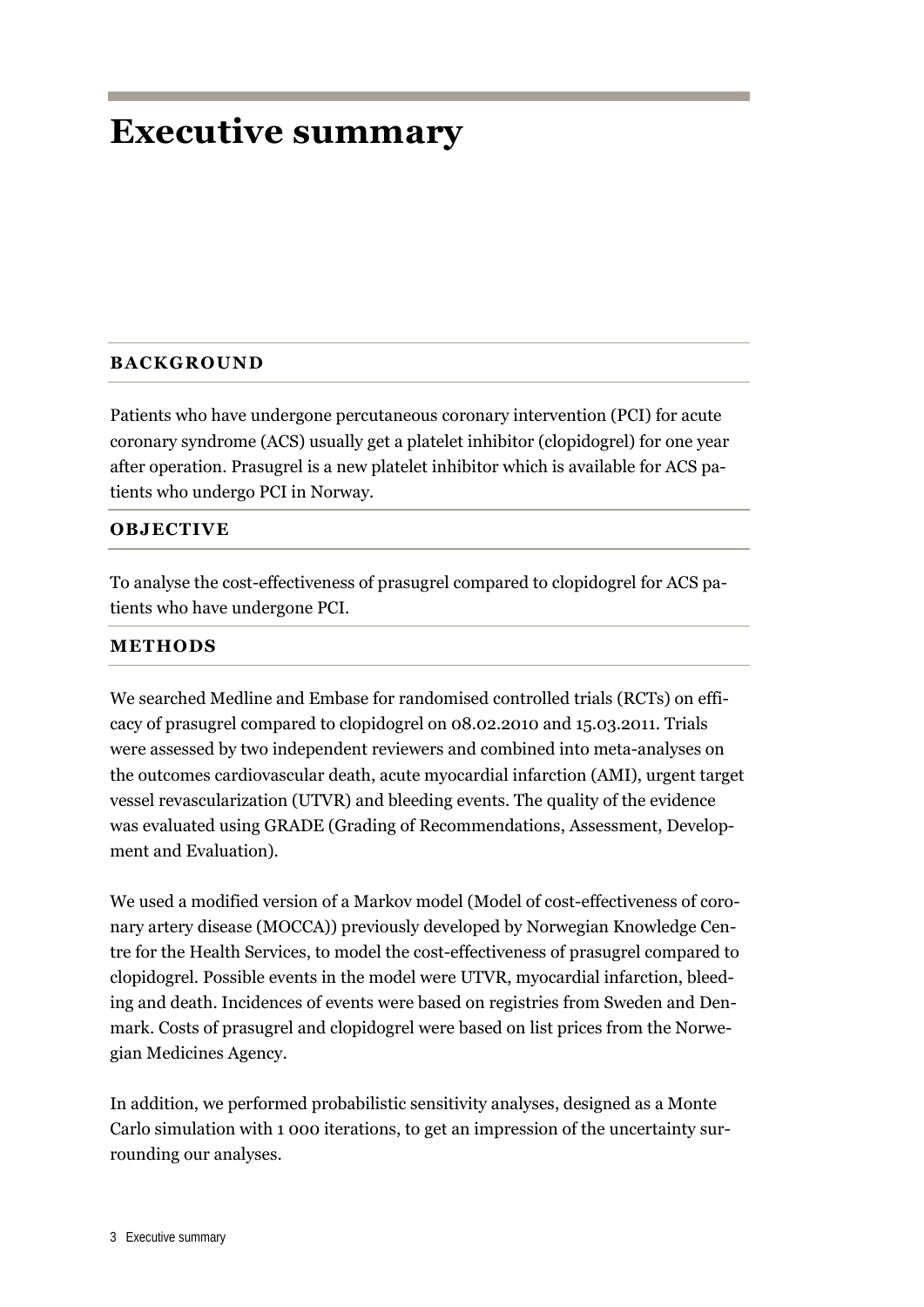#### **RESULTS**

We found three relevant trials with 14624 participants comparing prasugrel with clopidogrel. All three reported short-term outcomes (14-30 days) and one trial reported also long-term follow-up (15 months). Meta-analyses of short-term outcomes showed that prasugrel significantly lowered need for UTVR, relative risk (RR)=0,53 (95% confidence interval: 0,39-0,73) and AMI, RR=0,75 (0,65-0,86) compared to clopidogrel. However, prasugrel led to increased rates of bleeding (RR=1,24 (1,00- 1,53)). Quality of the evidence for these three outcomes were regarded to be low, high and high, respectively.

On long term, prasugrel also had lower rates of UTVR and AMI at RR=0,67 (0,55- 0,82) and RR=0,76 (0,68-0,86), respectively. As in short term, bleeding rates were also higher for prasugrel than clopidogrel RR=1,31 (1,10-1,55). These three outcomes were graded to be at moderate, moderate and low quality of evidence, respectively.

The meta-analyses failed to show any differences in mortality between the two drug regimens (short term: RR=0,79 (0,57-1,10), long term: RR=0,88 (0,70-1,11)). Quality of the evidence on mortality was rated to be of low and moderate quality, respectively.

Our modelling resulted in an increase in both life expectancy and costs with prasugrel. This gave an incremental cost-effectiveness ratio of NOK 37 600 per life year gained for prasugrel compared with clopidogrel. The probabilistic sensitivity analyses demonstrated that prasugrel is cost-effective in 88% of the simulations. From our value of information analysis, it became evident that the decision depends mostly on the uncertainty in data on efficacy, and hence if new research should be conducted, this is the kind of data that has the highest potential to reduce the decision uncertainty.

### **DISCUSSION**

Efficacy data on the comparison of prasugrel and clopidogrel was scarce. Based on GRADE, only short term efficacy data on myocardial infarction and bleeding had high quality. Hence, this comparison would benefit from further research.

The incremental cost-effectiveness ratio of NOK 37 600 per life year gained, indicates that prasugrel is clearly cost-effective compared to clopidogrel if a threshold for cost-effectiveness is in the range of 350 000 to 1 000 000. Simulations indicated, however, that this result is uncertain. Further research on the efficacy and safety of prasugrel compared to clopidogrel is particularly likely to reduce uncertainty in conclusions of this analysis.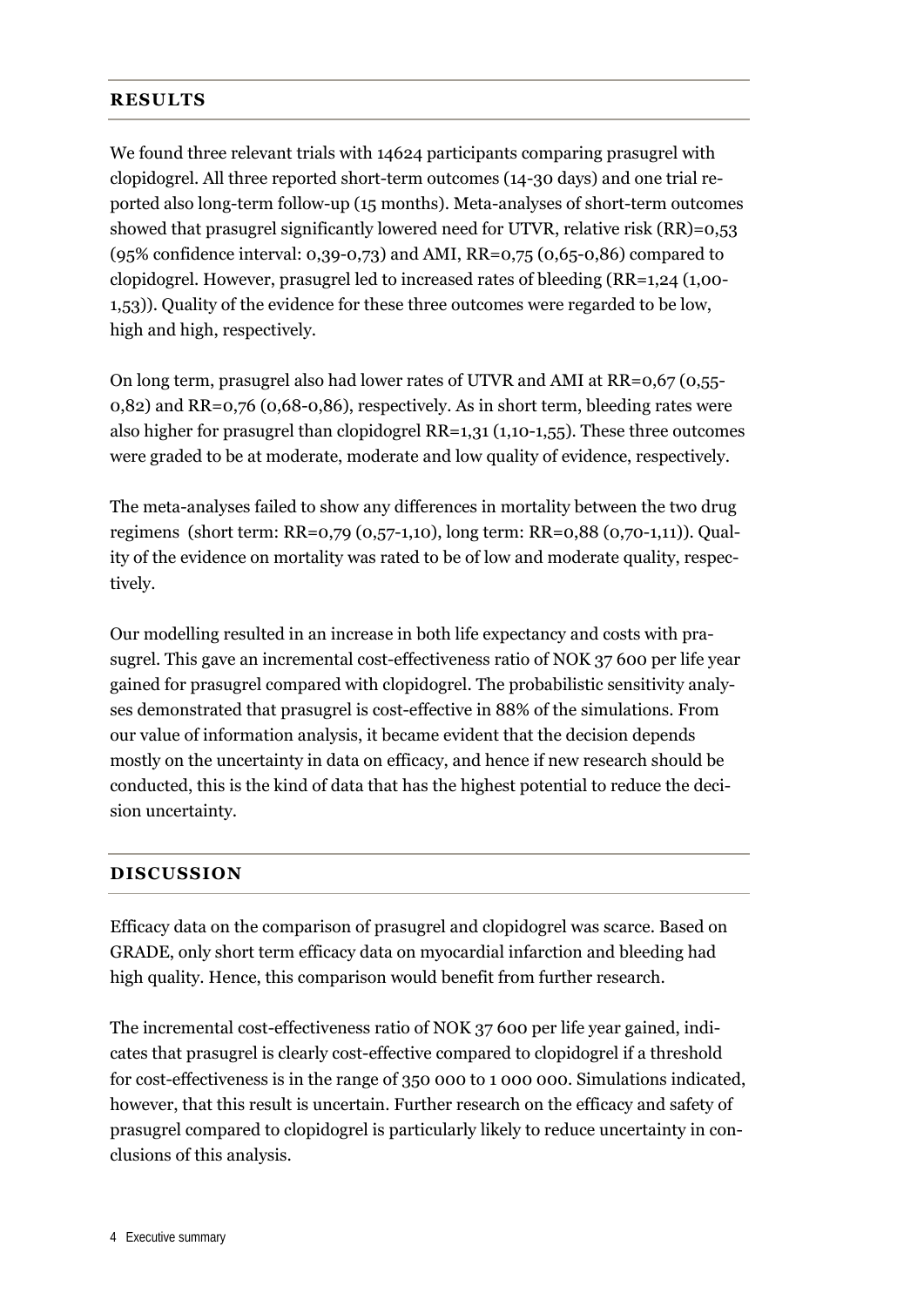#### **CONCLUSION**

Prasugrel is likely to be more cost-effective than clopidogrel for ACS patients who have undergone PCI. This conclusion is, however, uncertain, and even for high levels of willingness to pay for health, there is a probability of clopidogrel being costeffective.

Norwegian Knowledge Centre for the Health Services PB 7004 St. Olavs plass N-0130 Oslo, Norway Telephone: +47 23 25 50 00 E-mail: post@kunnskapssenteret.no Full report (pdf): www.kunnskapssenteret.no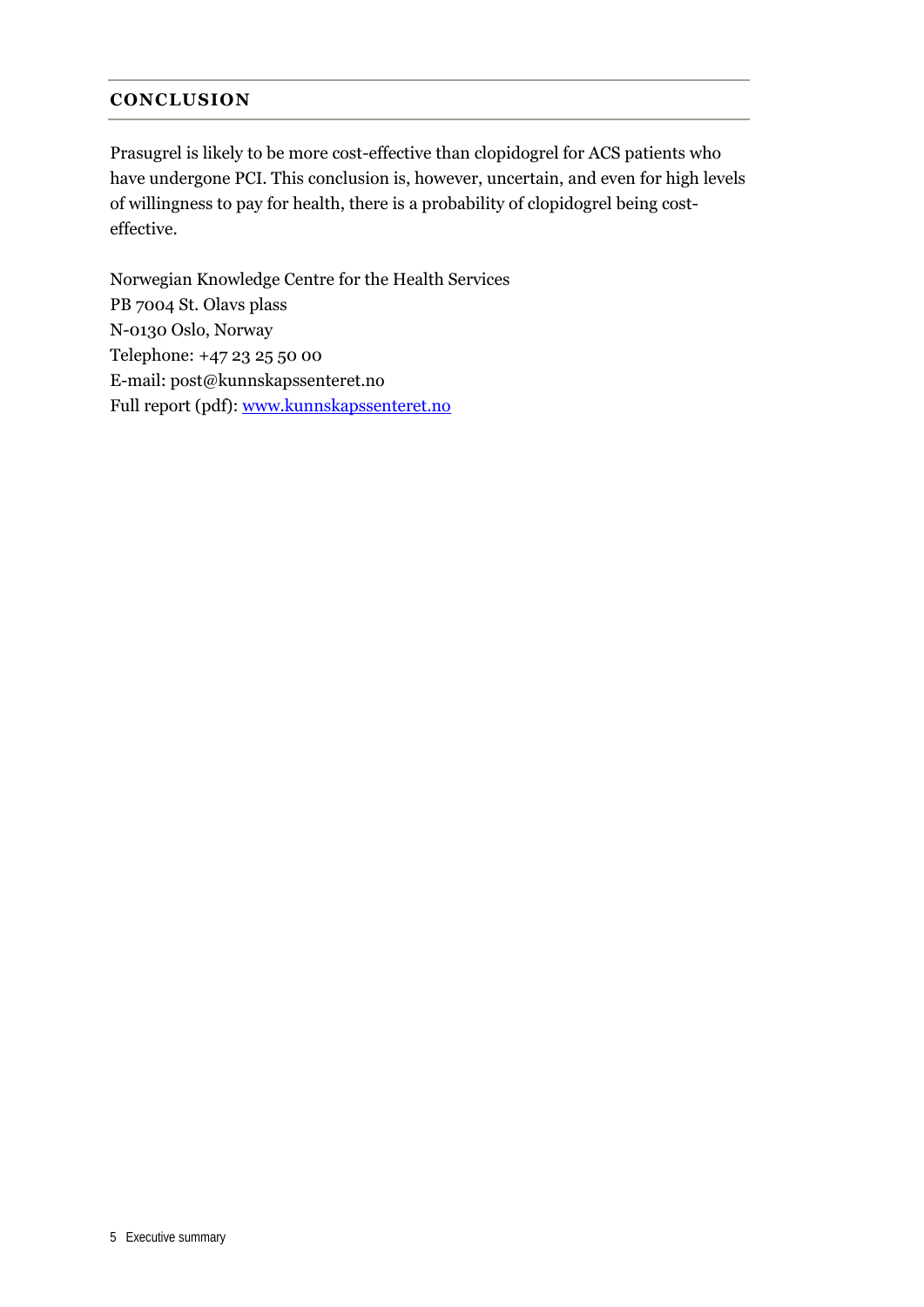## **Hovedfunn (norsk)**

### **En kunnskapsoppsummering og økonomisk evaluering av prasugrel sammenlignet med klopidogrel etter PCI**

Pasienter som har gjennomgått perkutan koronar intervensjon (PCI) for koronarsykdom vil vanligvis få blodplatehemmer (f.eks. klopidogrel) i ett år etter inngrepet. Prasugrel er en ny platehemmer som er tilgjengelig for pasienter med akutt koronarsyndrom som gjennomgår PCI i Norge.

Vi ønsket å analysere effekten og kostnadseffektiviteten av prasugrel sammenlignet med klopidogrel for pasienter med akutt koronarsyndrom som har gjennomgått PCI. Denne analysen er bestilt av Statens legemiddelverk for å støtte deres beslutning om hvorvidt det skal gis refusjon til prasugrel i tillegg til klopidogrel, som har refusjon i dag. Vi utførte en systematisk gjennomgang av randomiserte kontrollerte studier for å beregne effekten av prasugrel sammenlignet med klopidogrel. Kostnadseffektivitetsanalysene ble utført i en tidligere utviklet Markov-modell som simulerer kliniske hendelser etter utført PCI. I modellen er helseeffekter og kostnader beregnet for å gi gjenstående levealder og levetidskostnader, som igjen brukes til å beregne forholdet mellom kostnader og helseeffekter av prasugrel sammenlignet med klopidogrel.

#### **Hovedfunn**

• Prasugrel reduserer forekomsten av hjerteinfarkt og revaskularisering sammenlignet med klopidogrel både på kort og lang sikt (14-30 dager og 15 måneder). Kvaliteten på dokumentasjonen var høy og moderat for hjerteinfarkt og lav og moderat for revaskularisering (på henholdsvis kort og lang sikt).

• Prasugrel øker forekomst av blødninger sammenlignet med klopidogrel både i korttids- og langtidsdata. Kvaliteten på dokumentasjonen for dette utfallet var henholdsvis høy og lav.

• Analysene viste ingen statistisk signifikante forskjeller på død. Kvaliteten på dokumentasjonen for dette utfallet var lav og moderat for henholdsvis korttids- og langtidsdata.

• Prasugrel synes å være kostnadseffektivt sammenlignet med klopidogrel for pasienter med akutt koronarsyndrom som har gjennomgått PCI. Våre analyser antyder imidlertid at det er noe usikkerhet knyttet til resultatet.

• Usikkerhet knyttet til effekt på død, og dermed også kostnadseffektiviteten av prasugrel, kan reduseres dersom nye randomiserte kontrollerte studier blir utført.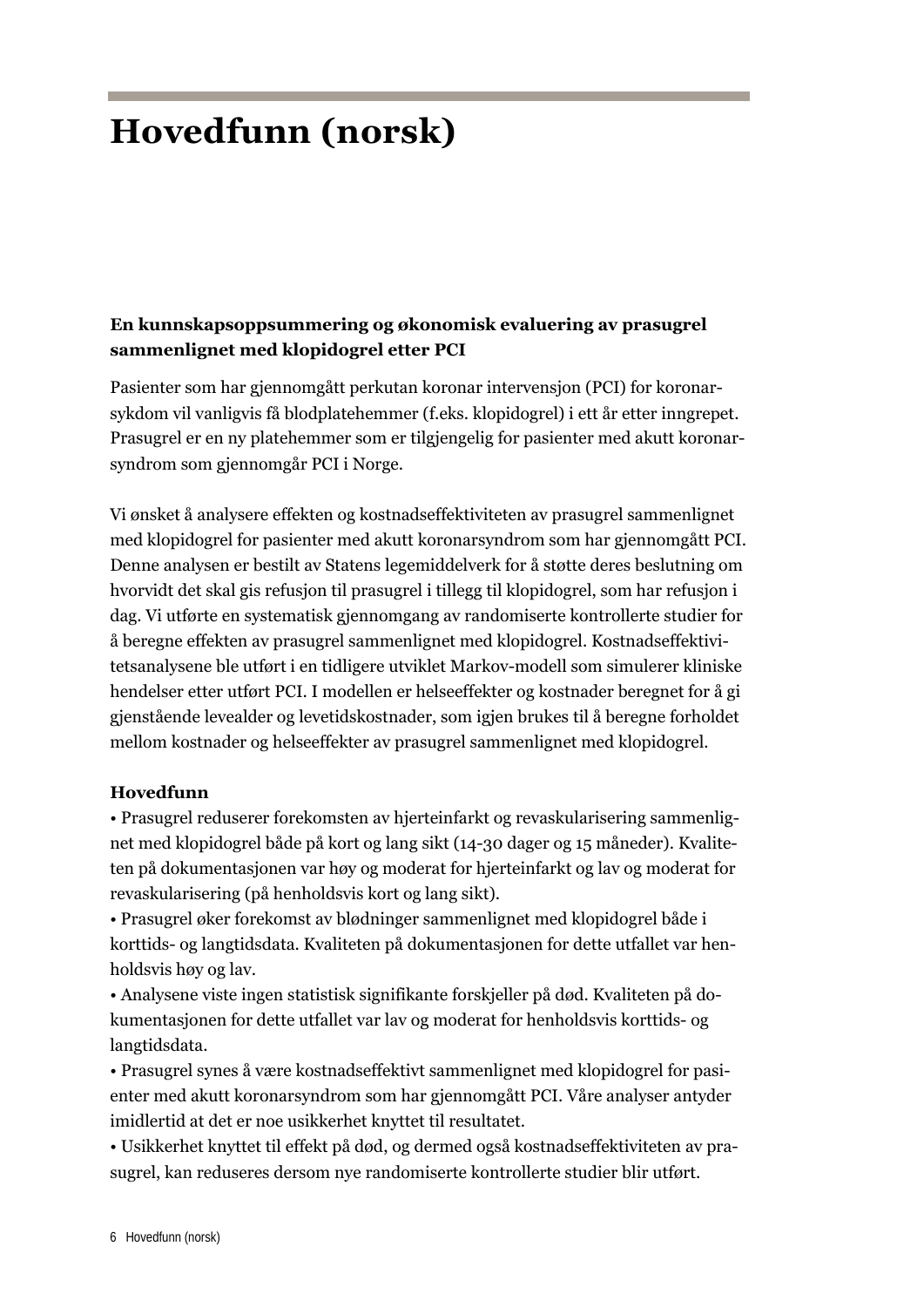## **Sammendrag (norsk)**

### **BAKGRUNN**

Pasienter som har gjennomgått perkutan koronar intervensjon (PCI) for akutt koronarsyndrom vil vanligvis få platehemmer (klopidogrel) i ett år etter operasjonen. Prasugrel er en ny platehemmer som er tilgjengelig for pasienter med akutt koronarsyndrom som gjennomgår PCI i Norge.

#### **FORMÅL**

Å analysere kostnadseffektiviteten av prasugrel sammenlignet med klopidogrel for pasienter med akutt koronarsyndrom som har gjennomgått PCI.

#### **METODE**

Vi søkte Medline og Embase etter randomiserte kontrollerte forsøk på effekt av prasugrel sammenlignet med klopidogrel den 8.2.2010 og 15.3.2011. Studier ble vurdert av to uavhengige medarbeidere og samlet i meta-analyser på utfallene kardiovaskulær død, akutt hjerteinfarkt, revaskularisering og blødninger. Kvaliteten på dokumentasjonen ble evaluert ved hjelp av GRADE (Grading of Recommendations, Assessment, Development and Evaluation).

Vi brukte en modifisert versjon av en Markov-modell (Model of cost-effectiveness of coronary artery disease (MOCCA)), tidligere utarbeidet av Kunnskapssenteret, til å modellere kostnadseffektiviteten av prasugrel sammenlignet med klopidogrel. Mulige hendelser i modellen var revaskularisering, hjerteinfarkt, blødning og død. Forekomst av hendelser var basert på registerdata fra Sverige og Danmark. Priser på prasugrel og klopidogrel var basert på listepriser fra Statens legemiddelverk. Disse viser at prasugrel er betydelig dyrere enn klopidogrel.

Analysene ble utført ved at all usikkerhet i modellen var representert ved sannsynlighetsfordelinger. Resultatene i modellen er derfor basert på 1 000 tilfeldige trekninger fra disse fordelingene.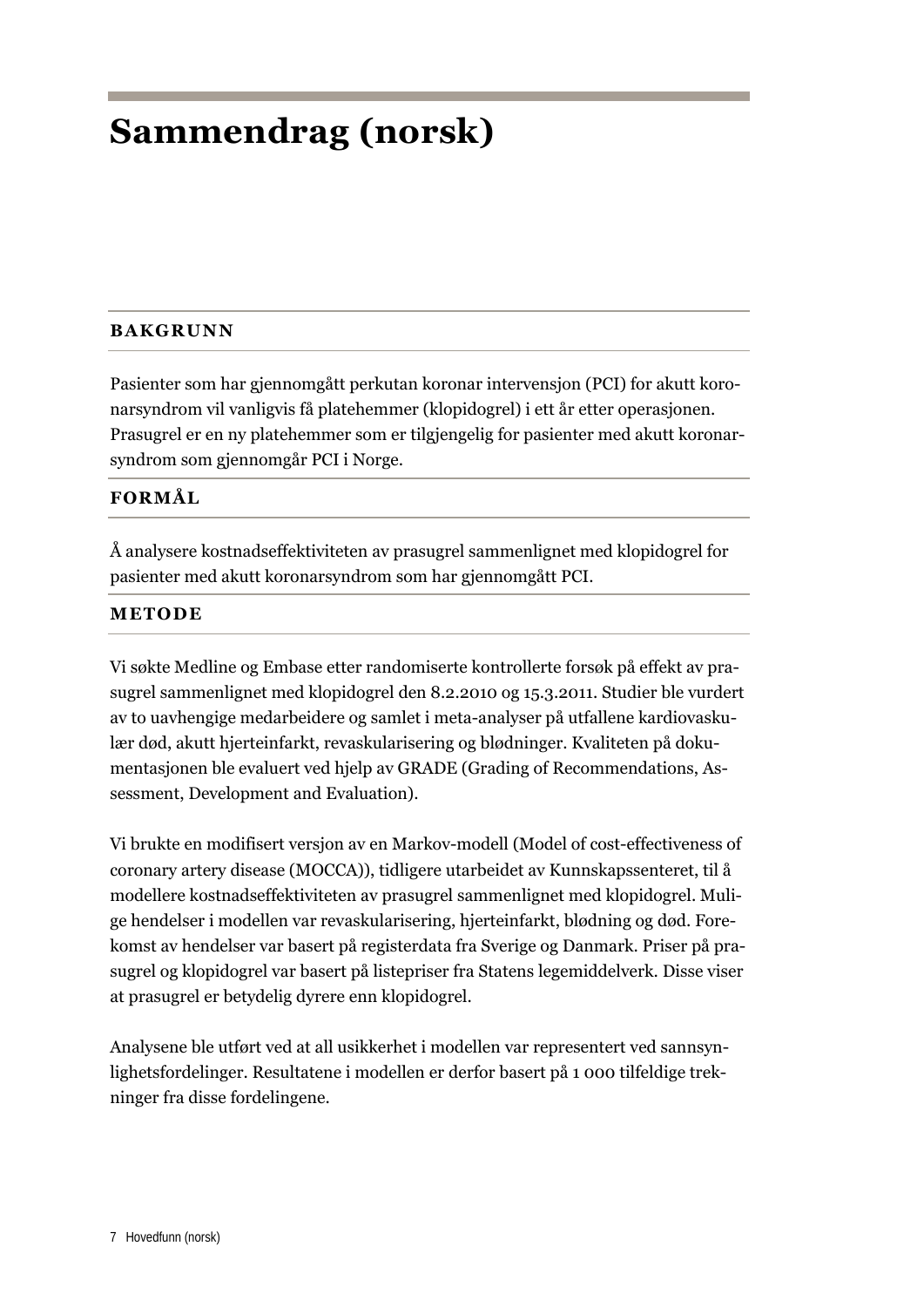#### **RESULTAT**

Vi fant tre aktuelle studier (med til sammen 14624 pasienter) som sammenligner prasugrel med klopidogrel. Alle tre rapporterte kortsiktige resultater (14-30 dager), en studie rapporterte i tillegg lang oppfølging (15 måneder). Meta-analyser av resultater med kort oppfølging viste at prasugrel betydelig senket behov for revaskularisering, relativ risiko (RR) = 0,53 (95 % konfidensintervall: 0,39-0,73) og akutt hjerteinfarkt, RR = 0, 75 (0,65-0,86) sammenlignet med klopidogrel. Prasugrel førte imidlertid også til økt forekomst av blødninger (RR = 1,24 (1,00-1,53)). Dokumentasjonskvaliteten for disse tre utfallene ble ansett å være henholdsvis lav, høy og høy.

Prasugrel hadde også lavere langtids forekomst av revaskularisering og akutt hjerteinfarkt på henholdsvis RR = 0,67 (0,55-0,82) og RR = 0,76 (0,68-0,86). Som med kort oppfølging, var forekomsten av blødninger på lang sikt også høyere for prasugrel enn klopidogrel RR = 1,31 (1,10-1,55). Dokumentasjonen for disse tre utfallene ble gradert til henholdsvis moderat, moderat og lav kvalitet.

Meta-analyser klarte ikke å vise eventuelle forskjeller i dødelighet mellom de to medikamentregimene (kort sikt: RR = 0,79 (0,57-1,10), lang sikt: RR = 0,88 (0,70- 1,11)). Dokumentasjonskvaliteten på dette utfallet ble vurdert å være av lav og moderat kvalitet med henholdsvis kort og lang oppfølging.

Vår modellering resulterte i økning av både forventet gjenstående levetid og livstidskostnader med prasugrel. Kostnadseffektiviteten av å bytte fra klopidogrel til prasugrel ble dermed på 37 600 norske kroner per vunnet leveår. Sensitivitetsanalysen viste at det er 88 % sannsynlighet for at prasugrel er kostnadseffektiv sammenlignet med klopidogrel. Fra vår verdi av forskningsanalyse, ble det klart at resultatet avhenger mest av effektdataene. Hvis ny forskning skal gjennomføres, er det derfor kliniske studier som undersøker effekt av prasugrel som mest sannsynlig vil redusere usikkerheten rundt resultatet.

#### **DISKUSJON**

Vi fant lite effektdata på sammenligning av prasugrel og klopidogrel. Basert på GRADE, hadde bare korttids effektdata på hjerteinfarkt og blødninger høy kvalitet. Derfor vil denne sammenligningen ha nytte av videre forskning.

Kostnadseffektiviteten på 37 600 norske kroner per vunnet leveår, indikerer at prasugrel er klart kostnadseffektivt sammenlignet med klopidogrel dersom en terskel for kostnadseffektivitet er i størrelsesorden 350 000 til 1 000 000. Simuleringer indikerte imidlertid at dette resultatet er usikkert. Videre forskning på effekt og sikkerhet av prasugrel sammenlignet med klopidogrel er forventet å redusere usikkerheten i konklusjonene i denne analysen.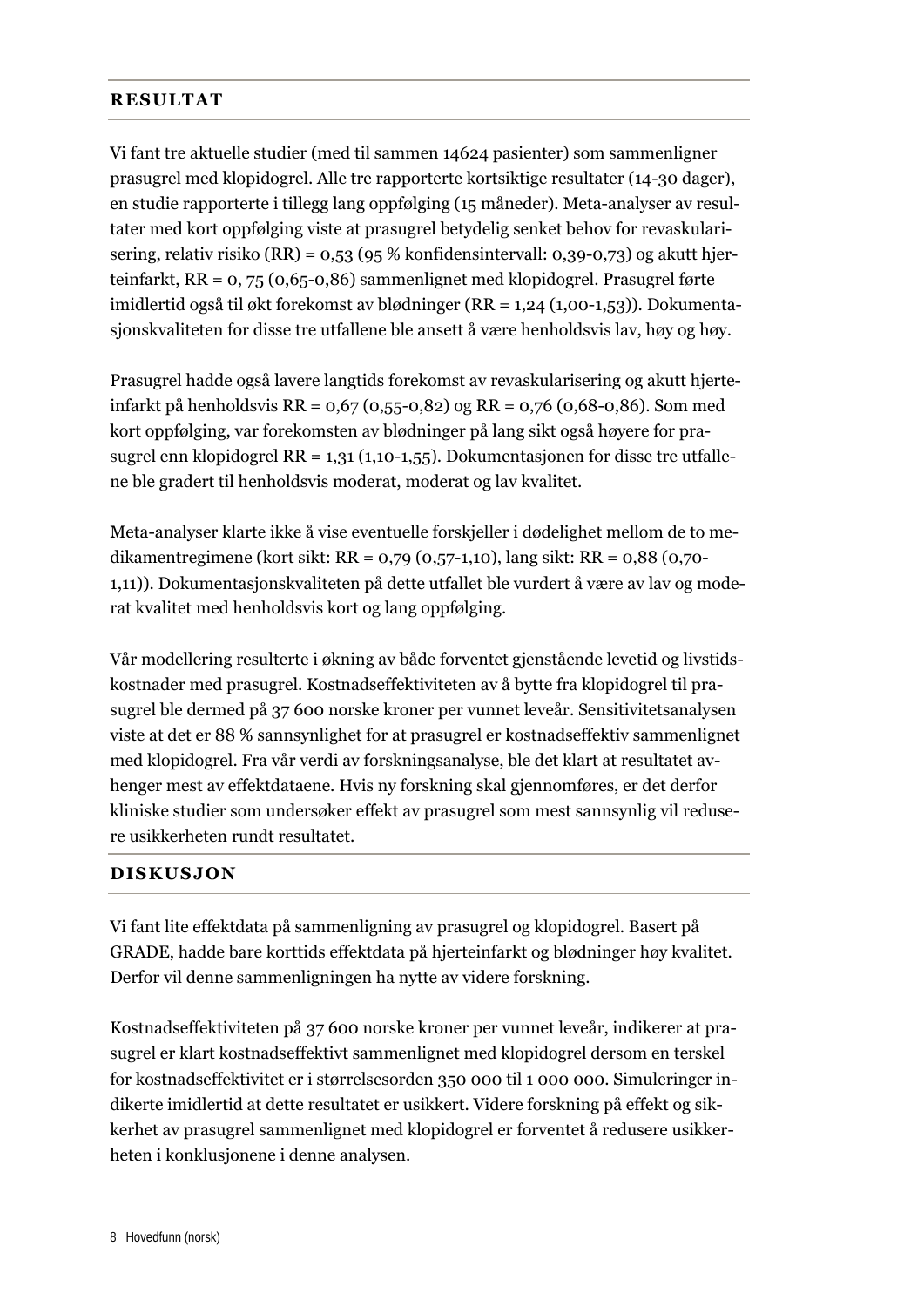#### **KONKLUSJON**

Prasugrel synes å være kostnadseffektivt sammenlignet med klopidogrel for pasienter med akutt koronarsyndrom som har gjennomgått PCI. Våre analyser antyder imidlertid at det er noe usikkerhet knyttet til resultatet.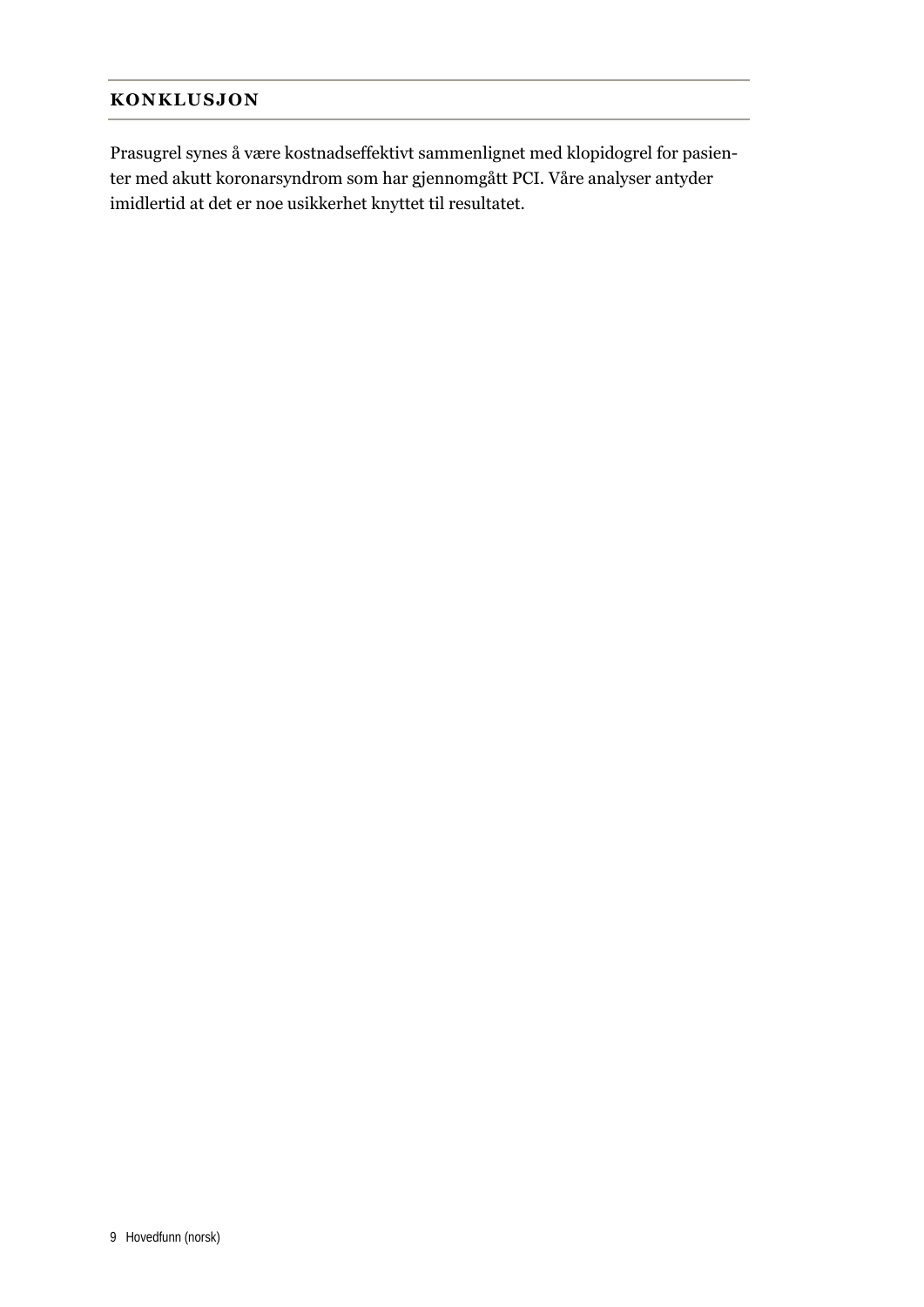## **Glossary and abbreviations**

| CI                               | <b>Confidence interval.</b> A measure of uncertainty around the results of a<br>statistical analysis that describes the range of values within which we can<br>be reasonably sure that the true mean effect lies. Wider intervals indi-<br>cate lower precision; narrow intervals, greater precision.                                                                                                                     |
|----------------------------------|---------------------------------------------------------------------------------------------------------------------------------------------------------------------------------------------------------------------------------------------------------------------------------------------------------------------------------------------------------------------------------------------------------------------------|
| <b>ICER</b>                      | Incremental cost-effectiveness ratio. The ratio of the difference in<br>costs between two alternative health technologies divided by the differ-<br>ence in effectiveness between the same two technologies.<br>$\textit{ICER} = \frac{\textit{Cost}_{\text{intervention}} - \textit{Cost}_{\text{comparator}}}{\textit{Effect}_{\text{intervention}} - \textit{Effect}_{\text{comparator}}} = \frac{\Delta C}{\Delta E}$ |
| <b>Meta-analysis</b>             | Statistical method to combine results from different studies with similar<br>properties                                                                                                                                                                                                                                                                                                                                   |
| <b>Monte Carlo</b><br>simulation | <b>Monte Carlo simulation</b> is drawing random numbers from prede-<br>fined distributions.                                                                                                                                                                                                                                                                                                                               |
| <b>PSA</b>                       | <b>Probabilistic sensitivity analysis.</b> An analysis of the uncertainty re-<br>lated to all parameters in a decision analytic model. Typically performed<br>by Monte Carlo simulation, hence by drawing values from probability<br>distributions for all parameters simultaneously                                                                                                                                      |
| <b>RCT</b>                       | Randomised controlled trial. An experiment in which investigators<br>use randomisation to allocate participants into treatment arms that are<br>being compared. Usually allocation is made at the level of individuals,<br>but sometimes it is done at group level e.g. by schools or clinics. This de-<br>sign allows assessment of the relative effects of interventions.                                               |
| <b>RR</b>                        | <b>Relative risk / risk ratio.</b> The relative risk is the absolute risk (AR) in<br>the intervention group divided by the AR in the control group. It is to be<br>distinguished from odds ratio (OR) which is the ratio of events over non-<br>events in the intervention group over the ratio of events over non-events<br>in the control group.                                                                        |
| <b>SR</b>                        | Systematic review. A review in which specified and appropriate meth-<br>ods have been used to identify, appraise, and summarise studies address-                                                                                                                                                                                                                                                                          |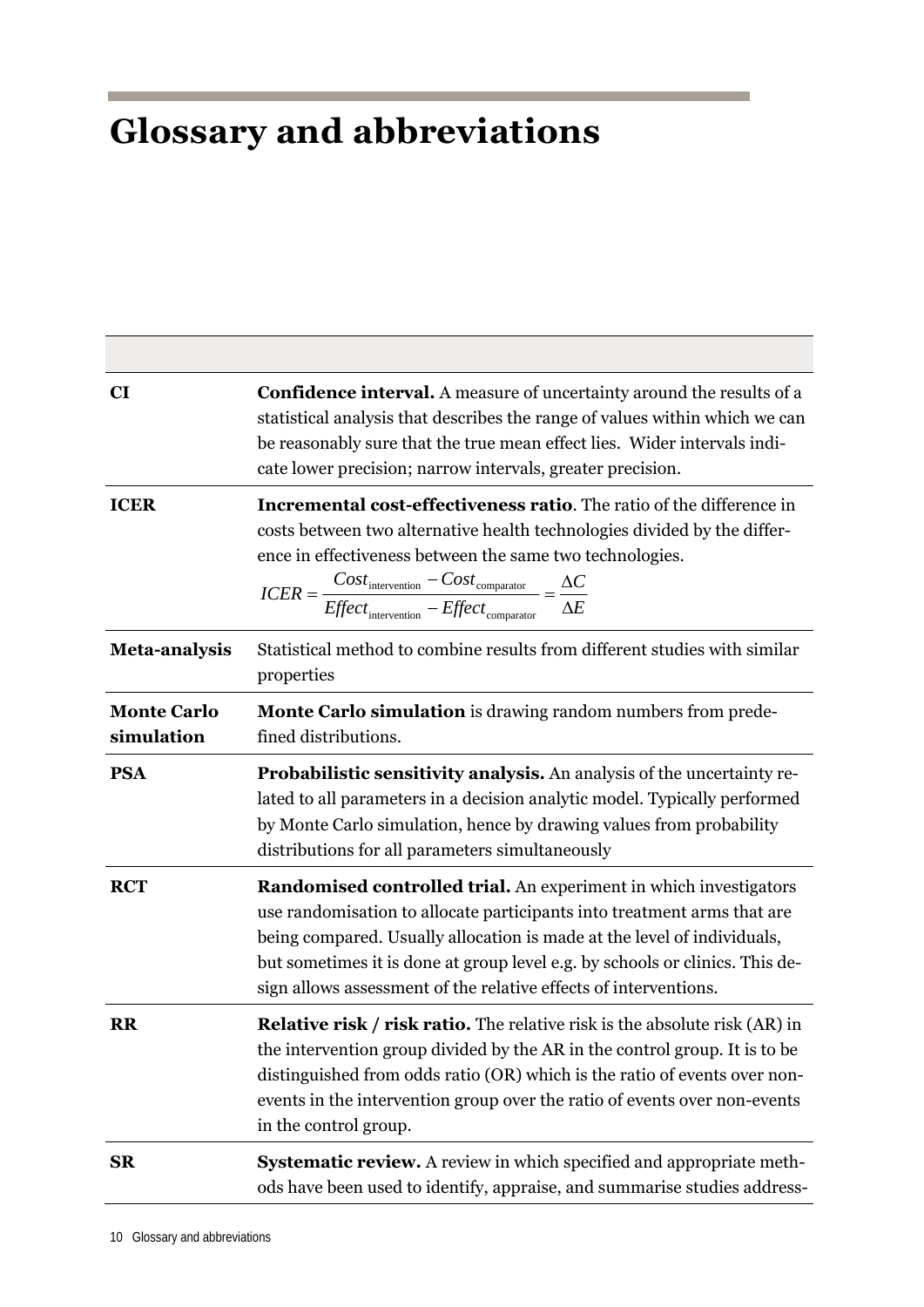|                                     | ing a defined question. It can, but need not, involve meta-analysis.                                                                                                                                                                                                                                                                                                                                                  |
|-------------------------------------|-----------------------------------------------------------------------------------------------------------------------------------------------------------------------------------------------------------------------------------------------------------------------------------------------------------------------------------------------------------------------------------------------------------------------|
| <b>Statistically</b><br>significant | Means that the findings of a study are unlikely to have arisen because of<br>chance. Significance at the commonly cited $5\%$ level (P < 0.05) means<br>that the observed difference or greater difference would occur by chance<br>in only 5 out of 100 similar cases. Where the word "significant" or "sig-<br>nificance" is used without qualification in the text, it is being used in this<br>statistical sense. |
| WTP $(\lambda)$                     | <b>Willingness to pay.</b> A pre-specified limit of what society is willing to<br>pay for a given health unit (e.g. QALY or life year). In Norway it is com-<br>mon to use NOK 500 000 per QALY or life year in economic evaluations.<br>Sometimes also called cost-effectiveness threshold.                                                                                                                          |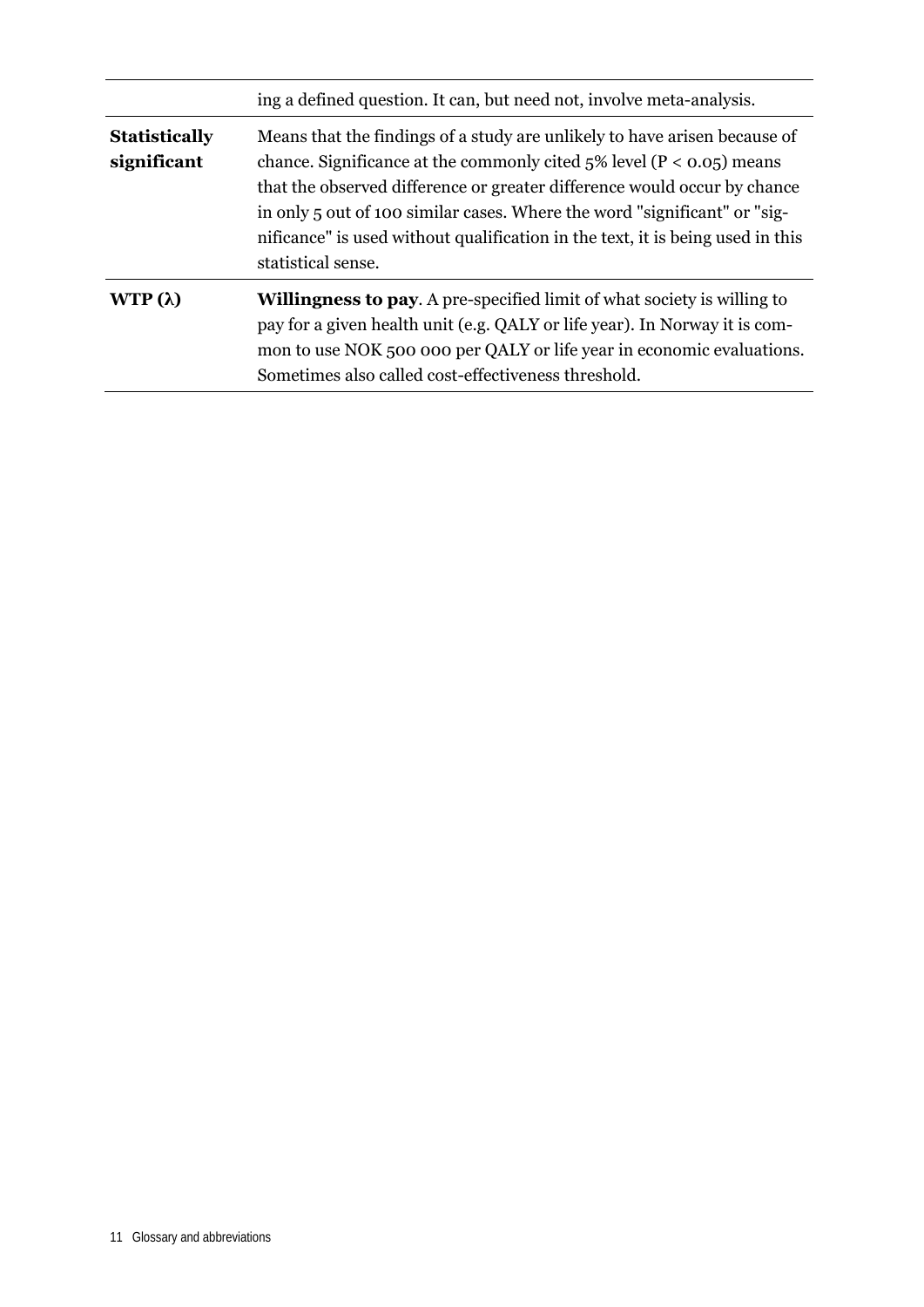## **Table of contents**

| Key messages                                                   | $\overline{2}$ |
|----------------------------------------------------------------|----------------|
| Objective                                                      | 3              |
| Methods                                                        | 3              |
| Results                                                        | 4              |
| Discussion                                                     | 4              |
| Conclusion                                                     | 5              |
| Hovedfunn (norsk)                                              | 6              |
| Sammendrag (norsk)                                             | 7              |
| <b>GLOSSARY AND ABBREVIATIONS</b>                              | 10             |
| <b>PREFACE</b>                                                 | 14             |
| <b>OBJECTIVE</b>                                               | 15             |
| <b>BACKGROUND</b>                                              | 16             |
| Acute coronary syndrome (ACS)                                  | 16             |
| Introduction to systematic reviews of clinical effectiveness   | 16             |
| Introduction to Economic Evaluations of Health Care Programmes | 17             |
| Priority setting criteria                                      | 18             |
| <b>CLINICAL EFFICACY</b>                                       | 20             |
| <b>METHODS</b>                                                 | 20             |
| Results                                                        | 22             |
| <b>ECONOMIC EVALUATION</b>                                     | 27             |
| Methods                                                        | 27             |
| Results                                                        | 31             |
| <b>DISCUSSION</b>                                              | 35             |
| <b>CONCLUSIONS</b>                                             | 38             |
| Need for further research                                      | 38             |
| implications for practice                                      | 38             |
| <b>REFERENCES</b>                                              | 39             |
| <b>APPENDICES</b>                                              | 43             |
| Appendix 1: Characteristics of included studies                | 43             |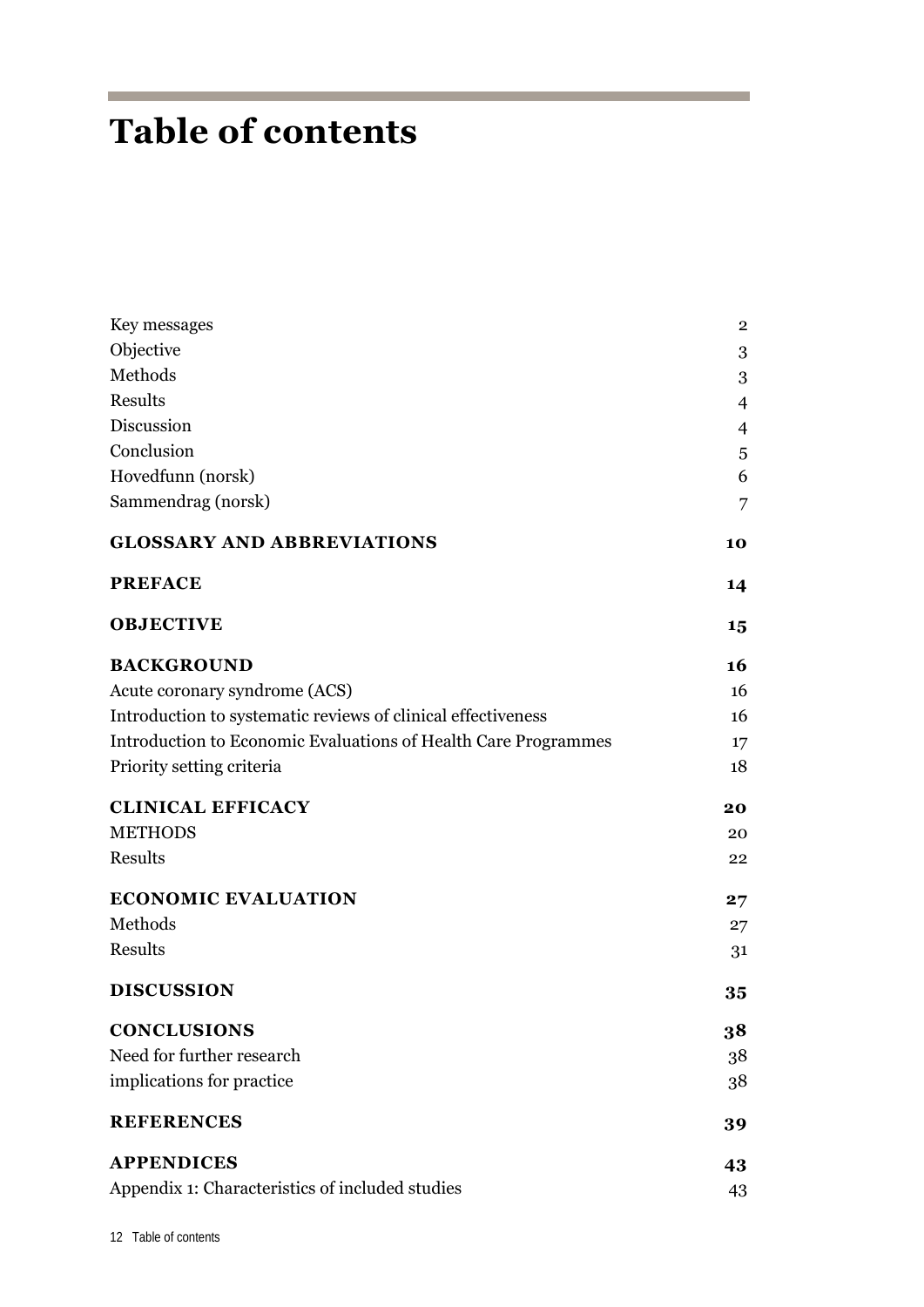| Appendix 2: Meta-analyses    | 47  |
|------------------------------|-----|
| Appendix 3: GRADE tables     | .51 |
| Appendix 4: Excluded studies | 53  |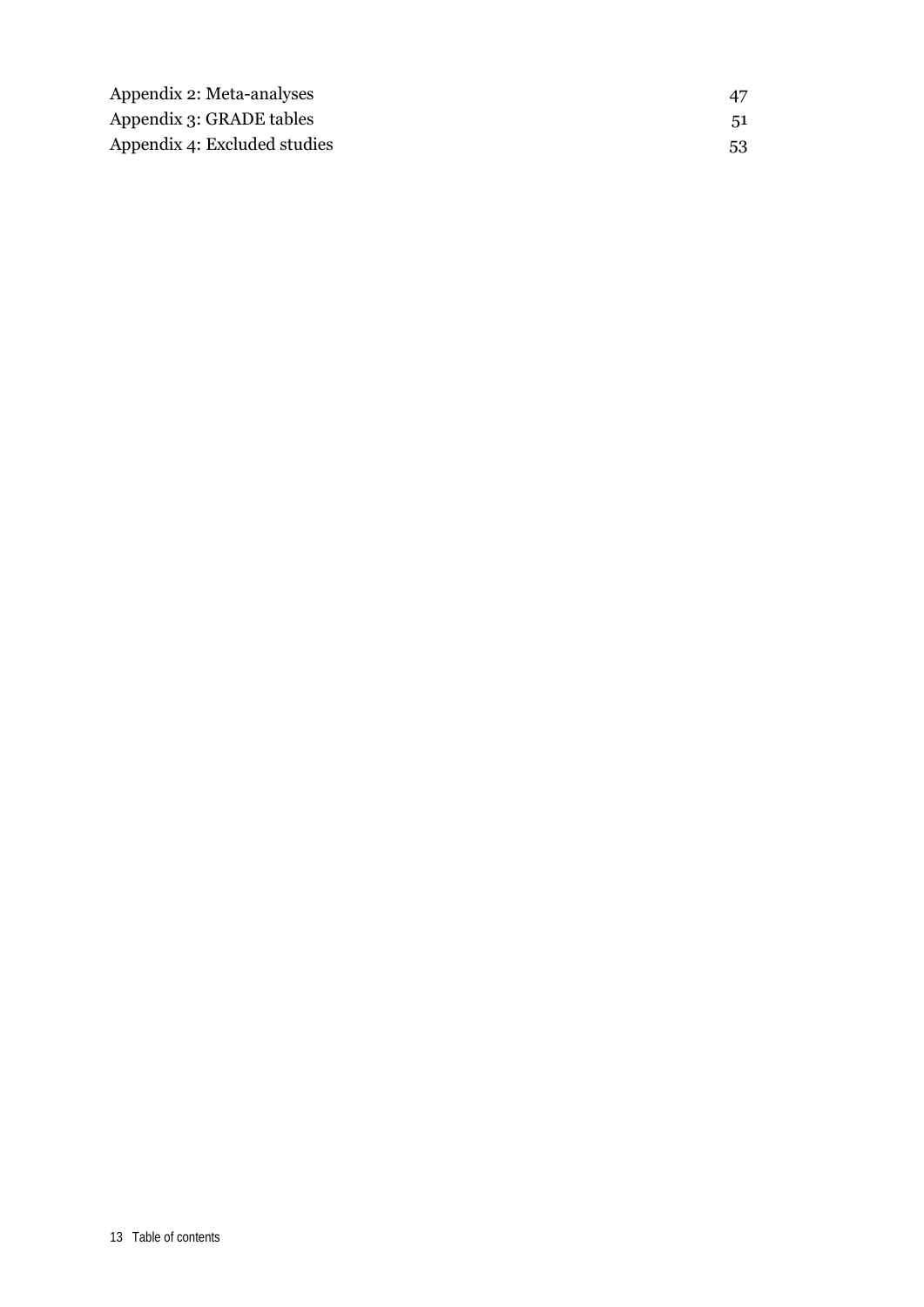## **Preface**

In the summer of 2009, the Norwegian Knowledge Centre for the Health Services (NOKC) was contacted by the Norwegian Medicines Agency (NoMA) regarding a comparison of prasugrel (Efient) and clopidogrel (Plavix). The aim of the request was to consider possibilities of comparing the cost-effectiveness of a newer drug (prasugrel) with the currently most used drug (clopidogrel) for patients with acute coronary syndrome (ACS) who have recently undergone a percutaneous coronary intervention (PCI). In October 2009 NOKC received a formal order of this project. The commission was to use a previously developed model (1) to evaluate the comparative cost-effectiveness of the drugs in a Norwegian setting.

The project was executed by senior adviser Torbjørn Wisløff (NOKC) and senior researcher Tove Ringerike (NOKC). Lars Granum from NoMA provided guidance and helpful input. Tove Ringerike has been responsible for the systematic review of efficacy, while Torbjørn Wisløff has been responsible for the economic evaluation. Research director Marianne Klemp had the overall supervision of the project. Parts of the methods chapter and glossary are based on NOKC's template for HTA reports.

The aim of this report is to support well-informed decisions regarding follow up of ACS patients who have recently undergone PCI. Results should be considered in accordance with other relevant factors, such as clinical experience and patient preferences.

Gro Jamtvedt Marianne Klemp Torbjørn Wisløff *Department director Research director Senior adviser, project leader*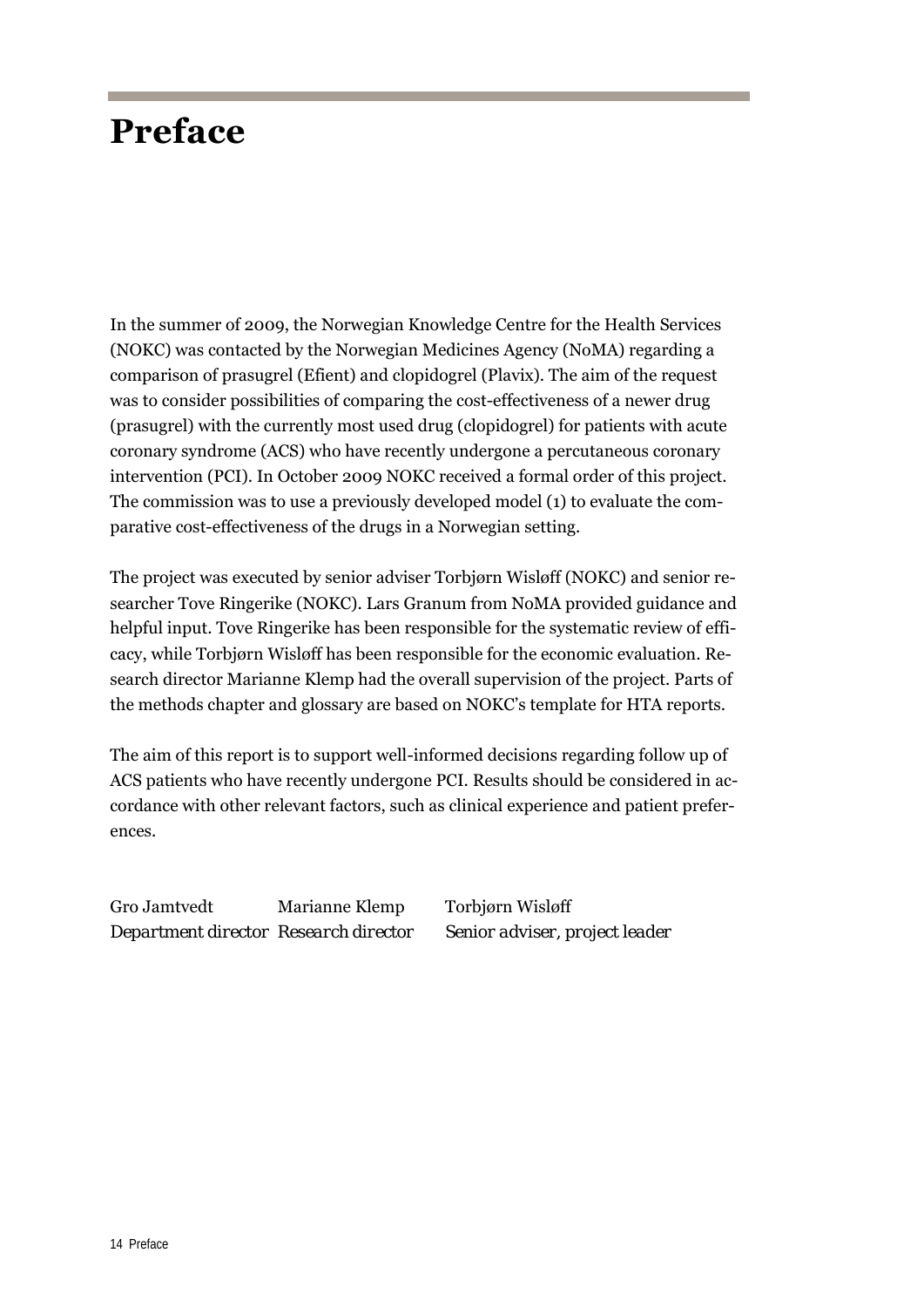## **Objective**

The objective of this report is to evaluate whether prasugrel is effective and costeffective compared to clopidogrel for patients with acute coronary syndrome (ACS) undergoing percutaneous coronary intervention (PCI). The analysis is conducted to support decisions regarding use and reimbursement of prasugrel.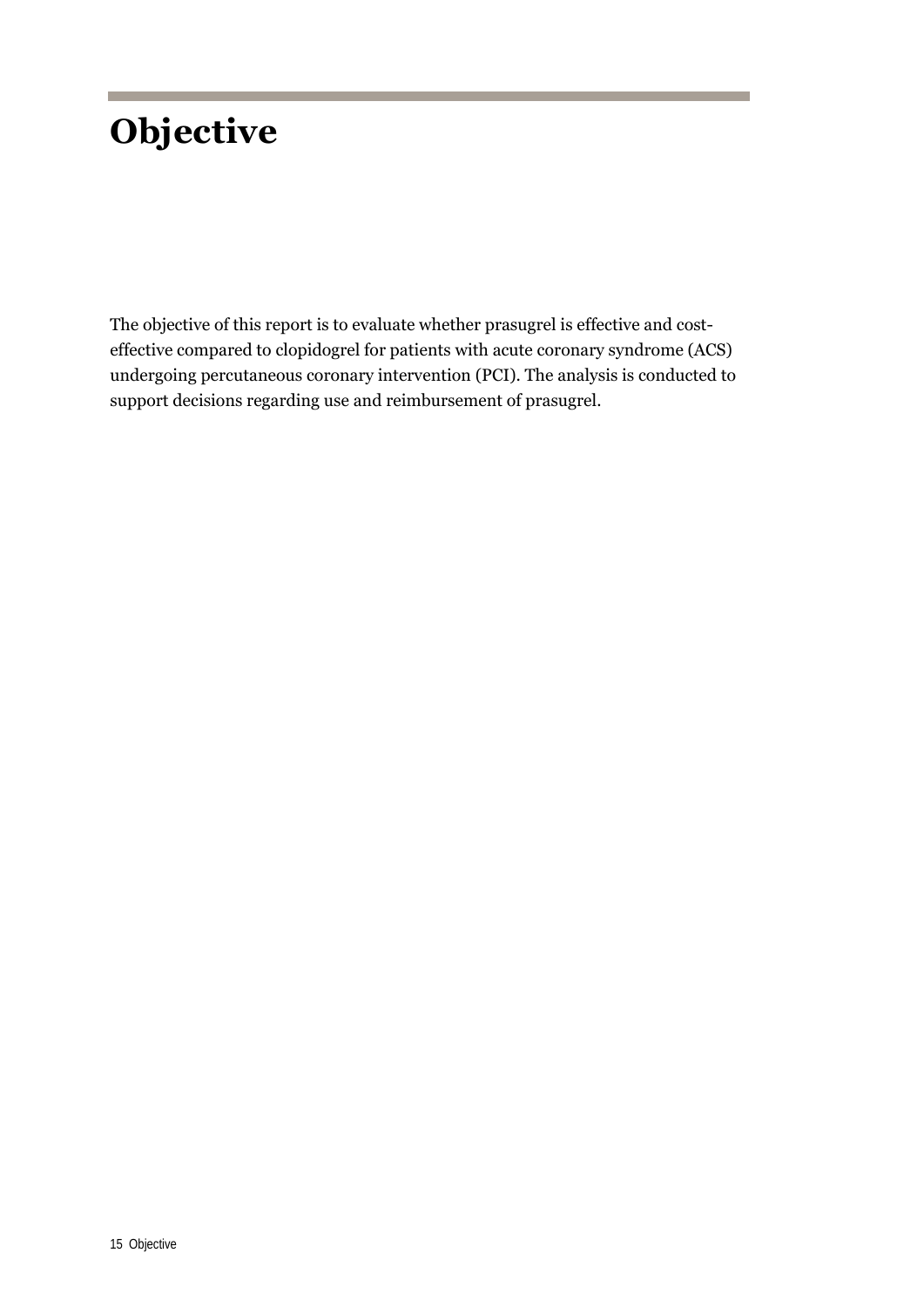## **Background**

The Norwegian Medicines Agency (NoMA) received an application for reimbursement of prasugrel (Efient) for patients with acute coronary syndrome (ACS) who undergo PCI. The application was based on a cost-effectiveness analysis presented by the manufacturer and based on old data from countries outside Scandinavia, and there was great uncertainty regarding the validity of the results in a Norwegian setting. NoMA wanted us to use one of our more recent models on cardiovascular prevention to evaluate the cost-effectiveness for this new drug (prasugrel) compared to the older clopidogrel (1).

Evidence indicates that prasugrel has better efficacy on cardiovascular outcomes compared to clopidogrel, but at the same time it is associated with an increased risk of bleeding (2). Hence, a model for cost-effectiveness would have to incorporate both the efficacy and safety perspectives to enable a balanced decision.

### **ACUTE CORONARY SYNDROME (ACS)**

ACS is a term often used to describe patients who have either acute myocardial infarction (AMI) or unstable angina pectoris (UAP). ACS is hence a subgroup of coronary artery disease (CAD), which also includes stable angina pectoris. ACS patients are usually treated with PCI, while stable patients can be treated either pharmaceutically or with PCI.

## **INTRODUCTION TO SYSTEMATIC REVIEWS OF CLINICAL EFFECTIVENESS**

Systematic reviews of clinical effectiveness are products of a comprehensive process, including: literature search, study selection, risk of bias evaluations, data extraction, combining findings and quality of evidence evaluations.

Based on predefined research questions, one can develop a search strategy to identify relevant publications in electronic databases for medical research. In addition, the literature search may include reviews of reference lists, contacting field experts and searching for unpublished studies. The aim is to identify all relevant literature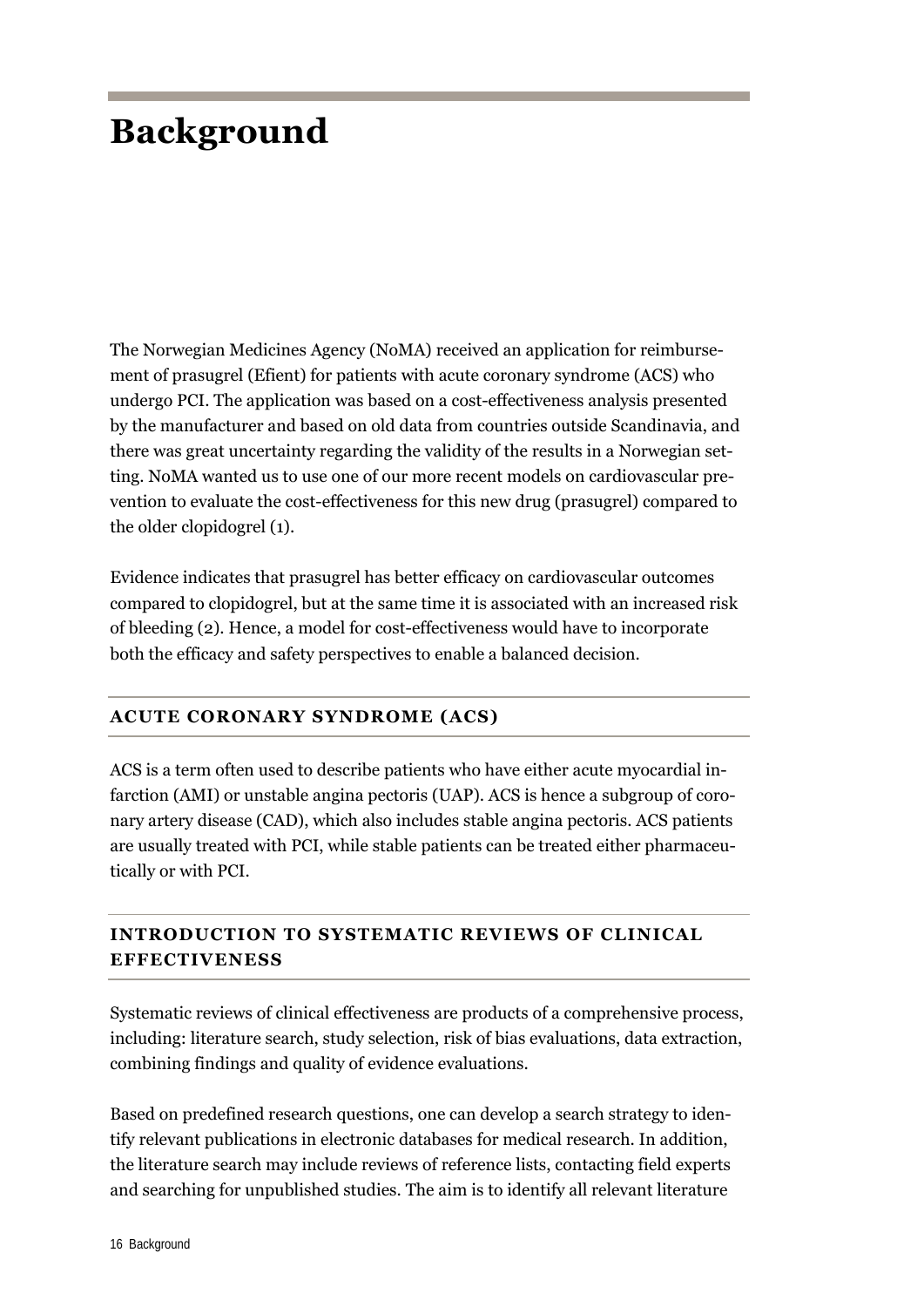and include studies based on predefined inclusion criteria, specifying relevant populations, interventions, comparisons, outcomes and study design. To reduce bias, two reviewers assess abstracts and potentially relevant full text publications independently for inclusion. The two reviewers also control the data extraction from included studies.

It is common in systematic reviews to evaluate the included studies for risk of bias or quality. This information may be used in addition to considerations of similarity in participants, interventions, comparisons and outcomes in the decision as to whether effect estimates from several trials can be combined statistically in a meta-analysis. The risk of bias or quality should be used along the effect estimates when a conclusion is made in a systematic review.

### **INTRODUCTION TO ECONOMIC EVALUATIONS OF HEALTH CARE PROGRAMMES**

The basic task of any economic evaluation is to identify, measure, value and compare incremental costs and consequences of the alternatives being considered which means that the difference in cost is compared with the differences in consequences (3). Hence, results of economic evaluations can be expressed as an incremental costeffectiveness ratio (ICER), which is defined by the following equation:

$$
ICER = \frac{Cost_{\text{intervention}} - Cost_{\text{comparator}}}{Effect_{\text{intervention}} - Effect_{\text{comparator}}} = \frac{\Delta C}{\Delta E}
$$

If the incremental costs are negative and the incremental effects are positive, an intervention is said to be *dominant*. Likewise, positive incremental costs and negative incremental effects, results in interventions being *dominated*. In both these circumstances, the ICER is negative and the economic evaluation has a simple conclusion. Otherwise, the ICER is positive and things are a bit more complicated. The health care sector and society in general is restricted by scarce resources, and economic evaluations are tools to prioritize and maximize benefits within limited budgets. For an economic evaluation to be meaningful in a decision making process, the positive ICER must be judged with regards to a ceiling ratio that reflects the decision maker's maximum willingness to pay (WTP) for a health gain. The decision rule for an economic evaluation can therefore be expressed as:

$$
\frac{\Delta C}{\Delta E} < \lambda
$$

where  $\lambda$  equals WTP, and means that if the ICER of an intervention is below the ceiling ratio, introducing the intervention represents good value for money.

Economic evaluations are often based on decision models (such as decision trees, Markov models etc) that calculate results based on various input parameters. There are always uncertainties related to the values of these parameters, making sensitivity analyses an important feature of any economic evaluation. In short, sensitivity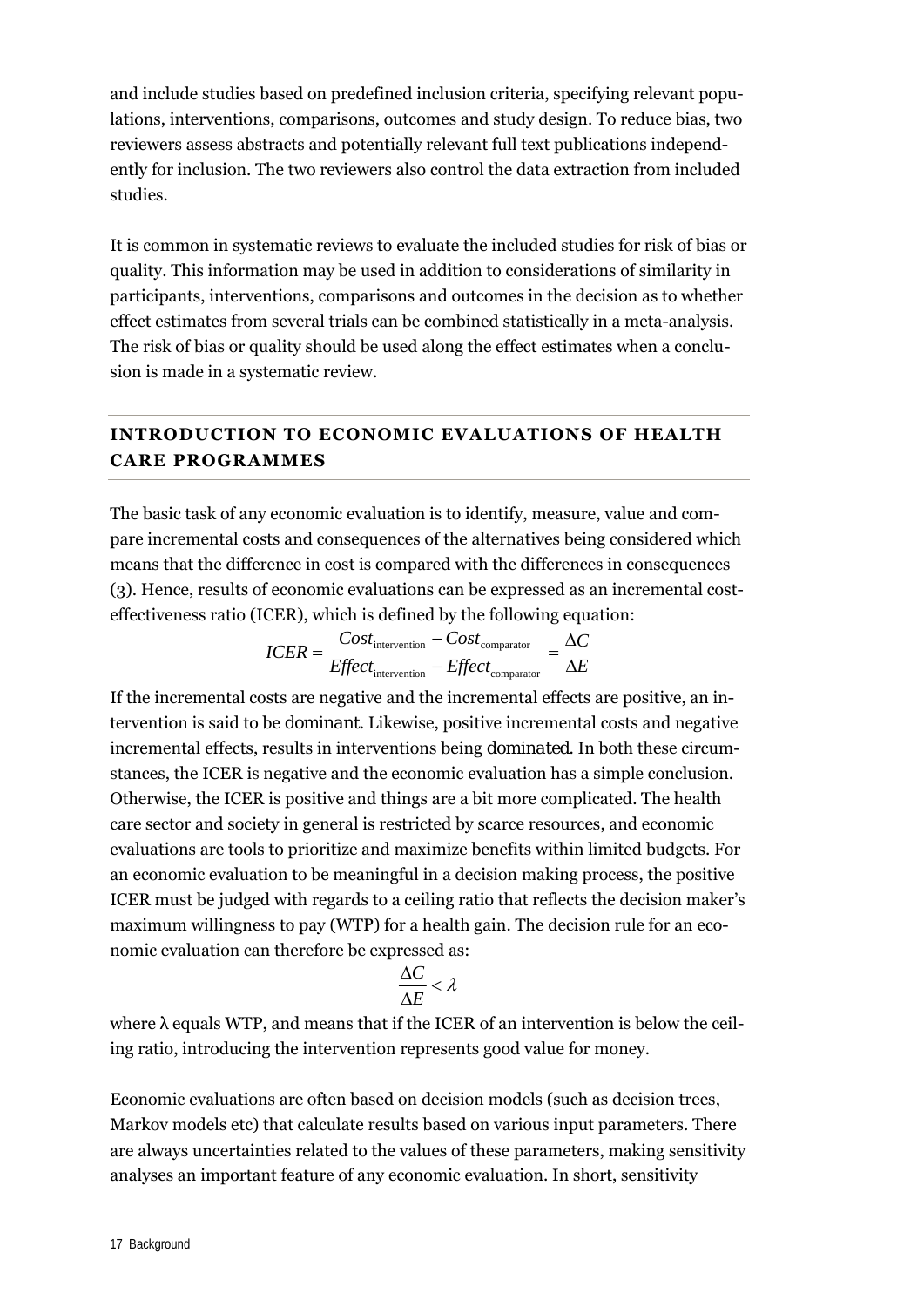analysis illustrates how much the results vary when model parameters are being changed.

An important kind of sensitivity analysis is referred to as probabilistic sensitivity analysis (PSA), where uncertainty in many model-parameters are taken into account simultaneously. The basic approach in PSA is to assign appropriate probability distributions to the model-parameters, which makes it possible to recalculate the model a certain number of times by values generated by random draws from the distributions. Doing this repeatedly, with a definite number of iterations, makes it possible to estimate probabilities of alternatives being cost-effective subject to different ceiling values of WTP. PSA is often presented as scatterplots, which show point estimates of the ICER for all iterations in the cost-effectiveness plane. Another useful graph, is the cost-effectiveness acceptability frontier (CEAF) that shows, for varying values of WTP, which is the cost-effective option, and the probability of this.

PSA may also be used to produce expected value of perfect information (EVPI). This provides information about the societal value of having more accurate information about the input parameters, which subsequently may be used to inform which parameters on which it would be most useful to get new and improved data. The ranking of EVPI for different parameters (called EVPPI) is dependent on the threshold willingness to pay. If EVPI is to be compared between different patient groups, the ranking is also dependent on the number of patients in each group.

In short, making a model probabilistic, means that it is possible to estimate the uncertainty in decisions of implementing alternative interventions, and also provides a possibility of estimating the value of collecting additional information from new research.

### **PRIORITY SETTING CRITERIA**

According to Norwegian policy documents (4;5), a treatment should be prioritised if the following criteria are met:

- 1. *The disease is severe;* A disease is considered severe to the degree that it causes pain and discomfort, loss of physical, psychological and social function and if it limits the individual in his or her daily activities. Severity is also evaluated according to the risk increase the disease entails in terms of death, disability and discomfort, if treatment is postponed.
- 2. *The treatment is effective;* the patient should be expected to benefit from treatment in terms of longevity or improved quality of life of certain duration. The treatment effectiveness should also be well documented.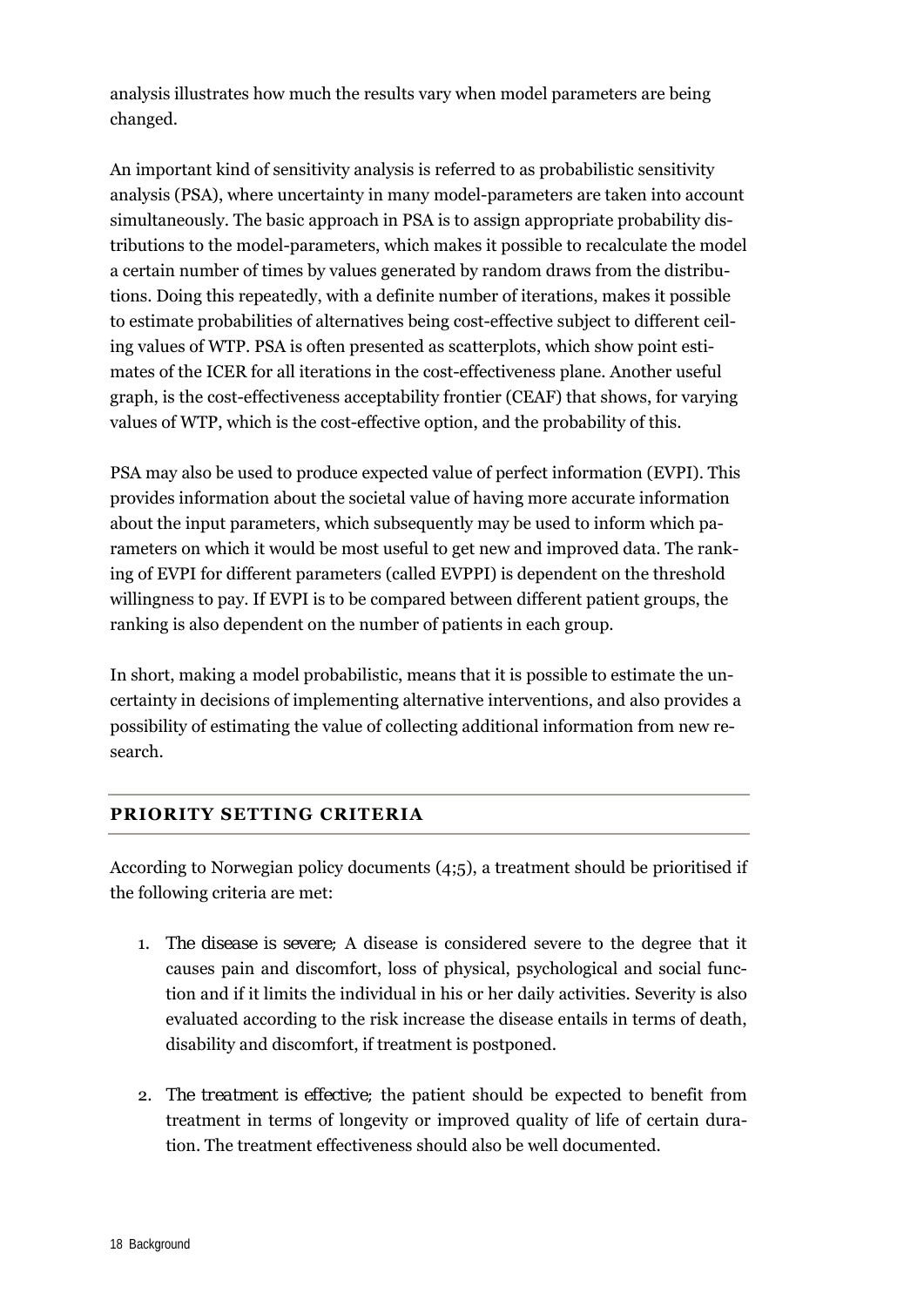3. *The treatment is cost-effective;* the added costs of the treatment should be reasonable compared to the added benefits.

The policy documents mentioned above give no guidance as to what constitutes a "reasonable" relationship between costs and effectiveness. The Directorate of Health however, has recently (in 2007) recommended a preliminary estimate of NOK 500 000 per statistical life year in full health (6), with a probable range between 350 000 and 1 000 000. However, there exists no academic consensus regarding this threshold value, nor has it been subject to a political process, and it can therefore be regarded only as a tentative suggestion.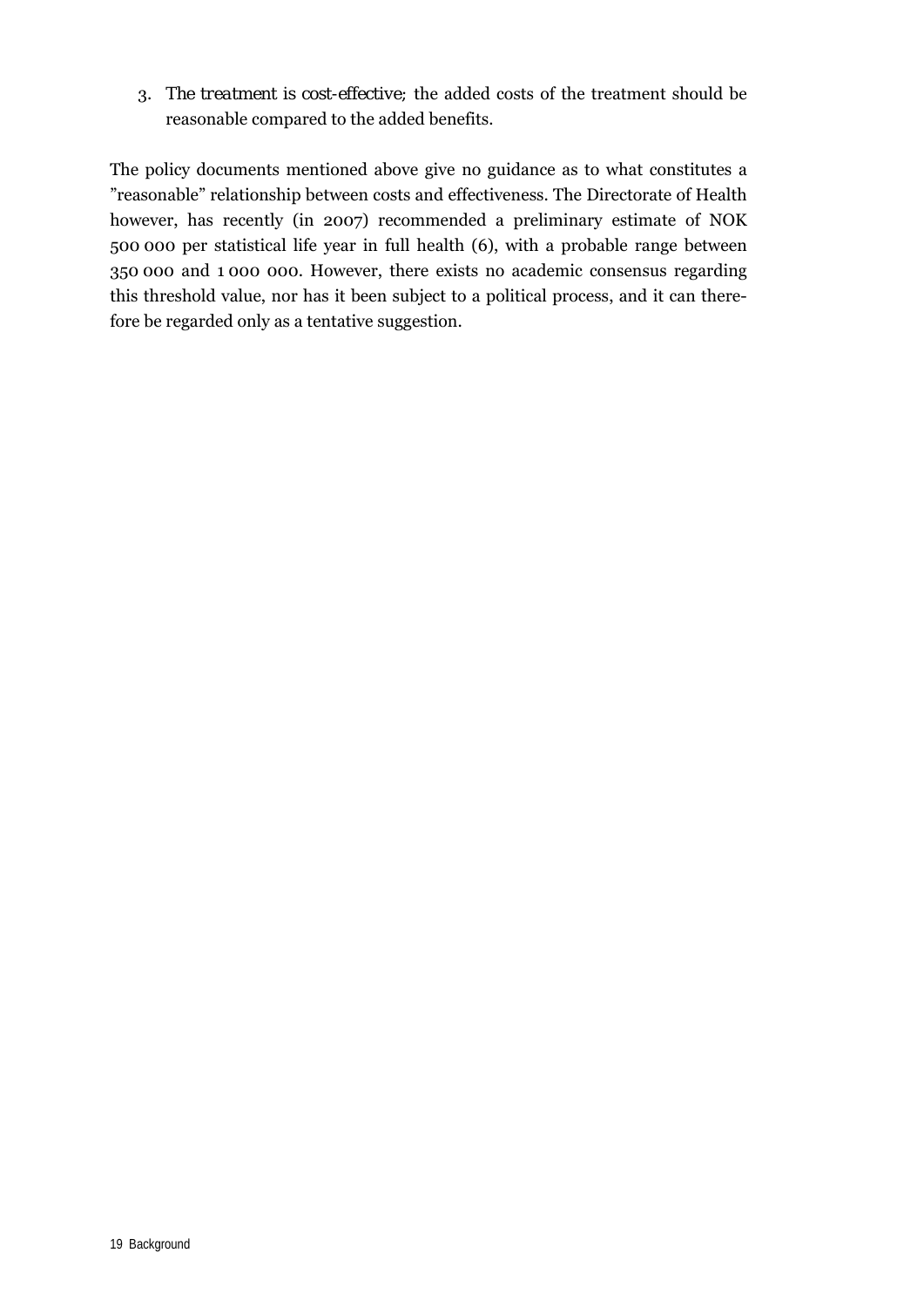## **Clinical efficacy**

### **METHODS**

### **Literature search**

We performed a systematic search in OVID-Medline (1950-present) and OVID-Embase (1980-present) on 08.02.2010 and rerun on 15.03.2011. The search was built around the pharmaceutical drugs to be compared; prasugrel and clopidogrel. We limited the search to randomised controlled trials.

Search strategy in Embase (number of hits in parentheses):

- 1 prasugrel.mp. or exp prasugrel/ (674)
- 2 efient.mp. (12)
- 3 1 or 2 (675)
- 4 limit 3 to "treatment (2 or more terms high specificity)" (198)

Search strategy in Medline (number of hits in parentheses):

- 1 prasugrel.mp. (270)
- 2 efient.mp. (2)
- 3 1 or 2 (270)
- 4 limit 3 to "therapy (optimized)" (90)

### **Inclusion criteria**

We included clinical trials which were published in full-text and fulfilled the following criteria:

| <b>Population:</b>   | Patients with acute coronary syndrome (ACS) undergoing per- |  |  |  |
|----------------------|-------------------------------------------------------------|--|--|--|
|                      | cutaneous coronary intervention (PCI)                       |  |  |  |
| Intervention:        | Prasugrel                                                   |  |  |  |
| Comparator:          | Clopidogrel                                                 |  |  |  |
| <b>Outcome:</b>      | Death, urgent target vessel revascularization (UTVR), acute |  |  |  |
|                      | myocardial infarction (AMI) and bleeding events             |  |  |  |
| <b>Study design:</b> | Randomised controlled trials                                |  |  |  |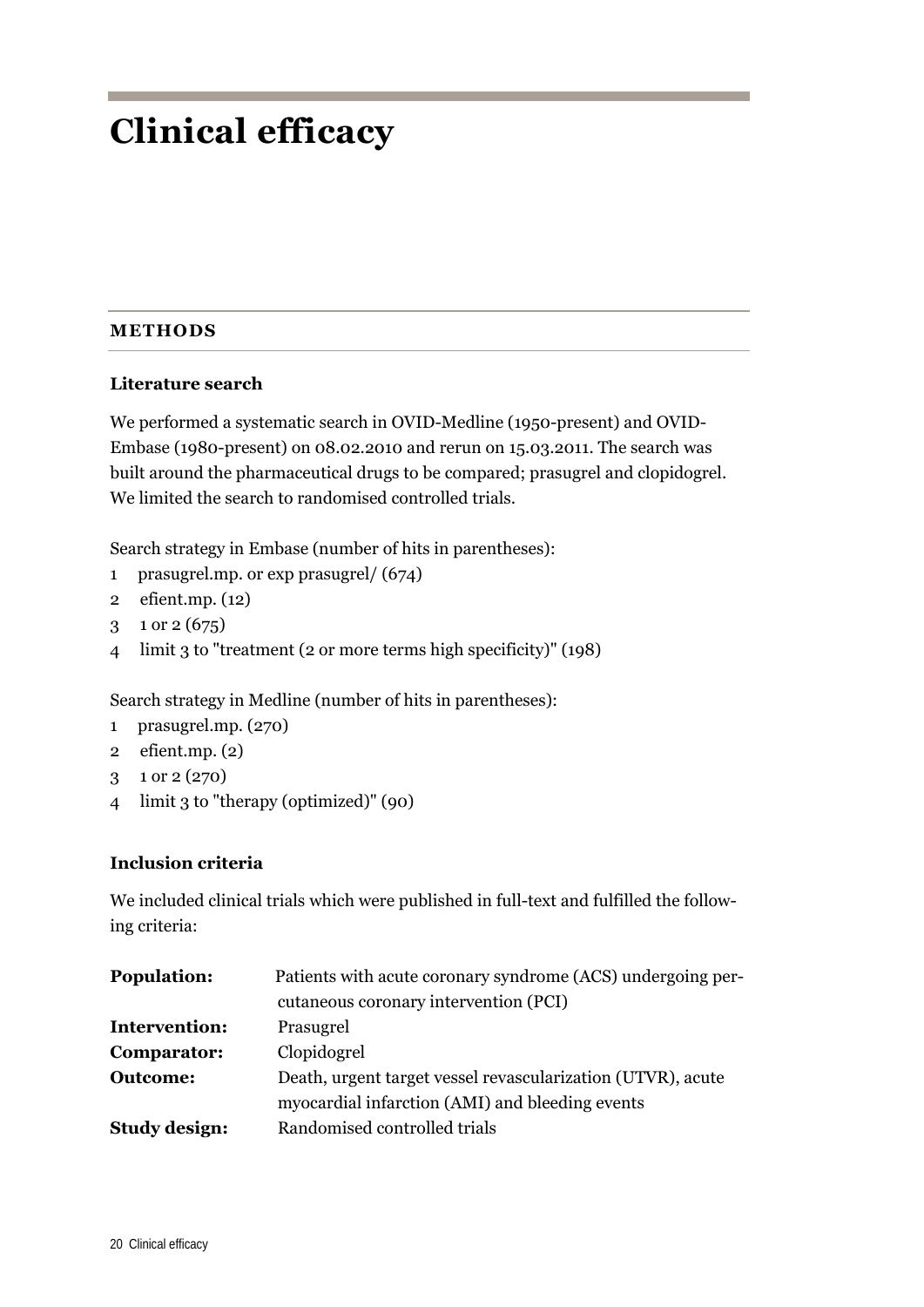## **Languages**: There were no linguistic limitations during the search, but we only included articles in English or Scandinavian languages and articles with English abstract.

#### **Selection of articles**

Two persons (TR and TW) independently reviewed all citations generated by the search to identify potentially relevant articles based on title and/or abstract. Full text versions were obtained for articles appearing to meet the inclusion criteria or in cases where sufficient information was not available to make a decision about inclusion. Two persons independently assessed whether the article was relevant or not according to inclusion criteria. Disagreements were resolved by discussion or by consulting a third reviewer.

Articles meeting the predefined inclusion criteria were assessed for risk of bias for randomised controlled trials (7). All assessments were performed and agreed upon by two persons (TW and TR). Final assessments are available in appendix 1.

### **Data extraction and data synthesis**

The data extraction was performed by two reviewers independently and then compared. We extracted data on the outcomes death (cardiovascular), AMI, UTVR and bleeding events from the included articles.

When possible, we performed meta-analysis using a random effects model. As far as possible our analyses of efficacy and safety are performed according to the principle of "intention-to-treat". Meta-analyses, presented as forest plots, are available in appendix 2.

### **Grading the evidence**

Two reviewers assessed overall confidence in the results for each outcome by using GRADE (Grading of Recommendations, Assessment, Development and Evaluation, www.gradeworkinggroup.org). The method is based on the study design used and involves an evaluation of eight criteria for each outcome. Limitations in any of five criteria may lower the quality: study quality/risk of bias, consistency between trials, directness (in how similar the population, intervention, and outcomes are between the trials and the stated objectives of this report), precision of the estimates and publication bias (likelihood of studies with negative results not published). However, there are also three criteria to evaluate an increase in quality: large effect, plausible confounding would change (lower) the effect and presence of a dose-response gradient. Finally, the overall quality of the evidence for each outcome was categorized as high, moderate, low or very low (see Table 1).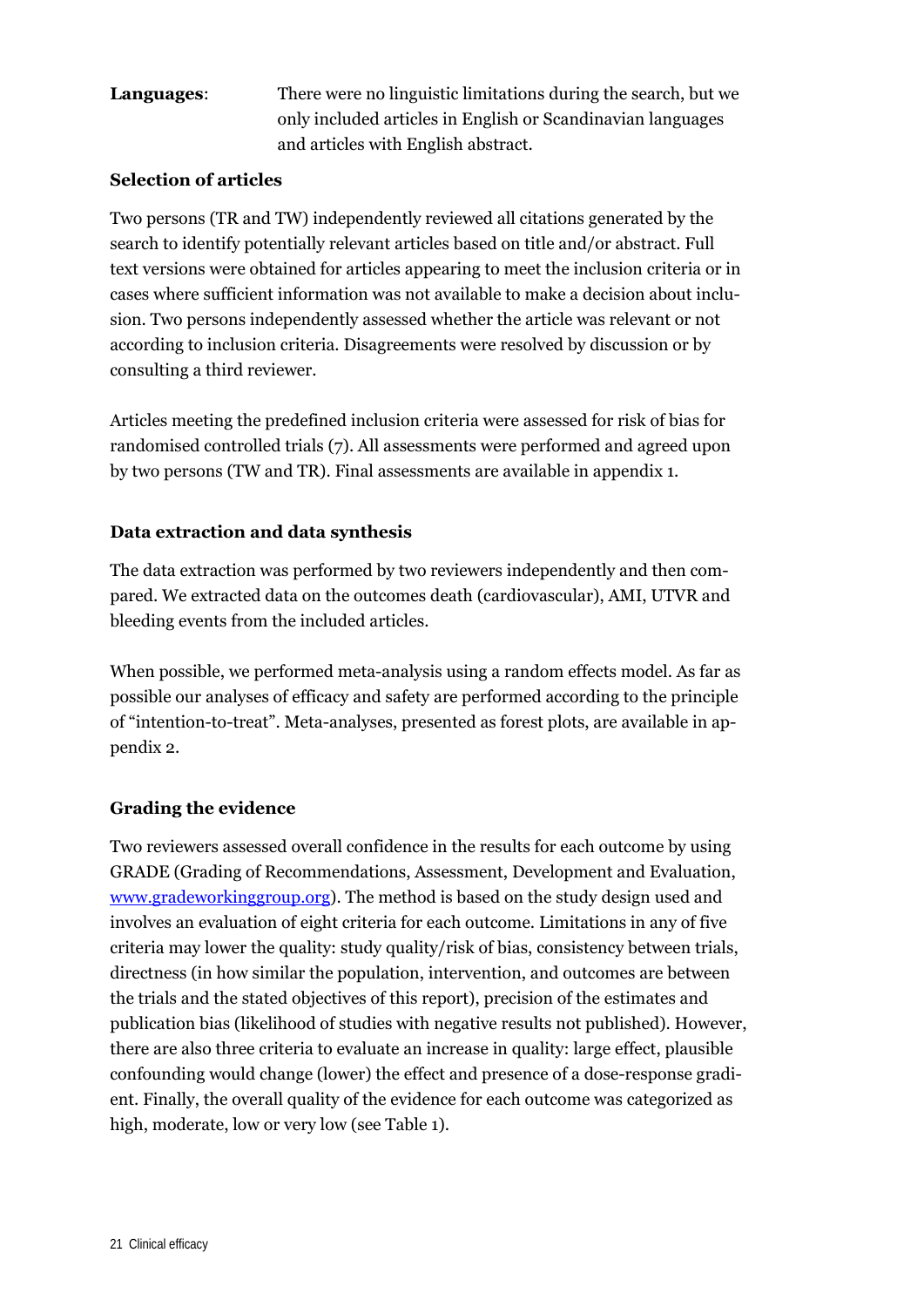| <b>Grade</b>    | <b>Definition</b>                                                                                                                                  |
|-----------------|----------------------------------------------------------------------------------------------------------------------------------------------------|
| High            | Further research is very unlikely to change our confidence in the estimate<br>of effect.                                                           |
| Moderate        | Further research is likely to have an important impact on our confidence in<br>the estimate of effect and may change the estimate.                 |
| Low             | Further research is very likely to have an important impact on our confi-<br>dence in the estimate of effect and is likely to change the estimate. |
| <b>Very low</b> | Any estimate of effect is very uncertain.                                                                                                          |

**Table 1 GRADE gives the following definition of the different classes of evidence** 

#### **RESULTS**

#### **Result of literature search**

We found 251 references in Medline and Embase in the search in February 2010. Of these, only 4 were included. The search was rerun in March 2011 and identified 149 additional references. However, only two systematic reviews met our inclusion criteria (8;9) and neither presented data beyond what we already had included.

**Figure 1** Flowchart of identification of documentation



### **Description of included studies**

We included four publications denoting three different studies. The studies are known as JUMBO (10), PRINCIPLE (11) and TRITON (2;12). The studies included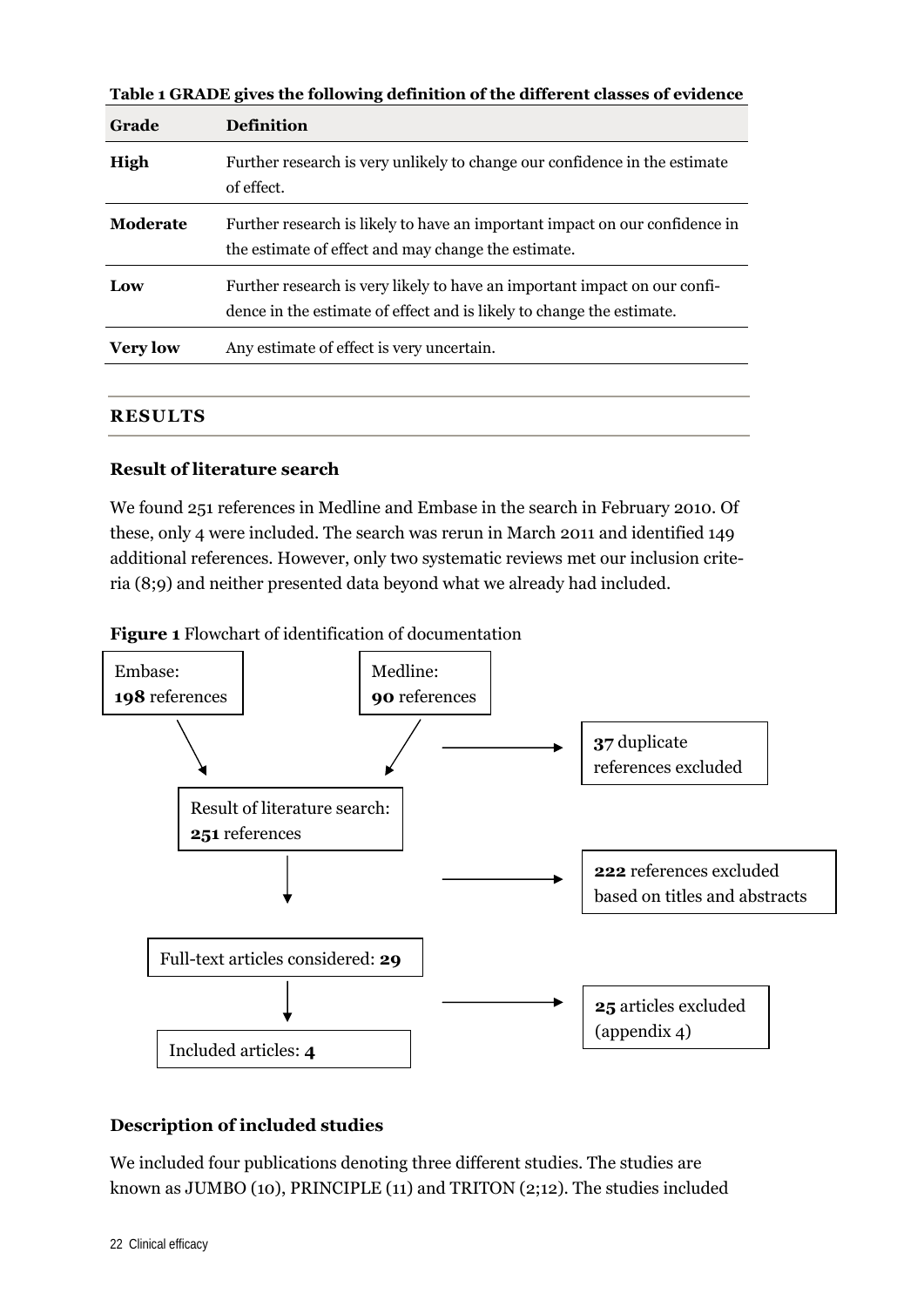patients who were candidates for planned or urgent PCI. In JUMBO, three different dose regimens of prasugrel (40mg+7.5mg, 60mg+10mg and 60mg+15mg) were compared to clopidogrel (300mg+75mg) for 30 days. In PRINCIPLE, prasugrel (60mg+10mg) was compared to high dose clopidogrel (600mg+150mg) in a crossover trial, where we use data from the first 15 days before cross-over. Finally, in TRITON, prasugrel (60mg+10mg) was compared to clopidogrel (300mg+75mg) in long-term use for up to 15 months. In all trials both study drugs were given as a higher loading dose followed by a maintenance dose given once daily.

The application for reimbursement to NoMA was based on the TRITON trial, which was also clearly the biggest trial (see table 2).

A full description of the included studies, regarding population, intervention, comparison and outcomes addressed is given in appendix 1. Similarly the evaluation of risk of bias is added for each study in the same appendix.

| <b>Study</b>         | Number of<br>patients | Treatment time (=<br>follow-up period) | Comparison<br>(loading dose/maintenance dose)                                             |
|----------------------|-----------------------|----------------------------------------|-------------------------------------------------------------------------------------------|
| <b>JUMBO</b><br>(10) | 904                   | 30 days                                | Prasugrel (40 mg / 7.5 mg)<br>Prasugrel dose (60 mg / 10 mg)<br>Prasugrel (60 mg / 15 mg) |
|                      |                       |                                        | Clopidogrel (300 mg / 75 mg)                                                              |
| <b>PRINCIPLE</b>     | 201                   | 30 days                                | Prasugrel (60 mg / 10 mg)                                                                 |
| (11)                 |                       | (112 with PCI) (15 days cross-over)    | Clopidogrel (600 mg / 150 mg)                                                             |
| <b>TRITON</b>        | 13 608                | 30 days / 15 months                    | Prasugrel (60 mg / 10 mg)                                                                 |
| (2;12)               |                       |                                        | Clopidogrel (300 mg / 75 mg)                                                              |

#### *Table 2 Overview of included studies*

As can be seen from table 2, three different dosing regimens of prasugrel has been studied. Because the only available doses in Norway are 5 mg and 10 mg, we focused the grading of evidence only on data comparing prasugrel 60/10 with clopidogrel 300/75. Meta-analyses were however performed on all data (with each dose separately).

### **Results of efficacy and safety – short term (30 days)**

We extracted data from the included studies and performed meta-analysis where possible. Data are presented by the different prasugrel doses and as a combined estimate for all doses used. See appendix 2 for details. In this report short term is defined as a treatment time or follow-up for up to 30 days.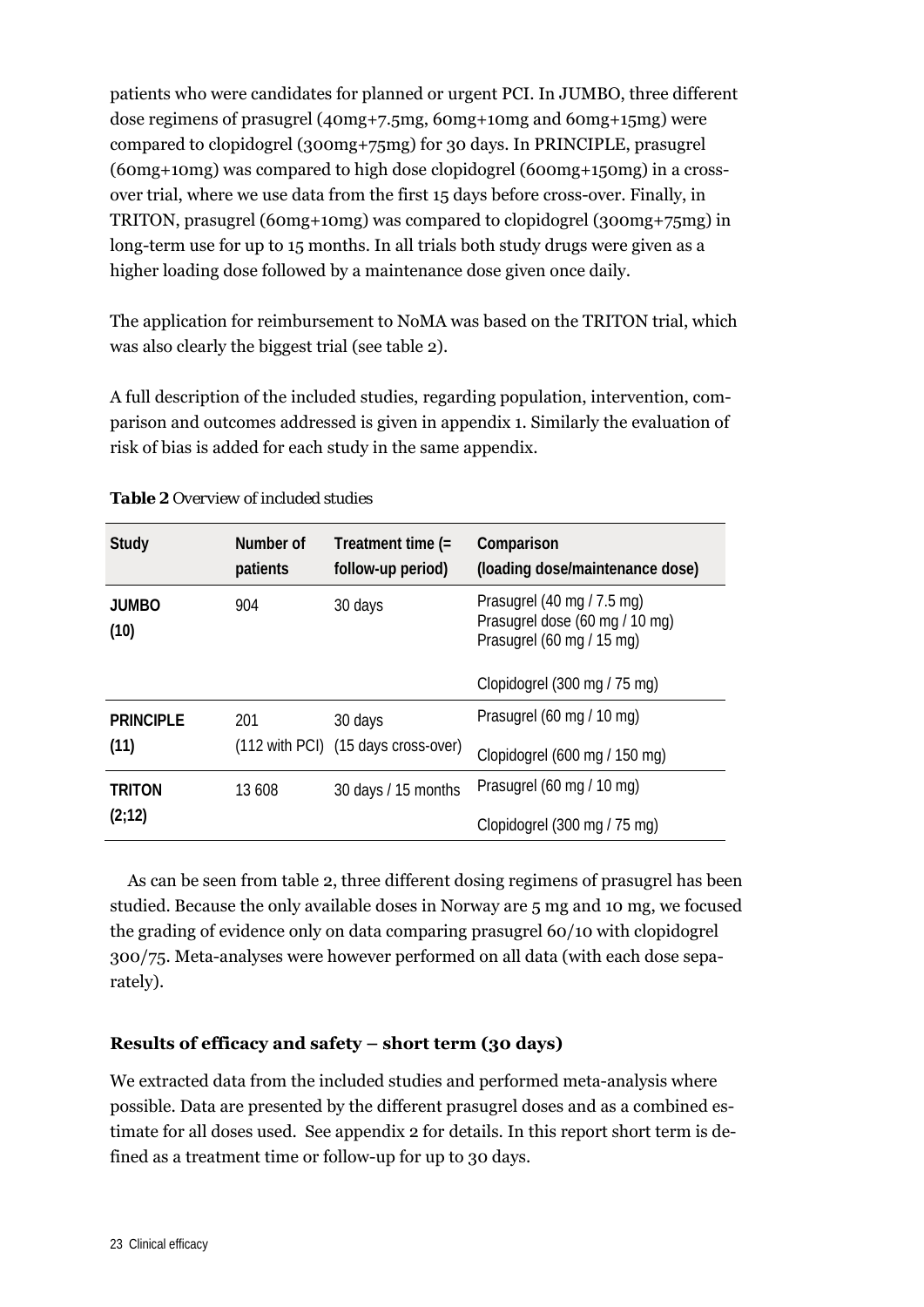From the PRINCIPLE study (11) we were only able to use data on mortality. For other outcomes it was not specified whether the patient had undergone PCI or not.

Based on evaluation of risk of bias for each individual study, results from the metaanalysis and using the computer programme GRADEpro, we assessed the overall quality of the evidence for each outcome. A full evidence profile of the results and evaluations is available in appendix 3.

The overall efficacy and safety results and grading of quality of evidence for prasugrel (60mg/10mg) compared to clopidogrel for up to 30 days are presented in Table 3. Results show that prasugrel is significantly more effective in reducing myocardial infarction and rates of UTVR compared to clopidogrel. The quality of the evidence for these two outcomes are high and low, respectively. Hence, we have more confidence in the result for myocardial infarction than the result for UTVR. The use of prasugrel did however also result in a significant increase in bleedings, which was graded as a result with moderate quality of the evidence.

| Outcome                       | <b>Studies</b> | Events / patients |             | RR (95 % CI)        | Quality |
|-------------------------------|----------------|-------------------|-------------|---------------------|---------|
|                               |                | Prasugrel         | Clopidogrel |                     |         |
| Death - cardiovascular        | 3              | 62/7068           | 78/7106     | $0,79(0,57-1,10)$   | Low     |
| <b>Myocardial infarction</b>  | $\mathfrak{D}$ | 337/7013          | 432/7049    | $0.75(0.65 - 0.86)$ | High    |
| <b>UTVR</b>                   |                | 58/6813           | 109/6795    | $0,53(0,39-0,73)$   | Low     |
| TIMI* major or minor bleeding | 2              | 179/7013          | 145/7049    | $1,24(1,00 - 1,54)$ | High    |

*Table 3 Results of prasugrel compared to clopidogrel, short-term (0-30 days)* 

\*TIMI (Thrombolysis in Myocardial Infarction) is a group who has classified bleeding. 1

### **Results of efficacy and safety – long-term (until 15 months)**

For long term treatment with prasugrel *versus* clopidogrel, all data are extracted from only one study, TRITON (2). In this study, follow-up was up to 15 months. With only one study, we could not combine studies in a meta-analysis. However, the data was processed in the same software (Review Manager) as short term data to get a uniform display of results, see appendix 2 for details.

Based on evaluation of risk of bias, results from the study and using the computer programme GRADE, we assessed the overall quality of the evidence for each outcome. A full overview of the results and evaluations done is available in appendix 3.

<u>.</u>

<sup>&</sup>lt;sup>1</sup> TIMI major bleeding involves a hemoglobin drop >5 g/dL (with or without an identified site) or intracranial hemorrhage or cardiac tamponade. TIMI minor bleeding involves a hemoglobin drop >3  $g/dL$  but  $\leq$ 5 g/dL, with bleeding from a known site or spontaneous gross hematuria, hemoptysis, or hematemesis.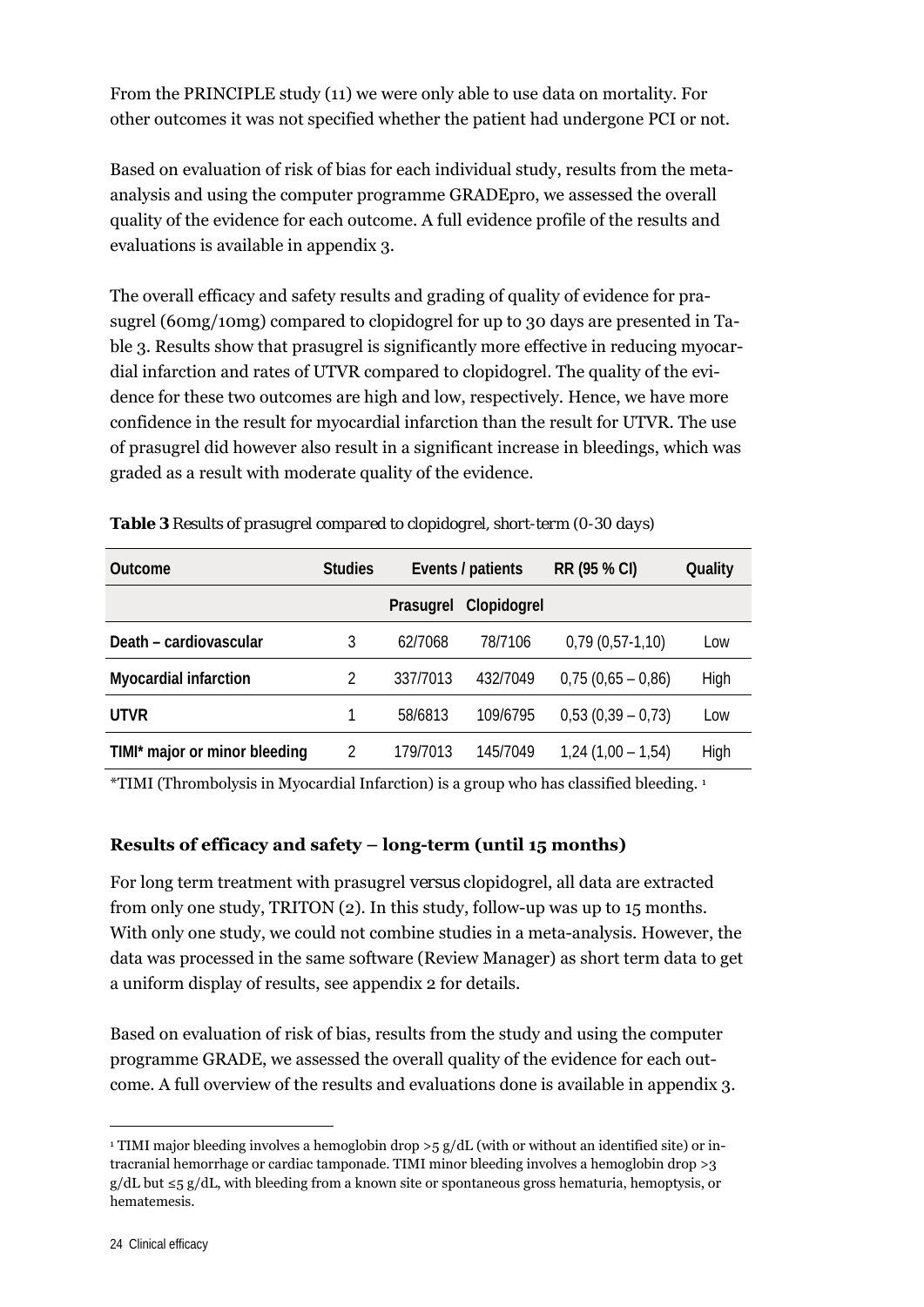The overall efficacy results and grading of the overall quality of evidence for prasugrel (60mg/10mg) compared to clopidogrel for the period between PCI and up to 15 months after PCI are presented in Table 4.

| <b>Outcome</b>               | <b>Studies</b> | Events / patients |             | RR (95 % CI)           | Quality  |
|------------------------------|----------------|-------------------|-------------|------------------------|----------|
|                              |                | Prasugrel         | Clopidogrel |                        |          |
| Death - cardiovascular       |                | 133/6813          | 150/6795    | $0,88(0,70-1,11)$      | Moderate |
| <b>Myocardial infarction</b> |                | 475/6813          | 620/6795    | $0,76$ $(0,68 - 0,86)$ | Moderate |
| <b>UTVR</b>                  |                | 156/6813          | 233/6795    | $0.67(0.55 - 0.82)$    | Moderate |
| TIMI major or minor bleeding |                | 303/6741          | 231/6716    | $1,31(1,10 - 1,55)$    | LOW      |

*Table 4 Results of prasugrel compared to clopidogrel, long-term (0 - 15 months)* 

In addition to performing meta-analyses of what happens to patients in the 15 month follow-up period after PCI (between 0 months and 15 months), we have performed separate analyses with data for the period between 1 month and 15 months. In these analyses short term TRITON data were subtracted from long term data to give the efficacy and safety results given in table 5. Results based on this analysis were assumed to have one level lower in GRADE, due to loss of directness.

| <b>Outcome</b>               | <b>Studies</b> | Events / patients |             | RR (95 % CI)                  | Quality |
|------------------------------|----------------|-------------------|-------------|-------------------------------|---------|
|                              |                | Prasugrel         | Clopidogrel |                               |         |
| Death - cardiovascular       |                | 71/6813           | 72/6795     | $0,98$ (0,71 – 1,36) Low      |         |
| <b>Myocardial infarction</b> |                | 151/6813          | 188/6795    | $0,80$ (0,65 - 0,99)          | Low     |
| <b>UTVR</b>                  |                | 98/6813           | 124/6795    | $0,79$ (0,61 - 1,03) Low      |         |
| TIMI major or minor bleeding |                | 128/6741          | 89/6716     | 1,43 $(1,10 - 1,87)$ Very low |         |

*Table 5 Results of prasugrel compared to clopidogrel (1-15 months)* 

Efficacy of prasugrel (60mg/10mg) compared to clopidogrel in a long term perspective is statistically significant for both myocardial infarction (RR=0,76, CI=0,68- 0,86) and UTVR (RR=0,67, CI=0,55-0,82), both at moderate quality of the evidence. When excluding data from the first month after PCI, prasugrel was still significant for preventing myocardial infarctions (RR=0,80, CI=0,65-0,99). However, the effect of prasugrel on reducing UTVRs was only significant the first month.

Safety of clopidogrel was significantly better than that of prasugrel when considering bleeding, regardless of whether the analysis was performed on the period 0-1 month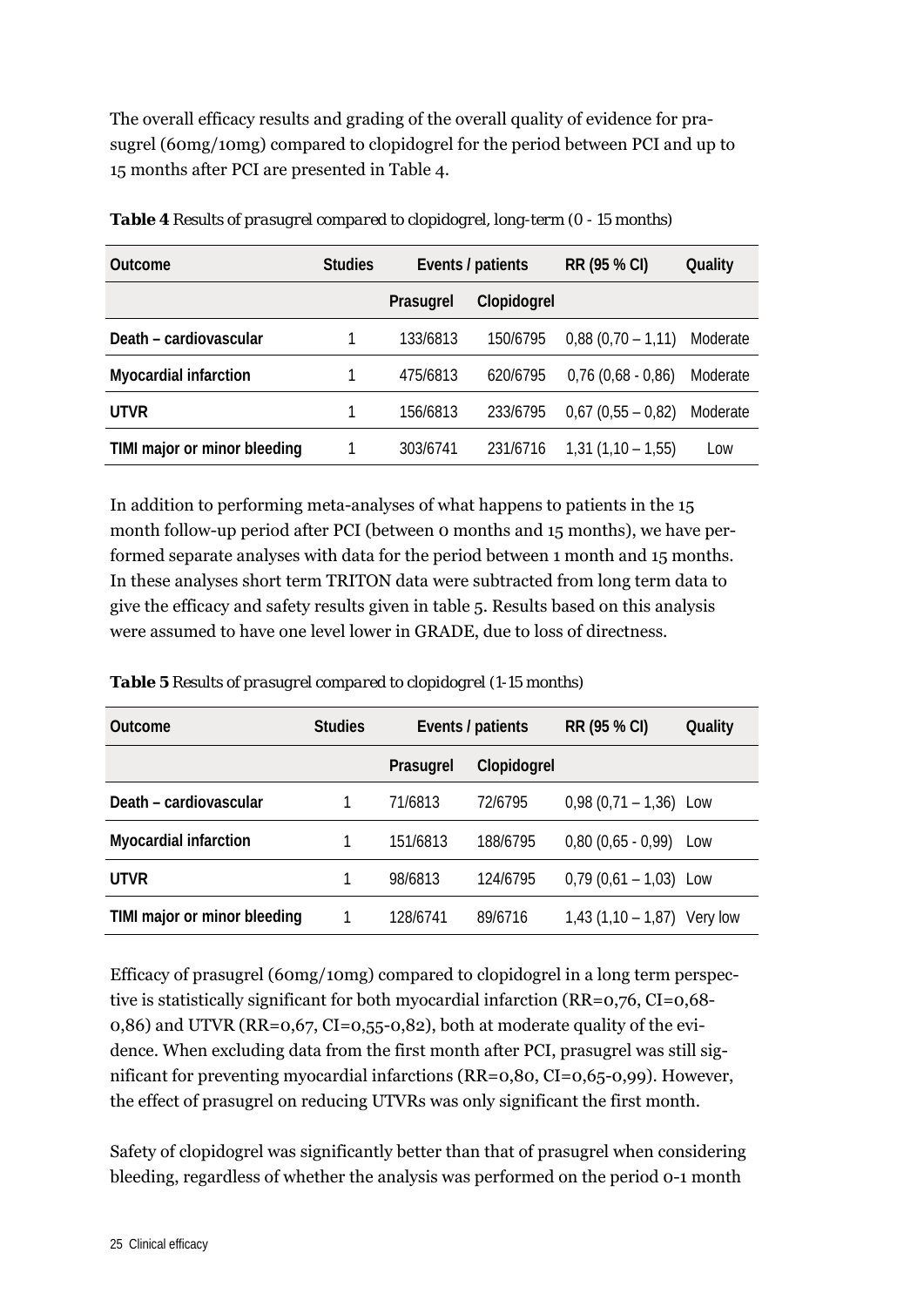(RR=1,24, CI=1,0-1,54), 0-15 months (RR=1,31, CI= 1,10-1,55) or 1-15 months (RR=1,43, CI=1,10-1,87) after PCI (high, low and very low quality of the evidence, respectively).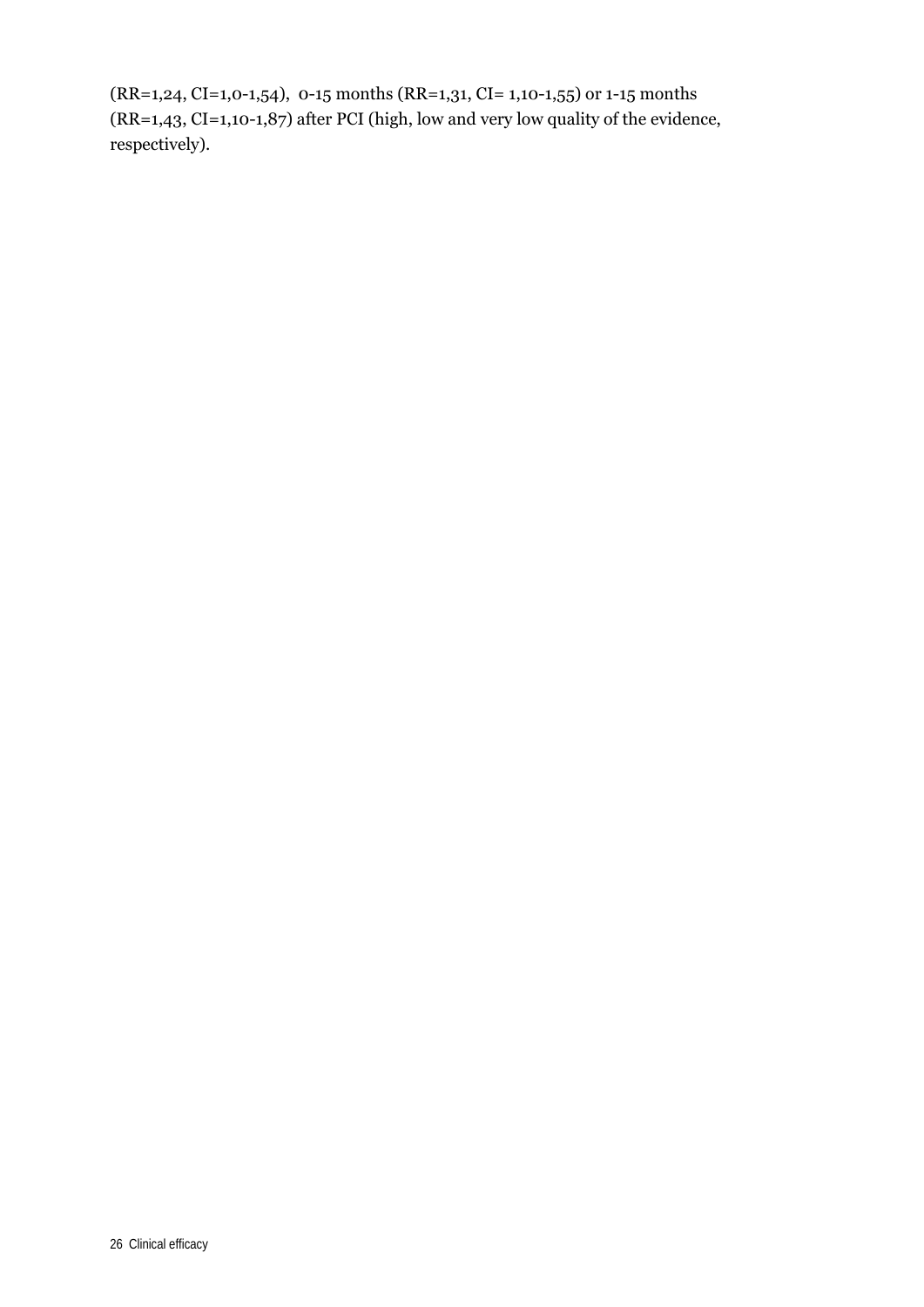## **Economic evaluation**

#### **METHODS**

#### **Model of cost-effectiveness of coronary artery disease (MOCCA)**

We used the MOCCA model to calculate the cost-effectiveness of prasugrel compared to clopidogrel for patients with ACS undergoing PCI. This model is originally constructed to analyse the use of drug eluting stents (DES) versus bare metal stents (BMS) for myocardial infarction and angina. MOCCA is partly based on a report published by Norwegian Knowledge Centre for the Health Services in 2004 (13). In addition, the model was updated and redeveloped for a scientific article regarding the discussion of cost-effectiveness of DES versus BMS (1).

MOCCA is a Markov model which follows patients in the period from PCI's are conducted until all are either dead or 100 years old. Patients were assumed to use prasugrel or clopidogrel in combination with acetylsalicylic acid (ASA) in the period after a PCI and for the following 12 months. The model calculates life years gained and costs related to coronary artery disease with the different strategies.

We do not have published Norwegian registries reporting events after PCI. Data on probability of events were based on registry data from the registries SCAAR (Swedish Coronary Angiography and Angioplasty Registry) (14-16) and WDHR (Western Denmark Heart Registry) (17).

The cycle length in MOCCA is half a year throughout the model, based on the fact that the risks of subsequent events are severely increased in the first half year after a PCI, as compared to the subsequent periods. Events in the first half year include either acute myocardial infarction (AMI), UTVR or death (figure 2). Death is in the model divided into cardiovascular and other deaths.

In addition, each intervention (PCI and coronary artery bypass graft (CABG)) is subject to a small probability of procedure related death (0.002 for PCI and 0.018 for CABG) (18). More details on the model can be found in (1).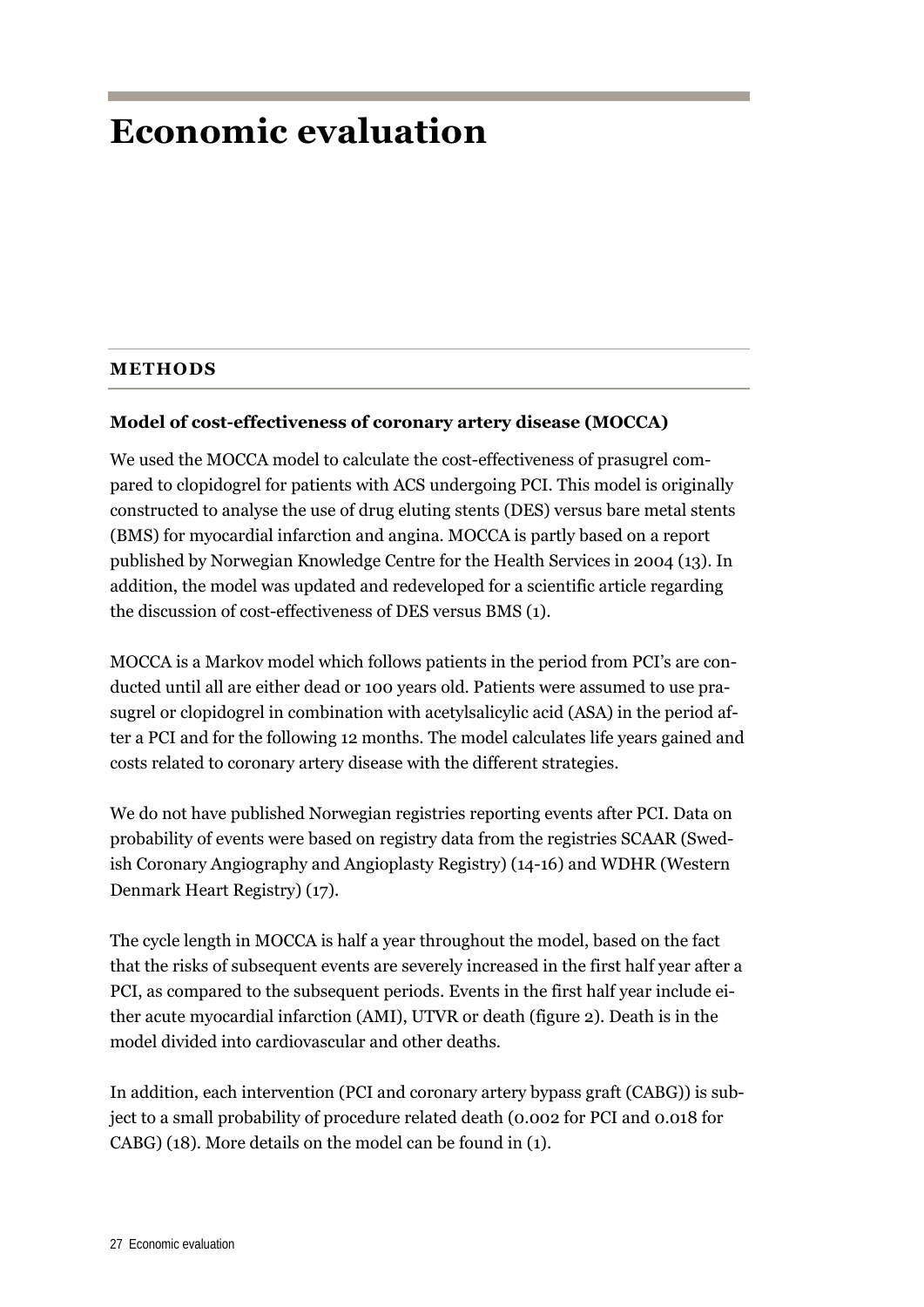MOCCA is presented in figure 2. Here, boxes with dotted lines are events, and the others are health states. Each event is denoted with an arrow. The only addition to this model compared to the previous (1) is the addition of bleeding (see next chapter).



**Table 6 Original probabilities of events in MOCCA (taken from article (1))** 

| 、 <i>,</i><br>Probability                             | Value  | Confidence<br>interval | Data source                                                                          |
|-------------------------------------------------------|--------|------------------------|--------------------------------------------------------------------------------------|
| AMI the first 6 months                                | 0.0639 | $(0.6 - 0.68)$         | SCAAR-data (16)                                                                      |
| AMI after 6 months*                                   | 0.0161 | $(0.0147 - 0.0175)$    | Based on 6-30 months SCAAR data<br>(16)                                              |
| CABG when having later AMI                            | 0.2195 | $(0.213 - 0.226)$      | Numbers taken from NTKF register,<br>NCS and NPR (presentation)                      |
| Dying during CABG                                     | 0.008  | $(0.005 - 0.011)$      | Data from Feiring Heart Clinic (19)                                                  |
| Probability that a UTVR is CABG                       | 0.2195 | $(0.213 - 0.226)$      | Numbers taken from NTKF register,<br>NCS and NPR (presentation by<br>Øystein Vengen) |
| Dying first 6 months after AMI*                       | 0.0316 | $(0.029 - 0.035)$      | SCAAR data (16)                                                                      |
| Dying per 6 month period after the<br>first 6 months* | 0.0103 | $(0.0093 - 0.0113)$    | Based on 6-30 months SCAAR data<br>(16)                                              |
| Dying during PCI-procedure                            | 0.005  | $(0.003 - 0.007)$      | Data from Feiring Heart Clinic (19)                                                  |
| UTVR first 6 months                                   | 0.0198 | $(0.158 - 0.171)$      | WDHR data (17)                                                                       |

\*6-month probability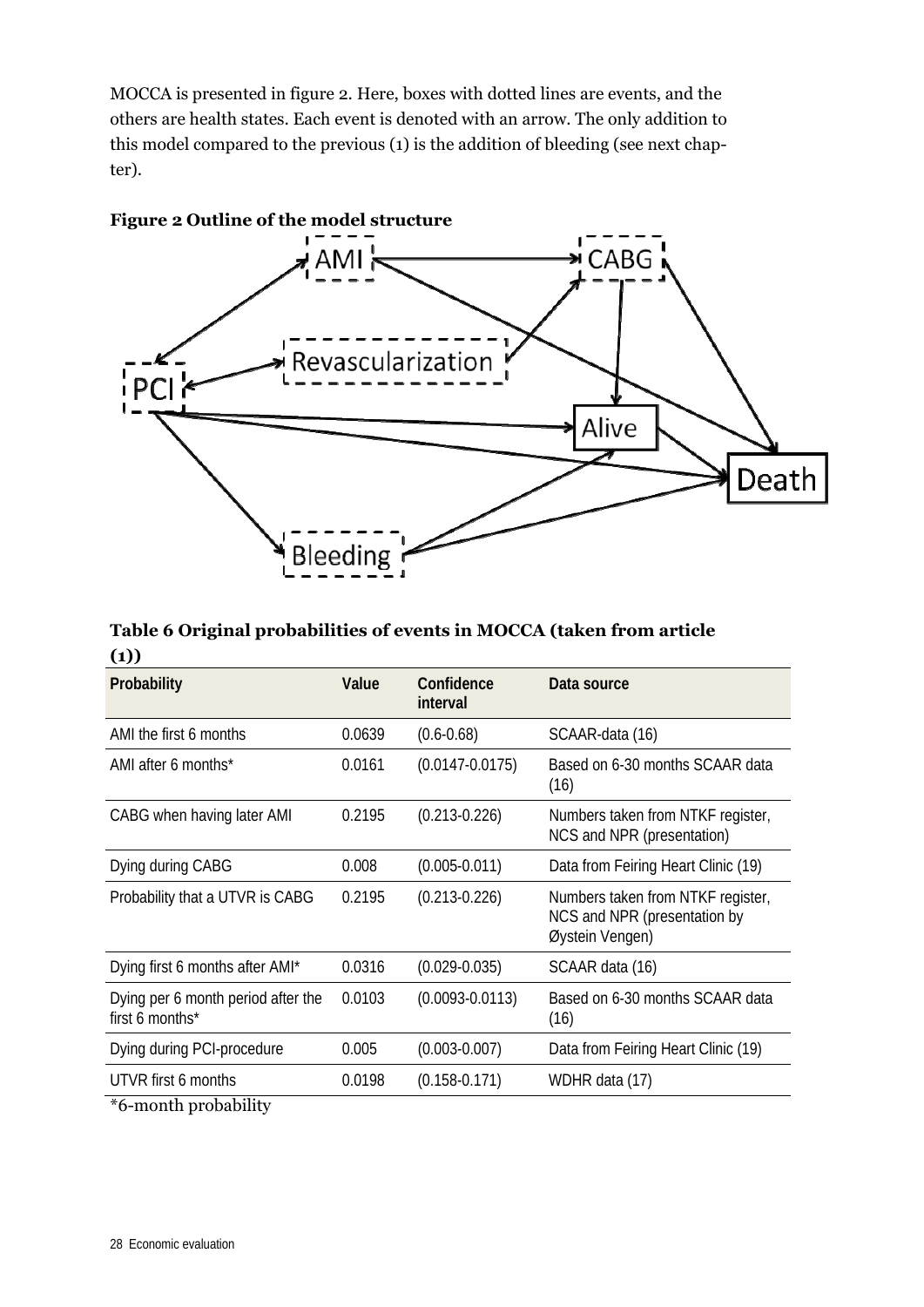#### **Changes and additions to the model**

The MOCCA model was originally constructed for analysing all patients undergoing PCI, both ACS patients, and stable coronary artery disease (CAD) patients. Because the scope of this report is to analyse ACS patients only, probabilities of events has to be somewhat adjusted to fit this cohort. Data from the SCAAR registry indicate a somewhat higher mortality after PCI for ACS patients compared to stable CAD patients (20). Based on data from this SCAAR article, we calculated relative risks of death within one and four years for patients with ACS compared to patients with either ACS or stable CAD (1-year; 1.17, 4-year; 1.10). These relative risks were assumed to apply to the risks of death, myocardial infarction and revascularisation.

We added the probability of bleeding into the model as an event after PCI. The event has a 27 month probability of 0.307 % (21), which translates into a 0.068 % halfyear probability of bleeding assuming that the risk is constant throughout the 27 month period. Bleeding was again associated with a 0.2% yearly additional risk of dying.

The efficacy and safety of prasugrel (60mg/10mg) compared to clopidogrel is based on our systematic review of the literature. We chose to base our analysis on efficacy of prasugrel 60/10 because the other doses analysed in our clinical evaluation are not available in Norway. Efficacy and grading are based on tables 3, 4 and 5 and ln(RR) and ln(SE) is calculated for use in log-normal distributions in MOCCA (tables 7 and 8). Confidence intervals are used to estimate ln(SE) for all efficacy parameters. The common method for this estimation is based on how these confidence intervals are constructed:  $ln(SE) = (ln(UL) - ln(LL))/2Z$ , where UL is the upper limit of the confidence interval, LL is the lower limit, and Z is 1,96. Because the confidence intervals are two-sided 95% confidence intervals, 1,96 is used.

For outcomes where quality of the evidence is graded to be "high", we have used exactly the approach described in the previous paragraph to estimate ln(SE). To incorporate our trust in the evidence into the model, the approach is somewhat modified for outcomes with lower quality of the evidence. If Z in the approach is decreased, then ln(SE) will be bigger. Hence, we have used smaller Z values in this formula because there is uncertainty about how precise the efficacy estimates are. For moderate and low quality, we have used Z values of 1,64 and 1,28 which reflects that we have less trust in the evidence. These values correspond to 90% and 80% confidence intervals.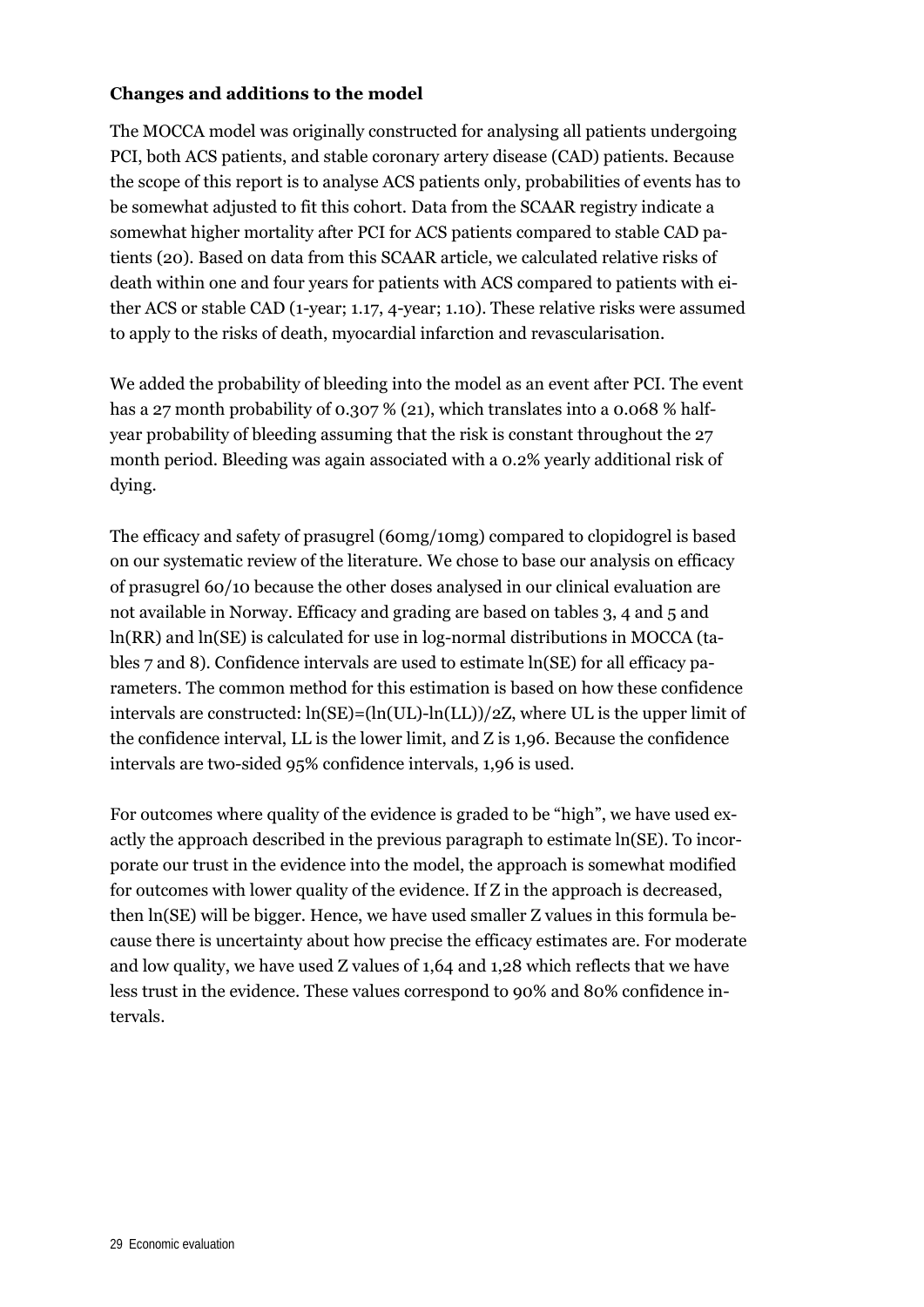| Table 7 Efficacy of prasugrel compared to clopidogrel, short term (0-30 |  |
|-------------------------------------------------------------------------|--|
| days)                                                                   |  |

| Outcome                      | RR (95 % CI)        | LN(RR)  | $LN(SE)^*$ | Quality |
|------------------------------|---------------------|---------|------------|---------|
| Death - cardiovascular       | $0,79(0,57-1,10)$   | $-0.49$ | 0,39       | Low     |
| <b>Myocardial infarction</b> | $0,75(0,65 - 0,86)$ | $-0,36$ | 0.14       | High    |
| <b>UTVR</b>                  | $0,53(0,39-0,73)$   | $-0.42$ | 0.24       | Low     |
| TIMI major or minor bleeding | $1,24(1,0-1,54)$    | $-0.09$ | 0,19       | High    |

\*LN(SE), which is the natural logarithm of the standard error, is calculated from the confidence interval and adjusted based on quality of the outcome

| Table 8 Efficacy and safety of prasugrel compared to clopidogrel, long |  |
|------------------------------------------------------------------------|--|
| $term (1-15 months)$                                                   |  |

| Outcome                      | RR (95 % CI)           | LN(RR)  | $LN(SE)^*$ | Quality  |
|------------------------------|------------------------|---------|------------|----------|
| Death - cardiovascular       | $0,98(0,71-1,36)$      | $-0,02$ | 0.25       | Low      |
| <b>Myocardial infarction</b> | $0,80$ $(0,65 - 0,99)$ | $-0.22$ | 0,16       | Low      |
| <b>UTVR</b>                  | $0,79(0,61 - 1,03)$    | $-0.24$ | 0,20       | Low      |
| TIMI major or minor bleeding | $1,43(1,10-1,87)$      | 0,36    | 0,26       | Very low |

\*LN(SE) is calculated from the confidence interval and adjusted based on quality of the outcome

None of the studies reported efficacy or safety after more than 15 months. Because our model was designed to model half-year periods, we used the short term relative risks as efficacy data for the first period, the long term data for the second half year period, and half of the long term efficacy for the third time period (from 13 to 18 months). After that, we assumed no effect of prasugrel compared to clopidogrel.

Efficacy estimates on all outcomes from tables 7 and 8 were included into the model. These efficacy estimates were then attached to the probabilities of events for the periods specified in the previous paragraph. Based on this, life year projections and lifetime costs were estimated.

All costs were measured in Norwegian Kroner (NOK, 2008) and presented in table 9. All future costs and effects were discounted at a rate of 4% per year according to Norwegian guidelines (22). Costs of prasugrel and clopidogrel are only added the first year.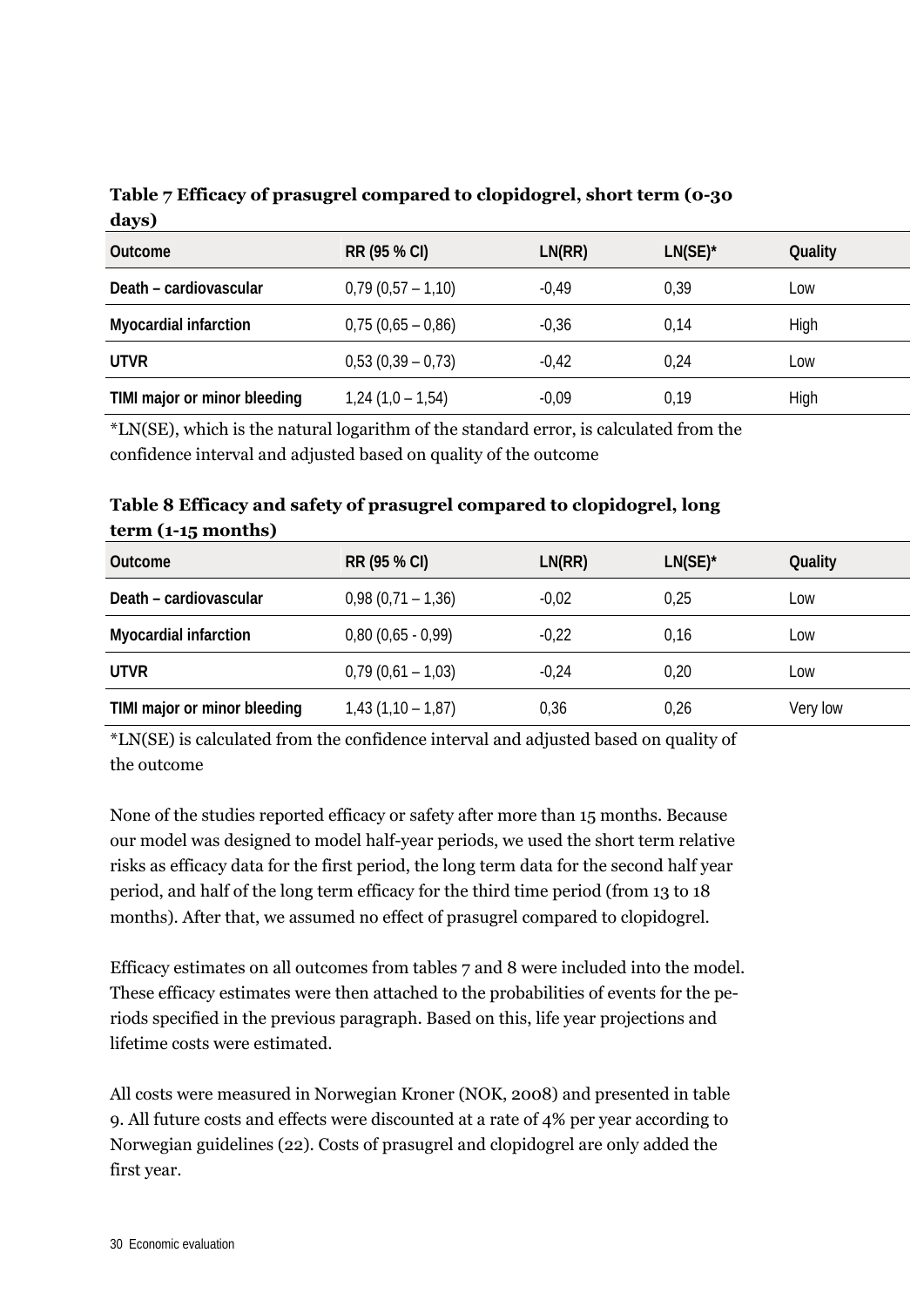| Description                       | Time          | Value (NOK) |
|-----------------------------------|---------------|-------------|
| AMI treatment costs including PCI | Per procedure | 104 667     |
| Cost of having asymptomatic CVD   | Per year      | 4 7 3 1     |
| Costs related to having CABG      | Per procedure | 186 524     |
| Costs related to bleeding         | Per event     | 34 2 21     |
| Costs of clopidogrel 75 mg        | Per year      | 4 9 6 3     |
| Costs of prasugrel 10 mg          | Per year      | 6805        |
| Costs of PCI                      | Per procedure | 38 2 28     |

**Table 9 Costs (NOK) related to events and health states** 

### **Probabilistic model and analyses**

The model (MOCCA) was created as a probabilistic model. This means that all uncertain parameters (efficacy, costs, epidemiological data etc.) were modelled as probability distributions rather than point estimates. We then drew 1 000 values from each of these distributions (Monte Carlo simulation) and calculated the remaining life expectancy and lifetime costs 1 000 times.

In the results we first present the mean of these simulations as a "base case". Then we plot the incremental costs and effects in a "cost-effectiveness plane" to show the variations regarding the decision. Third, we present results as cost-effectiveness acceptability frontier, that express which alternative that is more cost-effective for a range of willingness to pay for health thresholds, and the corresponding probability of this based on simulations. Finally, we performed value of information analysis for the parameters. In this analysis, we explore the uncertainty surrounding specific groups of parameters; costs, efficacy (and safety) and probabilities (mainly epidemiological data). The expected value of perfect information for parameters (EVPPI) gives the expected costs of totally eradicating the uncertainty surrounding each group of parameters, based on given thresholds for cost-effectiveness. We did not perform one-way sensitivity analyses on parameters with uncertainty, because this method has some problems. These problems are specifically given in an article by Karl Claxton (23).

### **RESULTS**

In the base-case, prasugrel resulted in 0,21 more life years and increased lifetime cost with NOK 8 100 (discounted) compared to clopidogrel, which gives an incremental cost-effectiveness ratio (ICER) of NOK 37 600 per life year (table 10).

#### **Table 10**

|           |       | Duration of efficacy Incremental costs Incremental effectiveness ICER |        |
|-----------|-------|-----------------------------------------------------------------------|--------|
| 15 months | 8 100 | 0.21                                                                  | 37 600 |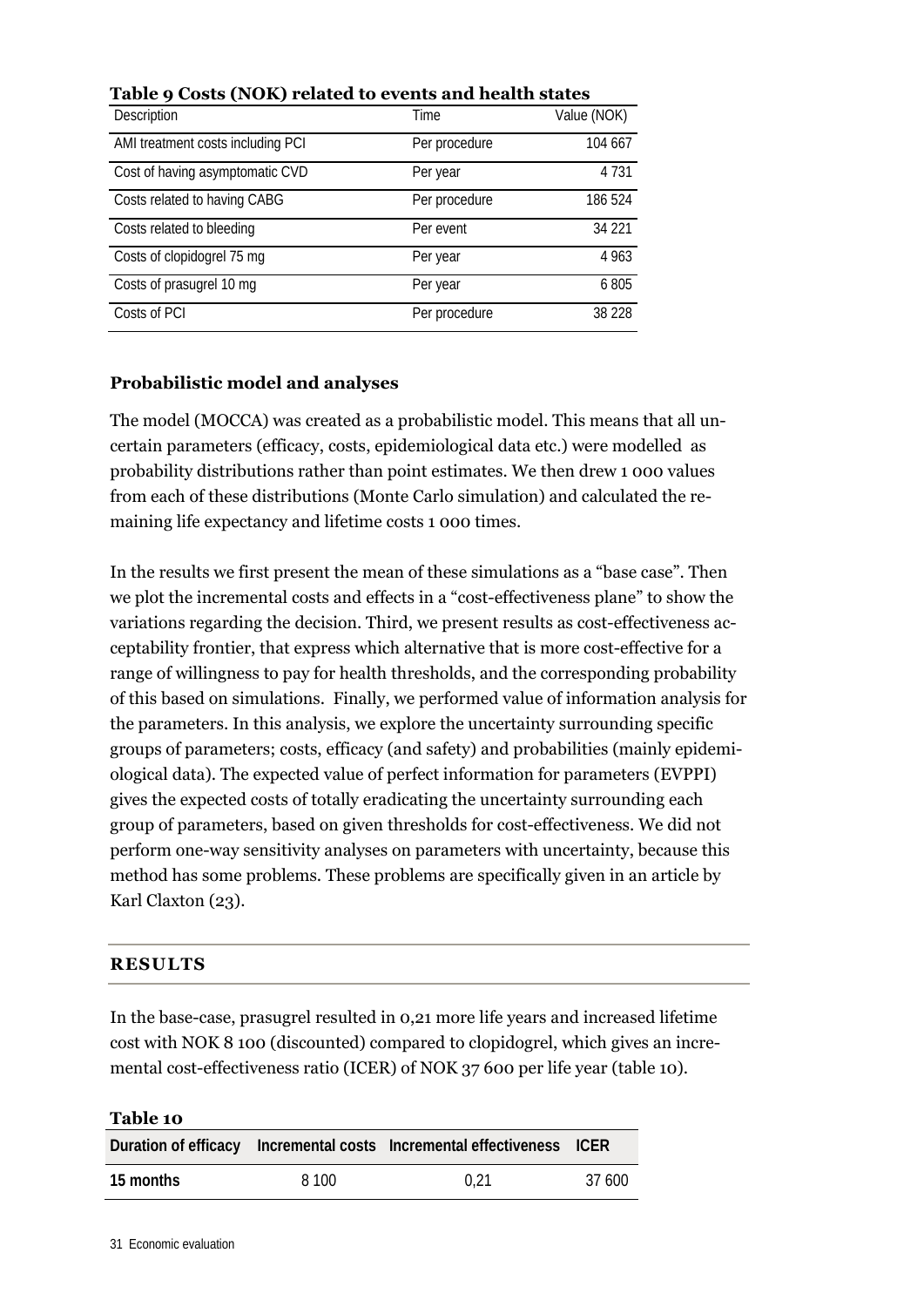Monte Carlo simulations show that prasugrel is the more cost-effective strategy in 88% of 1 000 simulations (see table 12 and figure 3). In the figure, the dotted line represents one possible threshold for cost-effectiveness (willingness-to-pay (WTP)), here set at NOK 500 000 per life year gained. In table 12, we have listed how many of the simulations that are in each quadrant of the plot, and for the upper right (I) and lower left (III) quadrants, we have also listed the proportion of simulations below and above the WTP-line (components C2 and C3 below).



**Figure 3 Scatter plot of simulations of prasugrel compared to clopidogrel** 

| Component Quadrant Incr. Eff. Incr. Cost ICER |    |          |        |          | <b>Percent</b> |
|-----------------------------------------------|----|----------|--------|----------|----------------|
| C1                                            | IV | IE > 0   | IC < 0 | Superior | 22,7%          |
| C <sub>2</sub>                                |    | IE > 0   | IC > 0 | < 500000 | 65,3%          |
| C <sub>3</sub>                                | Ш  | IE $< 0$ | IC < 0 | > 500000 | 0,3%           |
| C <sub>4</sub>                                |    | IE > 0   | IC > 0 | > 500000 | 1,6%           |
| C <sub>5</sub>                                | Ш  | IE < 0   | IC < 0 | < 500000 | 4,4%           |
| C <sub>6</sub>                                | Ш  | IE $< 0$ | IC > 0 | Inferior | 5,7%           |

**Table 11 Percentages in each quadrant of figure 2** 

The WTP-line in figure 3 is not defined in Norway. Hence, we have plotted a costeffectiveness acceptability frontier (based on the simulations from figure 3), which gives the probability of cost-effectiveness for the more cost-effective strategy for varying WTP's (figure 4). From this figure, one can see that the cheapest drug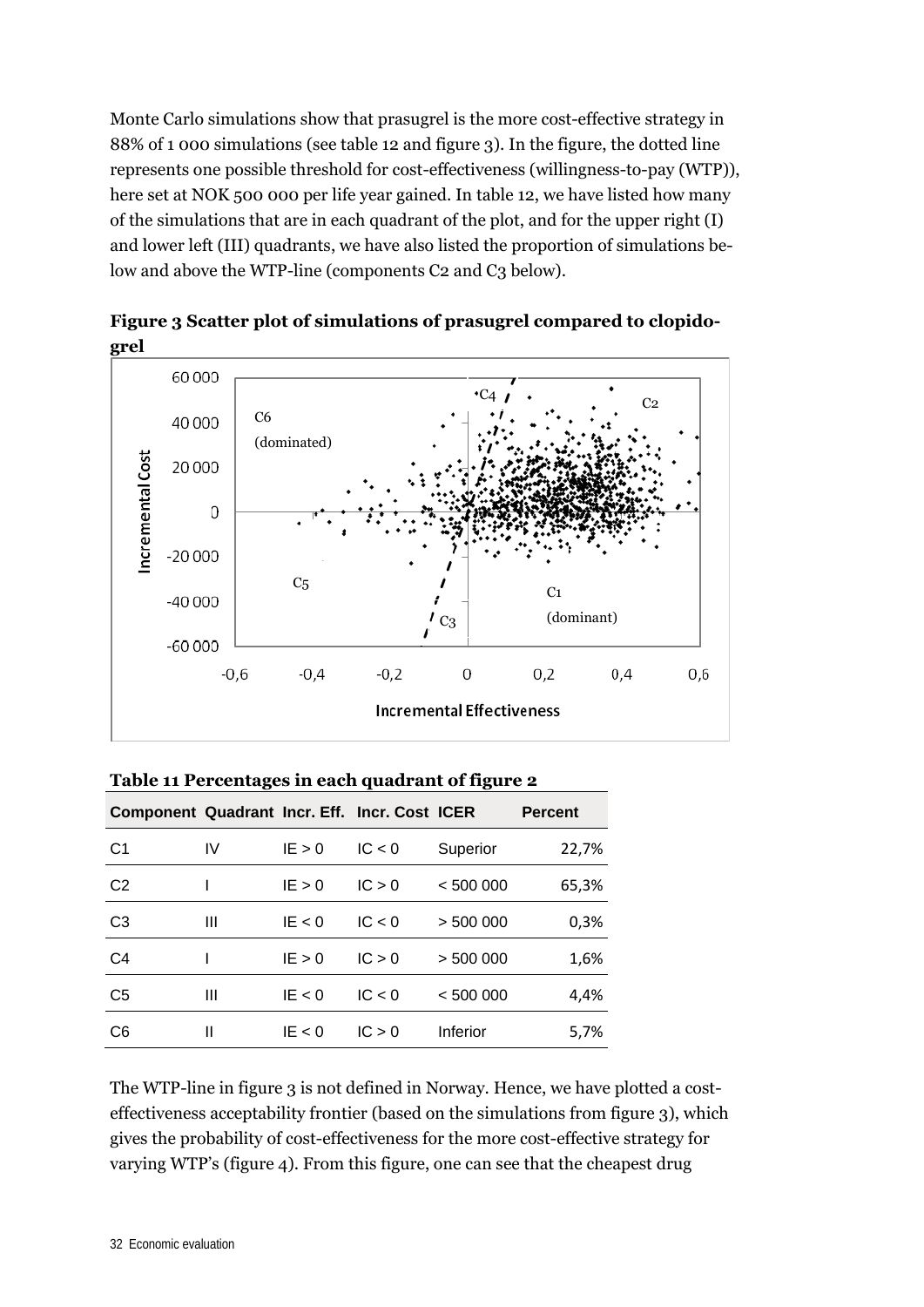(clopidogrel) is likely to be cost-effective when WTP is low, while prasugrel is likely to be cost-effective for WTP above approximately NOK 50 000 per life year gained.





We also performed value of information analyses to detect which type of parameters that had the biggest impact on decision uncertainty (figure 5). These analyses suggested that for WTP in ranges suggested for Norway (NOK 350 000 – NOK 1 000 000), short term efficacy and safety parameters influence the uncertainty the most. Specifically, the EVPI for short term efficacy and safety parameters was NOK 19 million for a willingness to pay of NOK 500 000 and given a patient population of 8 500.



**Figure 5 Expected value of perfect information for parameters**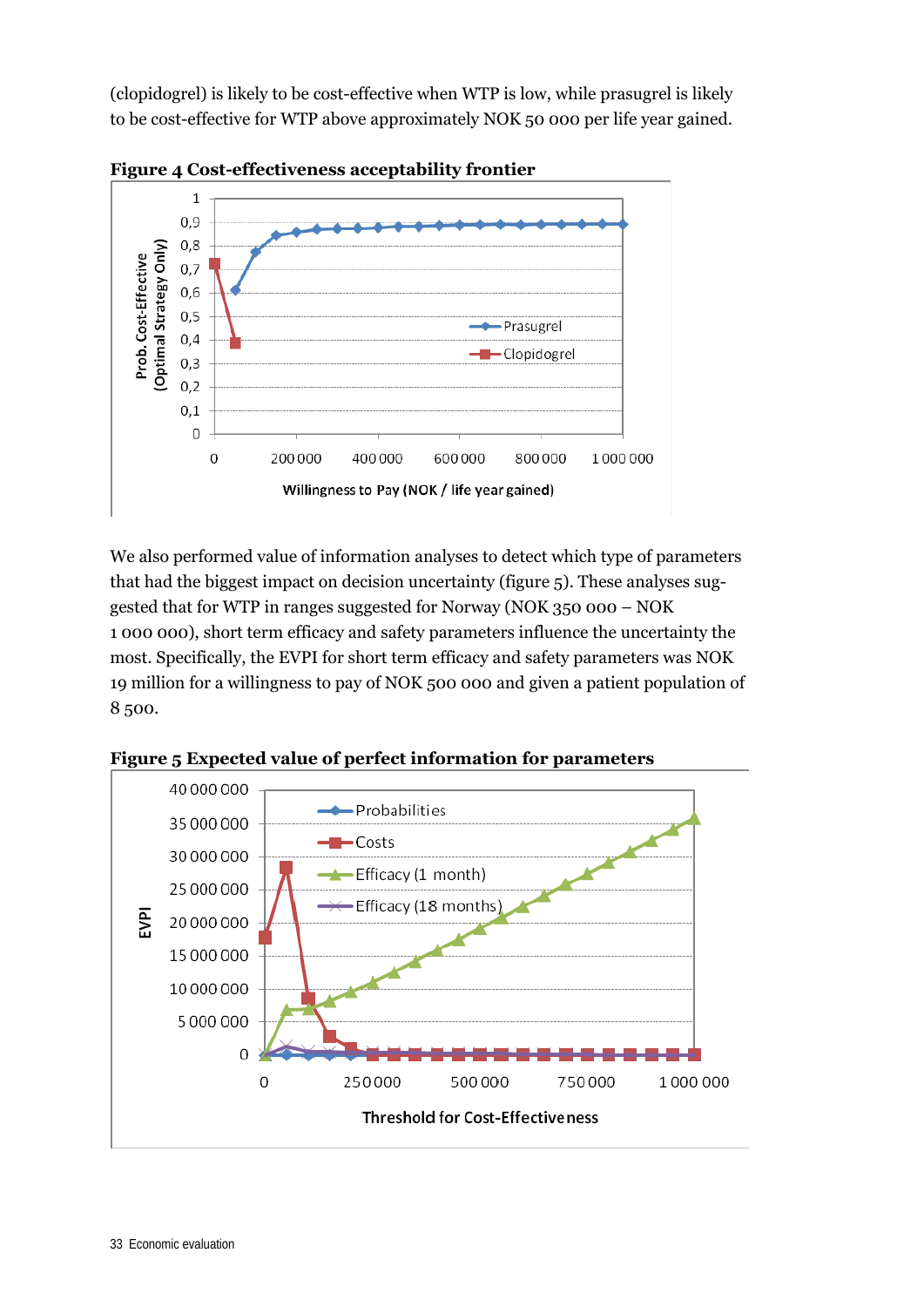#### **Scenario analyses**

We also performed scenario analyses to test the assumption of duration of efficacy in our model. Long term efficacy and safety documented in the TRITON trial (2) was reported after 15 months. So instead of ending the effect at 15 months, we extended the effect to last for the remainder of the lifetime. If the efficacy from prasugrel lasts for the remaining of a person's lifetime, the increased effectiveness will be 0,31 life years and lifetime costs will be 12 000 lower with prasugrel (Table 12), which is usually called a dominant result (increase effectiveness and reduce costs). We also tried to analyse the model only looking at effect during the 12 months in which the patients were treated. This analysis resulted in 0,22 life years gained and an increase in lifetime costs of NOK 8 300, which gives a cost-effectiveness ratio of NOK 37 900 per life year gained, which also is below the suggested willingness to pay of NOK 500 000 per life year gained.

|                    |          | Duration of efficacy Incremental costs Incremental effectiveness ICER |          |
|--------------------|----------|-----------------------------------------------------------------------|----------|
| 12 months          | 8 3 0 0  | 0.22                                                                  | 37 900   |
| 15 months          | 8 100    | 0.21                                                                  | 37 600   |
| Remaining lifetime | $-12200$ | 0.31                                                                  | dominant |

**Table 12** Prasugrel compared to clopidogrel for different durations of therapy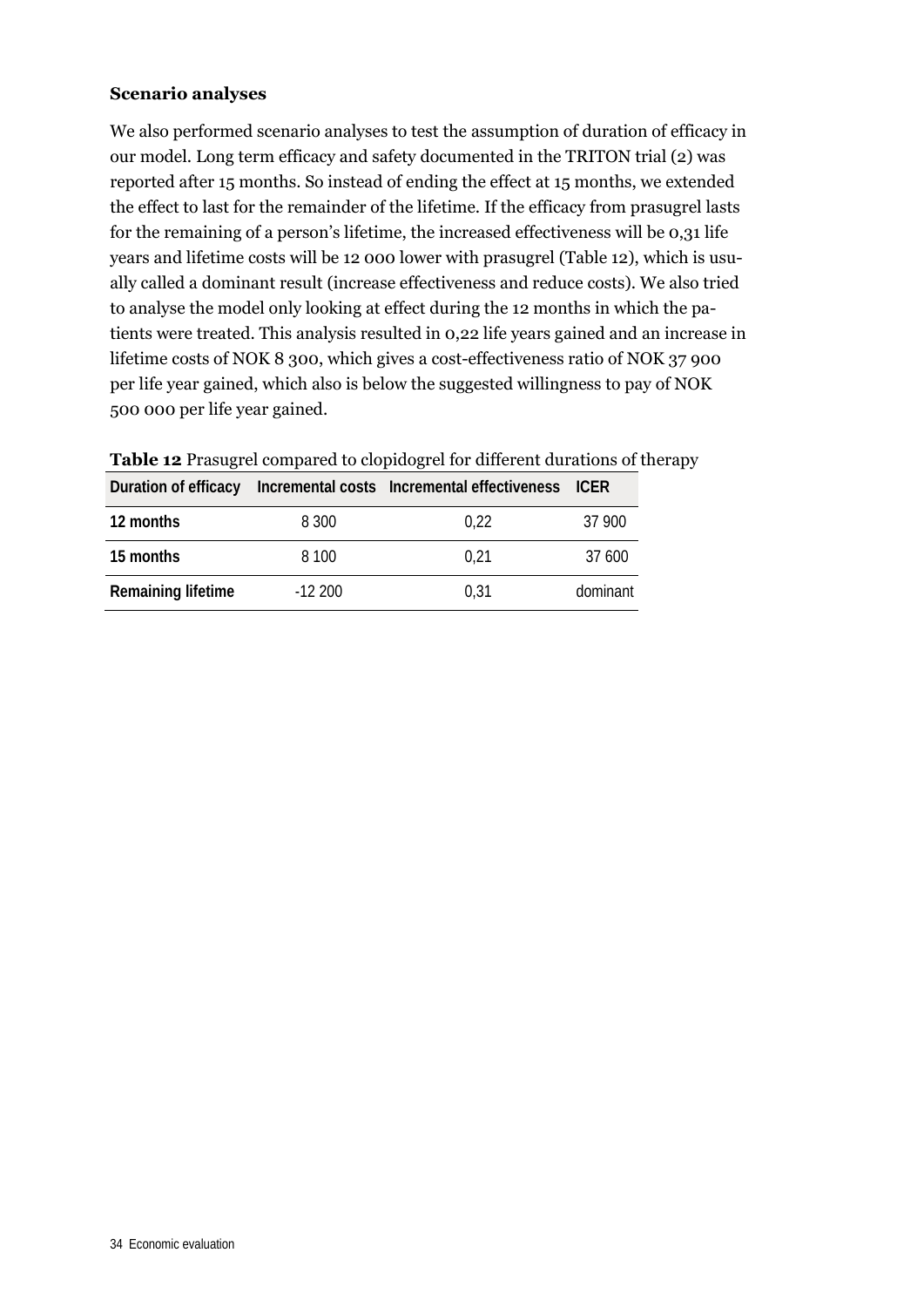## **Discussion**

In this health technology assessment, we have summarised efficacy and safety for the comparison between prasugrel and clopidogrel for patients with ACS undergoing PCI. In addition, we have performed an economic evaluation concerning the costeffectiveness between the two medications.

In the systematic review of efficacy, we found that prasugrel significantly decreased rates of UTVR and myocardial infarction compared to clopidogrel both in short term and long term (high, moderate and low quality of evidence). Relating to safety, prasugrel increases bleeding in both short and long term compared to clopidogrel (high and low quality of the evidence). The studies revealed no significant difference in mortality (low and moderate quality of the evidence).

The threshold for willingness to pay in Norway is not defined, but one suggestion is that it may be in the range between 350 000 and 1 000 000 (6). At an incremental cost-effectiveness ratio of NOK 37 600 per life year gained, prasugrel is clearly costeffective compared to clopidogrel for ACS patients undergoing PCI. There is however some uncertainty around this estimate; prasugrel is cost-effective only in 88% of the simulations at a willingness to pay of NOK 500 000. Hence, parameter uncertainty is considerable. This parameter uncertainty related to clinical trial data seems to have the biggest impact, mainly due to lack of long term clinical trials.

There are substantial possibilities of overestimating effectiveness of interventions if efficacy data are applied for the whole life span. Hence, we have only included efficacy data for the first 15 months in our base case analyses. If efficacy/safety is assumed to be life-long, prasugrel would be dominant compared to clopidogrel (save cost and increase life-expectancy). These analyses confirmed that there are substantial differences in cost-effectiveness if effectiveness is assumed to be life-long.

In long term meta-analyses, 283 cardiovascular deaths were observed in a population of 13608 patients, but this was insufficient to show any statistical difference in mortality between prasugrel and clopidogrel. In our value of information analysis, we found that data on short term efficacy is the type of data where it is most useful to conduct further research at an expected value of perfect information of NOK 19 million.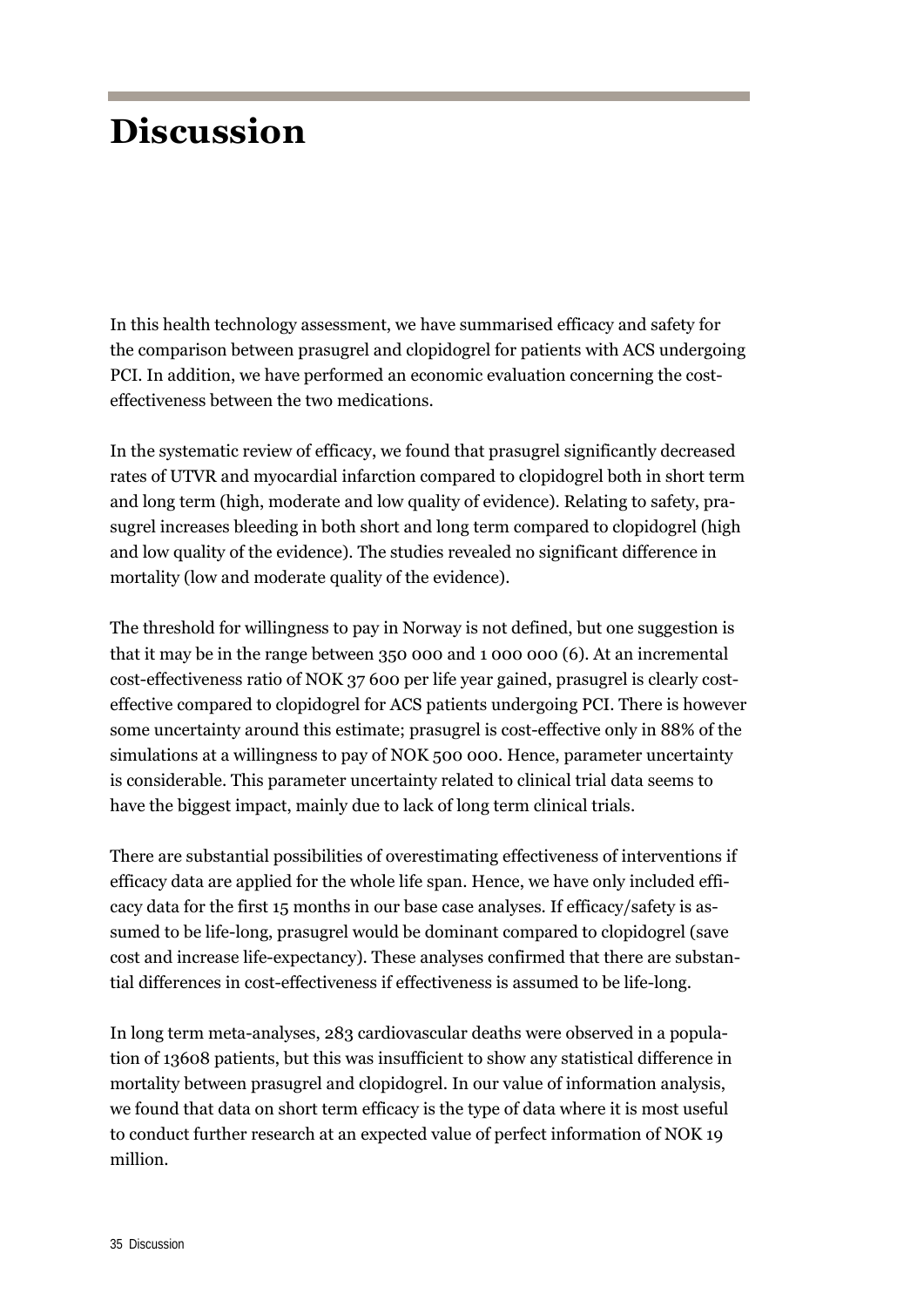In our report we have only investigated whether the health effects related to prasugrel treatment is worth the cost compared to clopidogrel. Yearly, there are approximately 8 500 patients who are eligible for prasugrel treatment. Hence, the one year medication cost of changing from clopidogrel (NOK 4 963 p.a.) to prasugrel (NOK 6 805 p.a.) would be NOK 15,7 million.

### **Other economic evaluations**

We found only one other economic evaluation of prasugrel versus clopidogrel, performed by Mahoney and co-workers (24). Their results showed a somewhat lower increase in life-expectancy (0,102) and a reduction in lifetime costs (-\$221) with prasugrel compared with clopidogrel in a US setting. Hence, this analysis resulted in prasugrel being a dominant strategy (less costly and more effective). It seems as they adopted a similar duration of the effectiveness of prasugrel as in our analysis, which led to a similar increase in life expectancy (0.10 compared to 0.21). The differences are probably due to the fact that the US model was based on patient level data and life expectancy was hence modeled somewhat different from our model.

### **Limitations in our analysis**

We included UTVRs, AMI, bleeding and death as events in the model while restenosis and major adverse cardiac event (MACE) were excluded. Stent thrombosis was not included because most patients with stent thrombosis will also have an AMI and/or a UTVR. MACE is a composite endpoint of mainly the included events, and was not included because it is not specific enough to be used in a health economic model.

In our MOCCA model, only the probability of death is age dependent. Other transition probabilities may as well be age dependent, but lack of data did not allow us to model such age dependency which may be a limitation of this work.

Amounts of health services used in different health states in the model are based on expert judgements (personal communication: Ivar Sønbø Kristiansen). This may not correctly represent the average cost of being in each health state. The uncertainty around these parameters has however been incorporated into the sensitivity analysis and further explored in analysis of expected value of perfect information of parameters (EVPPI). These analyses indicate that it is not worthwhile to use more effort to increase the precision around these cost estimates.

The clinical trials included in the meta-analyses were performed in 2, 4 and 30 different countries, not including Norway. Whether these were comparable to Norway has not been assessed. It is unlikely that the patient populations in this trial completely reflect the Norwegian population which is eligible for treatment with prasugrel. It is unclear to what extent this influences our results. Usually, however, rela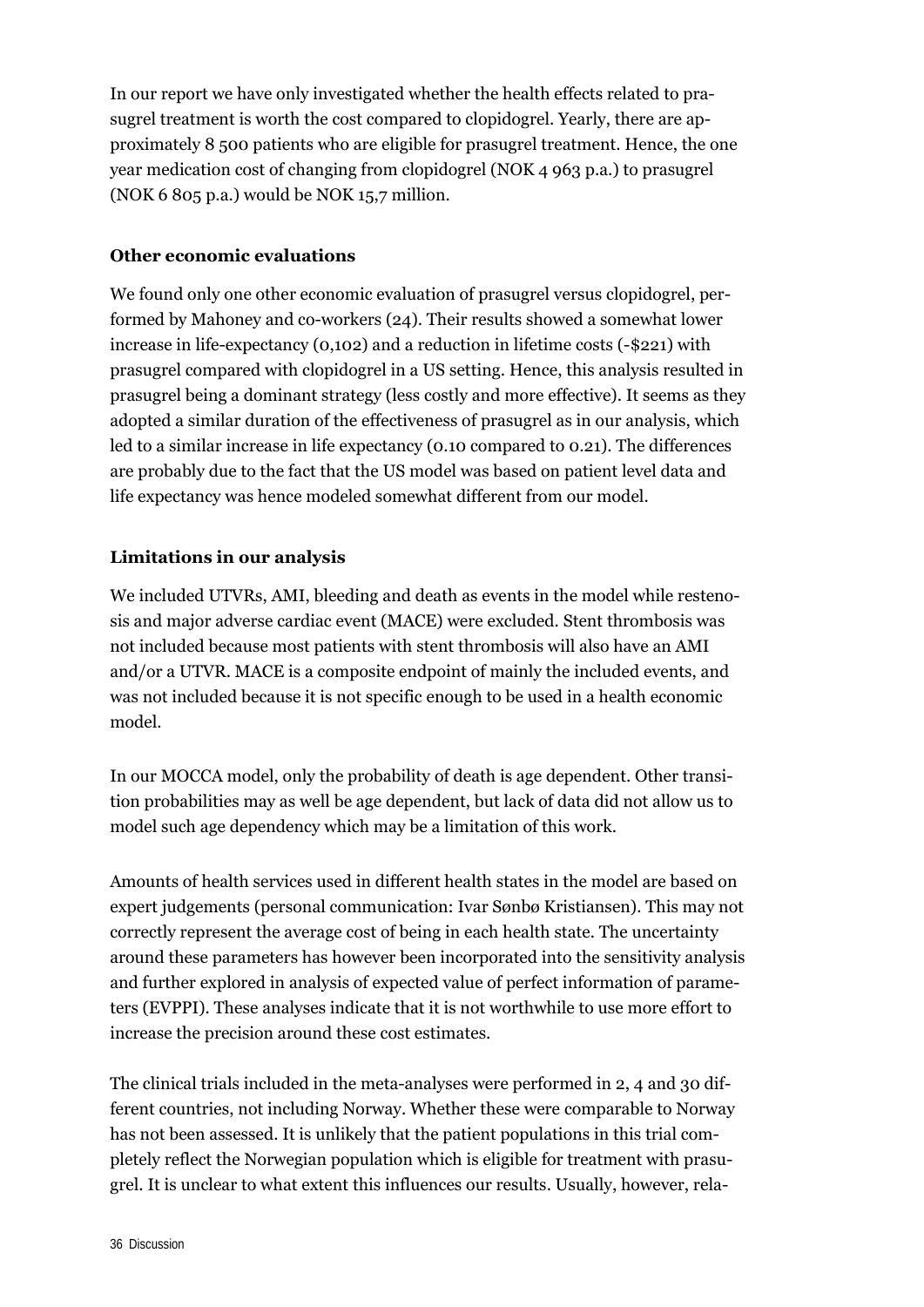tive effects are comparable across countries, and then this concern would not be an issue.

Our meta-analyses give somewhat conflicting results for different doses of prasugrel. Whether cost-effectiveness analyses with other doses would give other results is hard to tell. We did however base our analysis on the doses that are reimbursed in Norway (10 mg prasugrel and 75 mg clopidogrel).

Our model analyses are based on a health care sector perspective. If a societal perspective was chosen, it is reasonable to assume that prasugrel would be more costeffective due to avoidance of indirect cost implications. Hence, that would not alter the conclusions from these analyses.

Health related quality of life was not included in the model. The model has only one alive health state, so the only relevant health related quality of life decrement would be related to that health state relative to a normal population or to the events. The events are usually treated quickly, and hence they will not have any great impact on lifetime cost-effectiveness. If quality of life is included for only one health state, that would decrease the values of the benefits from our analysis, but only by a small amount (25).

Because some sub-groups of ACS patients have higher risk of clinical events after PCI (e.g. STEMI patients and patients with diabetes), it might be an idea to conduct separate analyses on these groups. Studies have however shown that these groups may have greater efficacy than the whole group of ACS patients (26;27), hence these analyses would most likely result in prasugrel being even more cost-effective, which will not change our conclusions.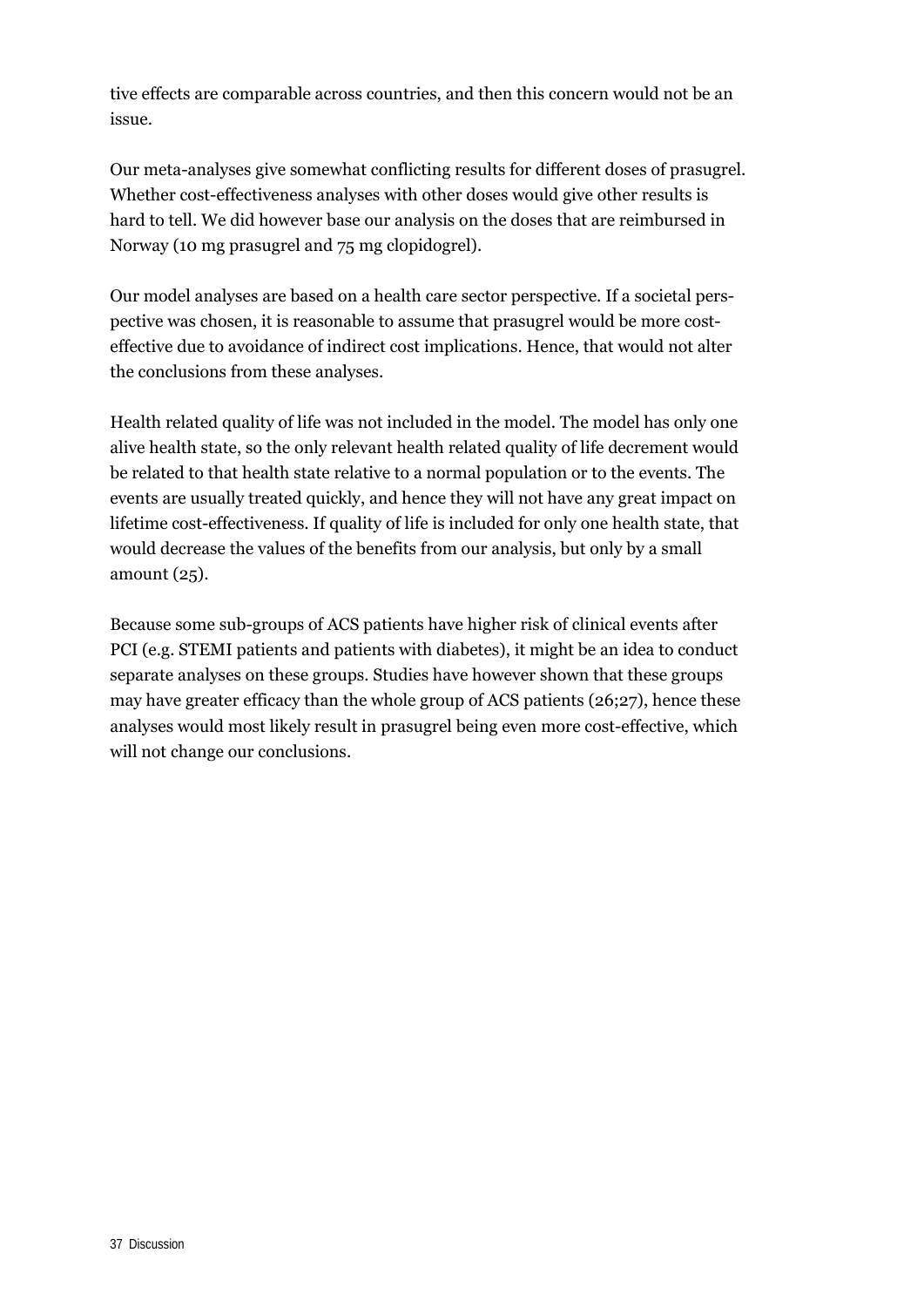## **Conclusions**

Prasugrel (60mg/10mg) significantly lowers rates of AMI and UTVRs after PCI in ACS patients, but fails to show significant reduction in mortality rates compared to clopidogrel. However, prasugrel shows significant increase in rates of bleeding compared to clopidogrel. Quality of the evidence for these outcomes ranged between low and high.

Prasugrel is likely to be cost-effective compared to clopidogrel for ACS patients undergoing PCI, but the simulations show that this result is uncertain irrespective of level of willingness to pay for health.

### **NEED FOR FURTHER RESEARCH**

The need for further research is explored through value of information analysis. This analysis indicates that to conduct further research on efficacy data, would have the biggest impact on decreasing decision uncertainty. There is especially a need for further clinical trials exploring mortality with prasugrel compared to clopidogrel in the short term.

### **IMPLICATIONS FOR PRACTICE**

Our analysis has incorporated both positive and negative clinical effects of prasugrel compared to clopidogrel. When taking into account both health effects and costs related to these events, our analysis indicates that it is worth the cost to the health care sector to give reimbursement to prasugrel in the Norwegian setting.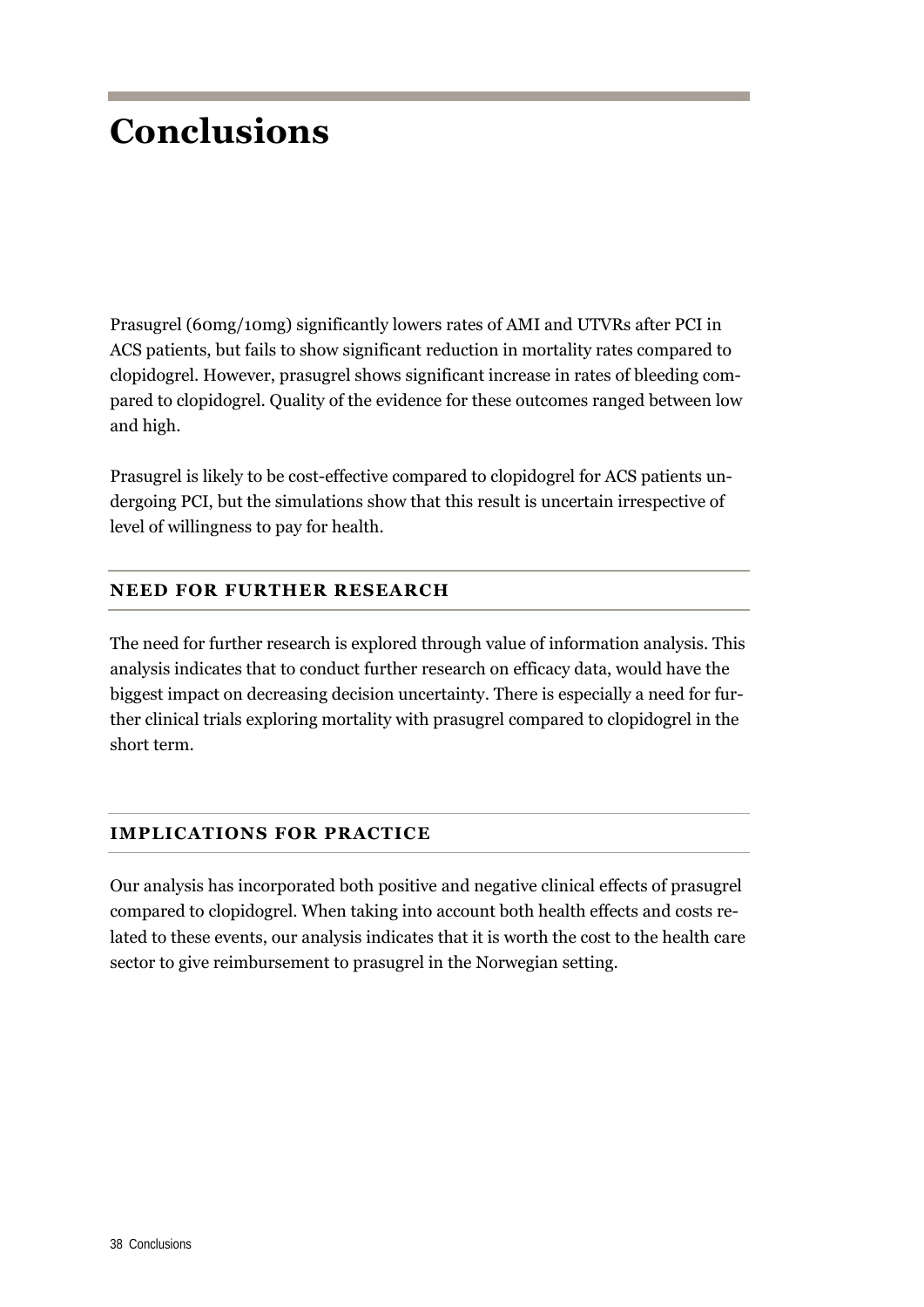## **References**

#### Reference List

- 1. Wisløff T, Atar D, Kristiansen IS. Cost-effectiveness of drug eluting stents as compared to bare metal stents in patients with coronary artery disease. 2010.
- 2. Wiviott SD, Braunwald E, McCabe CH, Montalescot G, Ruzyllo W, Gottlieb S, et al. Prasugrel versus clopidogrel in patients with acute coronary syndromes. N Engl J Med 2007;357(20):2001-15.
- 3. Drummond MF, Sculpher MJ, Torrance GW, O'Brien BJ, Stoddart GL. Methods for the Economic Evaluation of Health Care Programmes. Third. Oxford University Press; 2005.
- 4. Forskrift om prioritering av helsetjenester, rett til nødvendig helsehjelp fra spesialisthelsetjenesten, rett til behandling i utlandet og om klagenemnd (prioriteringsforskriften). 2004.
- 5. Lønning II. Prioritering på ny Gjennomgang av retningslinjer for prioriteringer innen norsk helsetjeneste. NOU 1997: 18.
- 6. Sælensminde K. Helseeffekter i samfunnsøkonomiske analyser.: Sosial- og helsedirektoratet; 2007 Dec.
- 7. Higgins J, Green S. Cochrane Handbook for Systematic Reviews of Interventions.: The Cochrane Collaboration; 2009. (Version 5.0.2).
- 8. Bellemain-Appaix A, Brieger D, Beygui F, Silvain J, Pena A, Cayla G, et al. New P2Y12 inhibitors versus clopidogrel in percutaneous coronary intervention: a meta-analysis. J Am Coll Cardiol 2010;56(19):1542-51.
- 9. Mohammad RA, Goldberg T, Dorsch MP, Cheng JW. Antiplatelet therapy after placement of a drug-eluting stent: a review of efficacy and safety studies. Clin Ther 2010;32(14):2265-81.
- 10. Wiviott SD, Antman EM, Winters KJ, Weerakkody G, Murphy SA, Behounek BD, et al. Randomized comparison of prasugrel (CS-747, LY640315), a novel thienopyridine P2Y12 antagonist, with clopidogrel in percutaneous coronary intervention: results of the Joint Utilization of Medications to Block Platelets Optimally (JUMBO)-TIMI 26 trial. Circulation 2005;111(25):3366-73.
- 11. Wiviott SD, Trenk D, Frelinger AL, O'Donoghue M, Neumann FJ, Michelson AD, et al. Prasugrel compared with high loading- and maintenance-dose clopidogrel in patients with planned percutaneous coronary intervention: the Prasugrel in Comparison to Clopidogrel for Inhibition of Platelet Activation and Aggregation-Thrombolysis in Myocardial Infarction 44 trial. Circulation 2007;116(25):2923-32.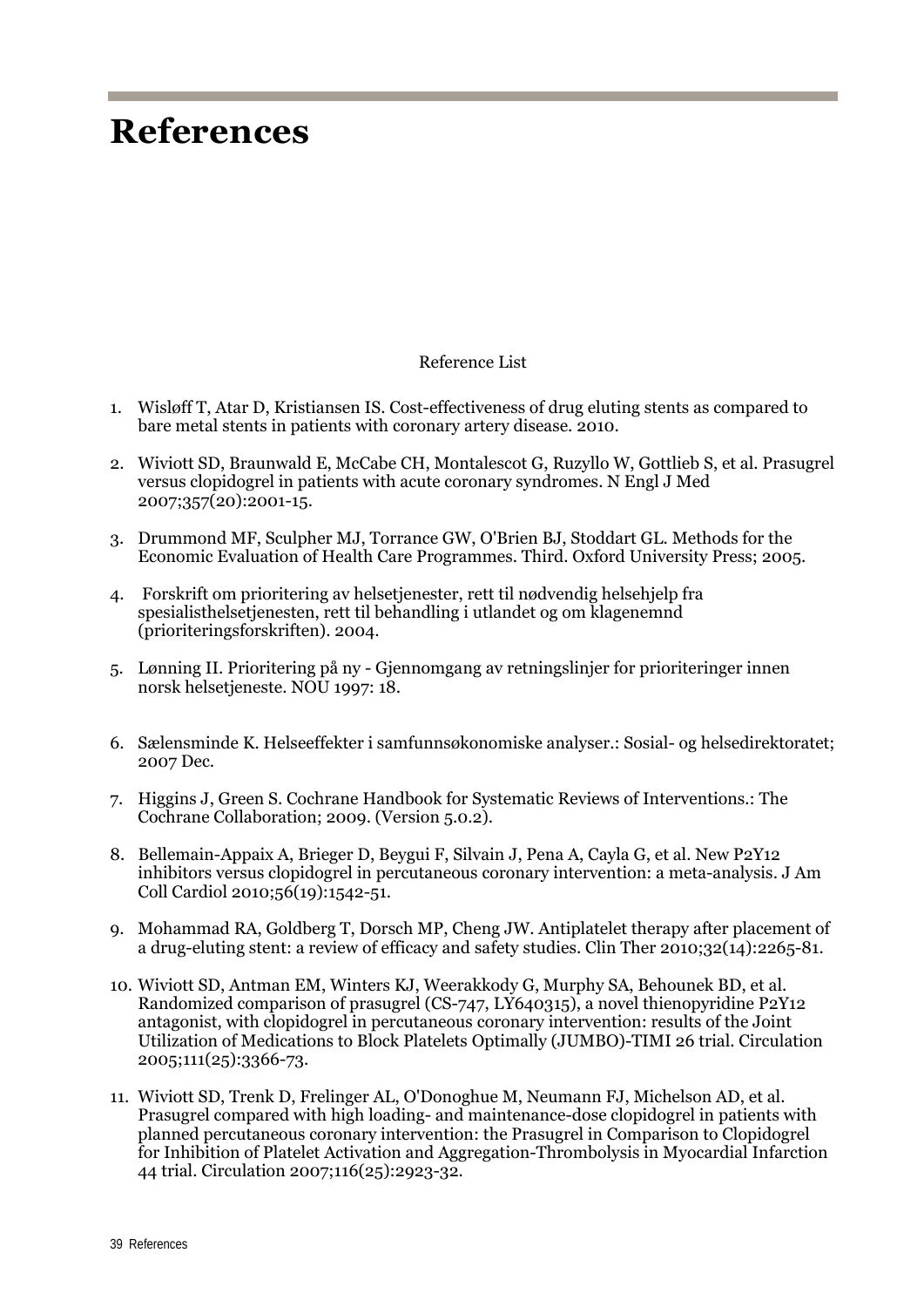- 12. O'Donoghue M, Antman EM, Braunwald E, Murphy SA, Steg PG, Finkelstein A, et al. The efficacy and safety of prasugrel with and without a glycoprotein IIb/IIIa inhibitor in patients with acute coronary syndromes undergoing percutaneous intervention: a TRITON-TIMI 38 (Trial to Assess Improvement in Therapeutic Outcomes by Optimizing Platelet Inhibition With Prasugrel-Thrombolysis In Myocardial Infarction 38) analysis. J Am Coll Cardiol 2009;54(8):678-85.
- 13. Kløw N-E, Rotevatn S, Steigen T, Vatne K, Kristiansen IS, Wisløff T, et al. [Prevention of restenosis].: Norwegian Health Services Research Centre; 2004. (8).
- 14. Lagerqvist B, James SK, Stenestrand U, Lindback J, Nilsson T, Wallentin L. Long-term outcomes with drug-eluting stents versus bare-metal stents in Sweden. N Engl J Med 2007;356(10):1009-19.
- 15. James SK, Stenestrand U, Lindback J, Carlsson J, Schersten F, Nilsson T, et al. Long-term safety and efficacy of drug-eluting versus bare-metal stents in Sweden. N Engl J Med 2009;360(19):1933-45.
- 16. Long-term outcome of DES vs BMS implanted in Sweden 2003-2004: of the House Comm. on FDA, Lagerqvist B, Wallentin L, Lindbäck J, Nilsson T, James SK, Stenestrand U, (Dec 7, 2006).
- 17. Kaltoft A, Jensen LO, Maeng M, Tilsted HH, Thayssen P, Bottcher M, et al. 2-year clinical outcomes after implantation of sirolimus-eluting, paclitaxel-eluting, and bare-metal coronary stents: results from the WDHR (Western Denmark Heart Registry). J Am Coll Cardiol 2009;53(8):658-64.
- 18. Hill R, Bagust A, Bakhai A, Dickson R, Dundar Y, Haycox A, et al. Coronary artery stents: a rapid systematic review and economic evaluation. Health Technol Assess 2004;8(35):1-256.
- 19. Mølstad P. Survival after percutaneous coronary intervention and coronary artery bypass grafting in a single centre. Scand Cardiovasc J 2007;41(4):214-20.
- 20. Norhammar A, Lagerqvist B, Saleh N. Long-term mortality after PCI in patients with diabetes mellitus: results from the Swedish Coronary Angiography and Angioplasty Registry. EuroIntervention 2010;5(8):891-7.
- 21. Collaborative meta-analysis of randomised trials of antiplatelet therapy for prevention of death, myocardial infarction, and stroke in high risk patients. BMJ 2002;324(7329):71-86.
- 22. Finansdepartementet. Veileder i samfunnsøkonomiske analyser. 2005.
- 23. Claxton K. Exploring uncertainty in cost-effectiveness analysis. Pharmacoeconomics 2008;26(9):781-98.
- 24. Mahoney EM, Wang K, Arnold SV, Proskorovsky I, Wiviott S, Antman E, et al. Costeffectiveness of prasugrel versus clopidogrel in patients with acute coronary syndromes and planned percutaneous coronary intervention: results from the trial to assess improvement in therapeutic outcomes by optimizing platelet inhibition with Prasugrel-Thrombolysis in Myocardial Infarction TRITON-TIMI 38. Circulation 2010;121(1):71-9.
- 25. Greenhalgh J, Bagust A, Boland A, Saborido CM, Fleeman N, McLeod C, et al. Prasugrel for the treatment of acute coronary artery syndromes with percutaneous coronary intervention. Health Technol Assess 2010;14 Suppl 1:31-8.
- 26. Wiviott SD, Braunwald E, Angiolillo DJ, Meisel S, Dalby AJ, Verheugt FW, et al. Greater clinical benefit of more intensive oral antiplatelet therapy with prasugrel in patients with diabetes mellitus in the trial to assess improvement in therapeutic outcomes by optimizing platelet inhibition with prasugrel-Thrombolysis in Myocardial Infarction 38. Circulation 2008;118(16):1626-36.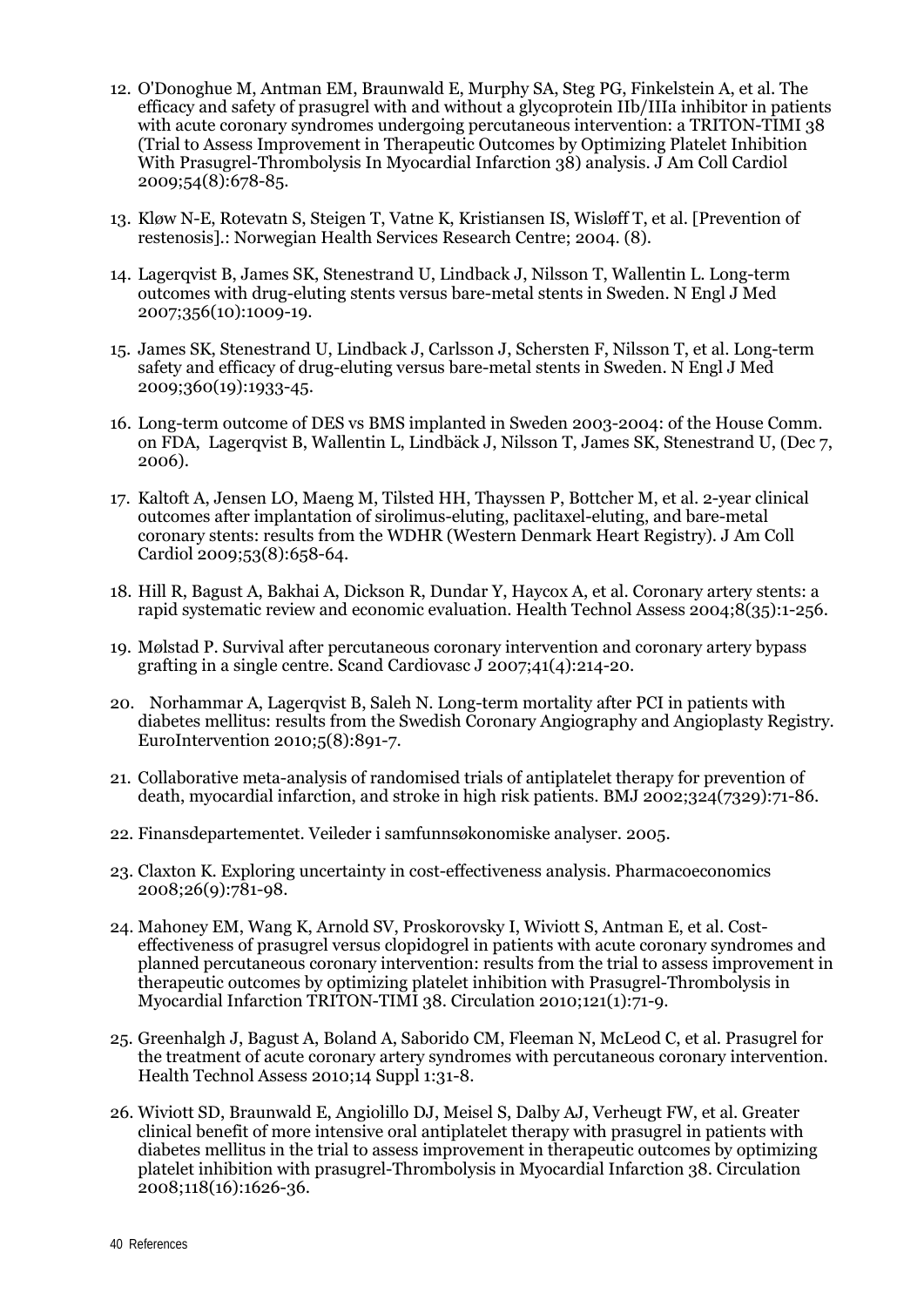- 27. Montalescot G, Wiviott SD, Braunwald E, Murphy SA, Gibson CM, McCabe CH, et al. Prasugrel compared with clopidogrel in patients undergoing percutaneous coronary intervention for ST-elevation myocardial infarction (TRITON-TIMI 38): double-blind, randomised controlled trial. Lancet 2009;373(9665):723-31.
- 28. Trial to assess improvement in therapeutic outcomes by optimizing platelet inhibition with prasugrel (TRITON-TIMI 38). ACC Cardiosource Review Journal 2007;16(12):Dec.
- 29. Prasugrel after angioplasty and stenting: Continue to use aspirin + clopidogrel. Prescrire Int 2009;18(103):2009.
- 30. Antman EM, Wiviott SD, Murphy SA, Voitk J, Hasin Y, Widimsky P, et al. Early and late benefits of prasugrel in patients with acute coronary syndromes undergoing percutaneous coronary intervention: a TRITON-TIMI 38 (TRial to Assess Improvement in Therapeutic Outcomes by Optimizing Platelet InhibitioN with Prasugrel-Thrombolysis In Myocardial Infarction) analysis. J Am Coll Cardiol 2008;51(21):2028-33.
- 31. Capranzano P, Ferreiro JL, Angiolillo DJ, Capranzano P, Ferreiro JL, Angiolillo DJ. Prasugrel in acute coronary syndrome patients undergoing percutaneous coronary intervention. [Review] [49 refs]. Expert Rev Cardiovasc Ther 2009;7(4):361-9.
- 32. Cowley MJK. Developments in antiplatelet therapy for acute coronary syndromes and considerations for long-term management. Current Medical Research and Opinion 2009;25(6):June.
- 33. Floyd J, Wolfe S, Floyd J, Wolfe S. Prasugrel STEMI subgroup analysis. Lancet 2009;373(9678):1845-6.
- 34. Khoynezhad AM. Perioperative management of patients on adenosine diphosphate inhibitors in the era of drug-eluting stents: Review of the literature and clinical Implications. Current Medicinal Chemistry 2009;16(5):2009.
- 35. Mariani M, Mariani G, De Servi S, Mariani M, Mariani G, De Servi S. Efficacy and safety of prasugrel compared with clopidogrel in patients with acute coronary syndromes: results of TRITON-TIMI 38 trials. Expert Rev Cardiovasc Ther 2009;7(1):17-23.
- 36. Montalescot GS. Prasugrel compared with high-dose clopidogrel in acute coronary syndrome: The randomised, double-blind ACAPULCO\* study. Thrombosis and Haemostasis 2010;103(1):January.
- 37. Morrow DA, Wiviott SD, White HD, Nicolau JC, Bramucci E, Murphy SA, et al. Effect of the novel thienopyridine prasugrel compared with clopidogrel on spontaneous and procedural myocardial infarction in the Trial to Assess Improvement in Therapeutic Outcomes by Optimizing Platelet Inhibition with Prasugrel-Thrombolysis in Myocardial Infarction 38: an application of the classification system from the universal definition of myocardial infarction. Circulation 2009;119(21):2758-64.
- 38. Murphy SA, Antman EM, Wiviott SD, Weerakkody G, Morocutti G, Huber K, et al. Reduction in recurrent cardiovascular events with prasugrel compared with clopidogrel in patients with acute coronary syndromes from the TRITON-TIMI 38 trial. Eur Heart J 2008;29(20):2473-9.
- 39. O'Donoghue ML, Braunwald E, Antman EM, Murphy SA, Bates ER, Rozenman Y, et al. Pharmacodynamic effect and clinical efficacy of clopidogrel and prasugrel with or without a proton-pump inhibitor: an analysis of two randomised trials. [Review] [28 refs]. Lancet 2009;374(9694):989-97.
- 40. Pride YB, Wiviott SD, Buros JL, Zorkun C, Tariq MU, Antman EM, et al. Effect of prasugrel versus clopidogrel on outcomes among patients with acute coronary syndrome undergoing percutaneous coronary intervention without stent implantation: a TRial to assess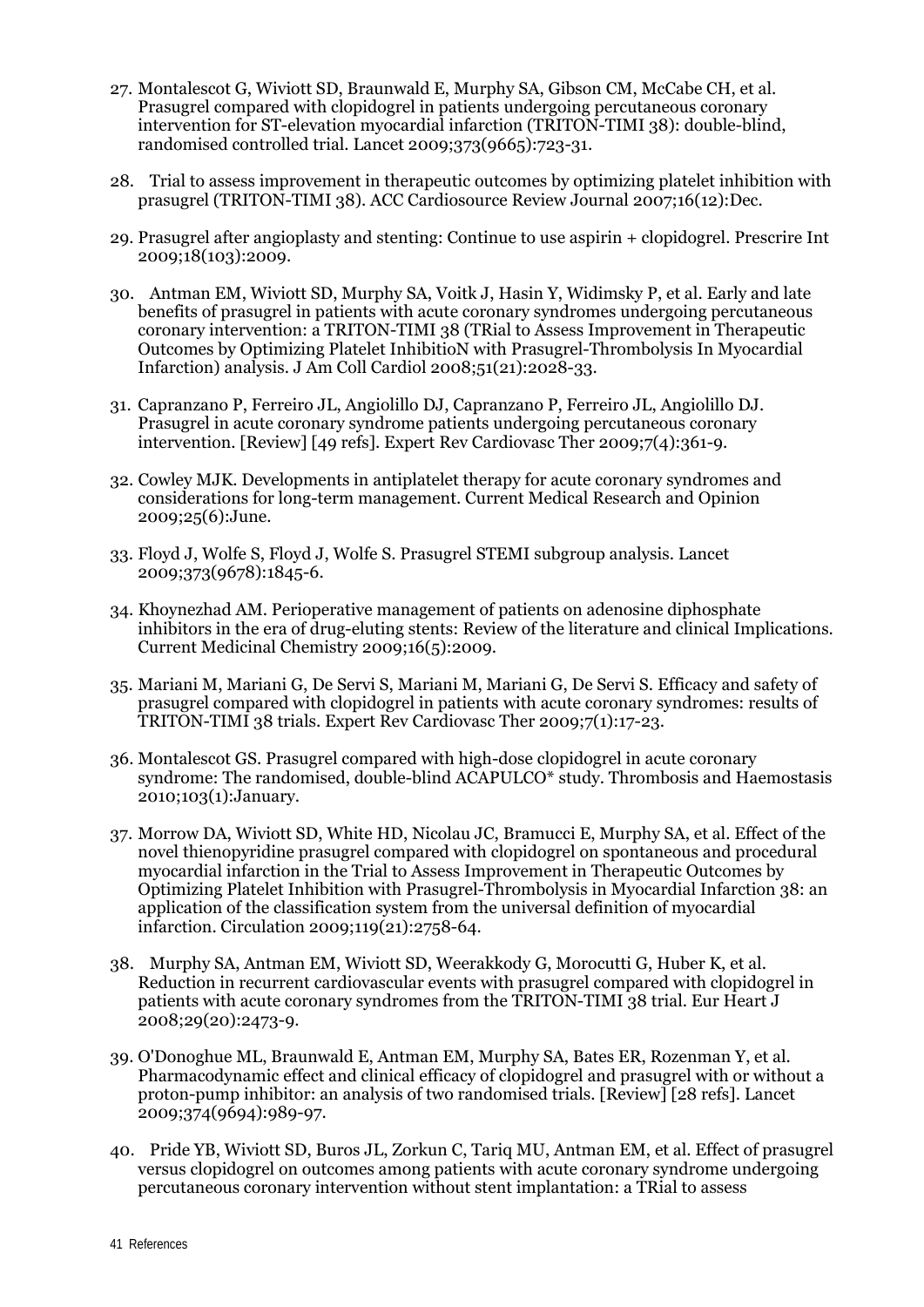Improvement in Therapeutic Outcomes by optimizing platelet inhibitioN with prasugrel (TRITON)-Thrombolysis in Myocardial Infarction (TIMI) 38 substudy. Am Heart J 2009;158(3):e21-e26.

- 41. Schafer JA, Kjesbo NK, Gleason PP, Schafer JA, Kjesbo NK, Gleason PP. Critical review of prasugrel for formulary decision makers. [Review] [29 refs]. J Manage Care Pharm 2009;15(4):335-43.
- 42. Serebruany VL, Serebruany VL. Excess rates of nonfatal myocardial infarction in the trial to assess improvement in therapeutic outcomes by optimizing platelet inhibition with prasugrel (preventing clinical events or chasing enzymatic ghosts?). Am J Cardiol 2008;101(9):1364-6.
- 43. Serebruany VL, Serebruany VL. Bleeding risks with prasugrel in the TRITON trial: good news ... bad news. Cardiology 2008;111(4):265-7.
- 44. Spinler SA, Rees C, Spinler SA, Rees C. Review of prasugrel for the secondary prevention of atherothrombosis. [Review] [71 refs]. J Manage Care Pharm 2009;15(5):383-95.
- 45. Veverka AH. Prasugrel: A new thienopyridine inhibitor. Journal of Pharmacy Practice 2009;22(2):April.
- 46. Webster MW, Gladding P, Webster MWI, Gladding P. Prasugrel STEMI subgroup analysis. Lancet 2009;373(9678):1846-8.
- 47. Wiviott SD, Antman EM, Gibson CM, Montalescot G, Riesmeyer J, Weerakkody G, et al. Evaluation of prasugrel compared with clopidogrel in patients with acute coronary syndromes: design and rationale for the TRial to assess Improvement in Therapeutic Outcomes by optimizing platelet InhibitioN with prasugrel Thrombolysis In Myocardial Infarction 38 (TRITON-TIMI 38). Am Heart J 2006;152(4):627-35.
- 48. Wiviott SD, Braunwald E, Murphy SA, Antman EM, TRITON TIMI, Wiviott SD, et al. A perspective on the efficacy and safety of intensive antiplatelet therapy in the trial to assess improvement in therapeutic outcomes by optimizing platelet inhibition with prasugrelthrombolysis in myocardial infarction 38. Am J Cardiol 2008;101(9):1367-70.
- 49. Wiviott SD, Braunwald E, McCabe CH, Horvath I, Keltai M, Herrman JP, et al. Intensive oral antiplatelet therapy for reduction of ischaemic events including stent thrombosis in patients with acute coronary syndromes treated with percutaneous coronary intervention and stenting in the TRITON-TIMI 38 trial: a subanalysis of a randomised trial. Lancet 2008;371(9621):1353-63.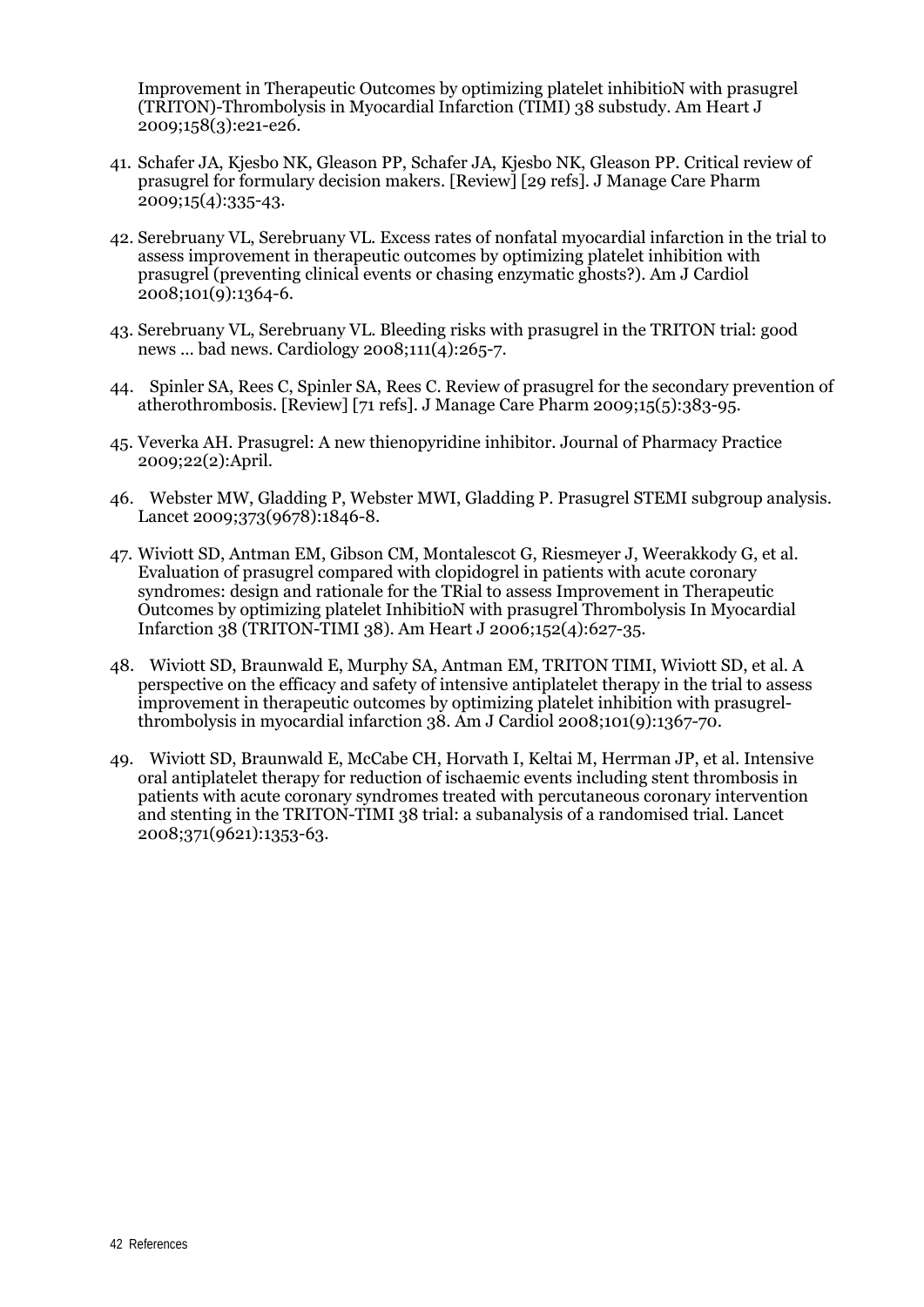## **Appendices**

### **APPENDIX 1: CHARACTERISTICS OF INCLUDED STUDIES**

#### *PICO for Wiviott et al., 2005 - JUMBO*

#### **Wiviott et al., 2005**

**Randomized Comparison of Prasugrel (CS-747, LY640315), a Novel Thienopyridine P2Y12 Antagonist, With Clopidogrel in Percutaneous Coronary Intervention Results of the Joint Utilization of Medications to Block Platelets Optimally (JUMBO)–TIMI 26 Trial** 

| <b>Methods</b>                | See risk of bias table                                                                                                                                                                                                                                                                                                                                                              |
|-------------------------------|-------------------------------------------------------------------------------------------------------------------------------------------------------------------------------------------------------------------------------------------------------------------------------------------------------------------------------------------------------------------------------------|
| <b>Patients</b>               | (1) 18 to 75 years of age, (2) be a candidate for elective or urgent PCI with in-<br>tended coronary stenting, (3) have a native target coronary artery stenosis >60%<br>that was thought by the operator to be amenable to stenting with $\langle -2 \rangle$ approved<br>coronary stents per lesion                                                                               |
| Intervention                  | Prasugrel-low dose (40-mg loading dose followed by 7.5 mg daily), n=199<br>Prasugrel-intermediate dose (60-mg loading dose followed by 10 mg daily), n=200<br>Prasugrel-high dose (60-mg loading dose followed by 15 mg daily), n=251<br>Maintenance therapy was continued for 29 to 34 days.<br>No further follow-up after the 30 day visit (range day 29-35)                      |
| Comparisons                   | Clopidogrel (300-mg loading dose followed by 75 mg daily), n=254                                                                                                                                                                                                                                                                                                                    |
| <b>Outcomes meas-</b><br>ured | *Non-CABG-related "significant hemorrhage" at 30 days, defined as the composite<br>of TIMI major and minor hemorrhage.                                                                                                                                                                                                                                                              |
|                               | *Major adverse cardiac event (MACE) components individually and in combination.<br>MACE were defined as any one of the following, occurring through the 30-day visit<br>after PCI: (1) death (all-cause mortality), (2) myocardial infarction (MI), (3) stroke,<br>(4) recurrent myocardial ischemia requiring hospitalization, and (5) clinical target<br>vessel thrombosis (CTVT) |
| <b>Notes</b>                  | Conducted between April and December 2003 at 80 sites in the United States and<br>Canada.<br>Concomitant medication: aspirin, unfractionated heparin, GP IIb/IIIa inhibitors at<br>the discretion of the treating physician.<br>Study powered for safety, not efficacy endpoints.                                                                                                   |

| "Risk of Bias" table for Wiviott et al., 2005 |  |  |  |  |
|-----------------------------------------------|--|--|--|--|
|-----------------------------------------------|--|--|--|--|

| Entry                              | Judaement | Description, Wiviott et al., 2005                                                                                        |
|------------------------------------|-----------|--------------------------------------------------------------------------------------------------------------------------|
| Adequate sequence gen-<br>eration? | Unclear   | A 4:4:5:5 ratio. Randomisation was stratified on the basis<br>of the investigator's intention to use a glycoprotein (GP) |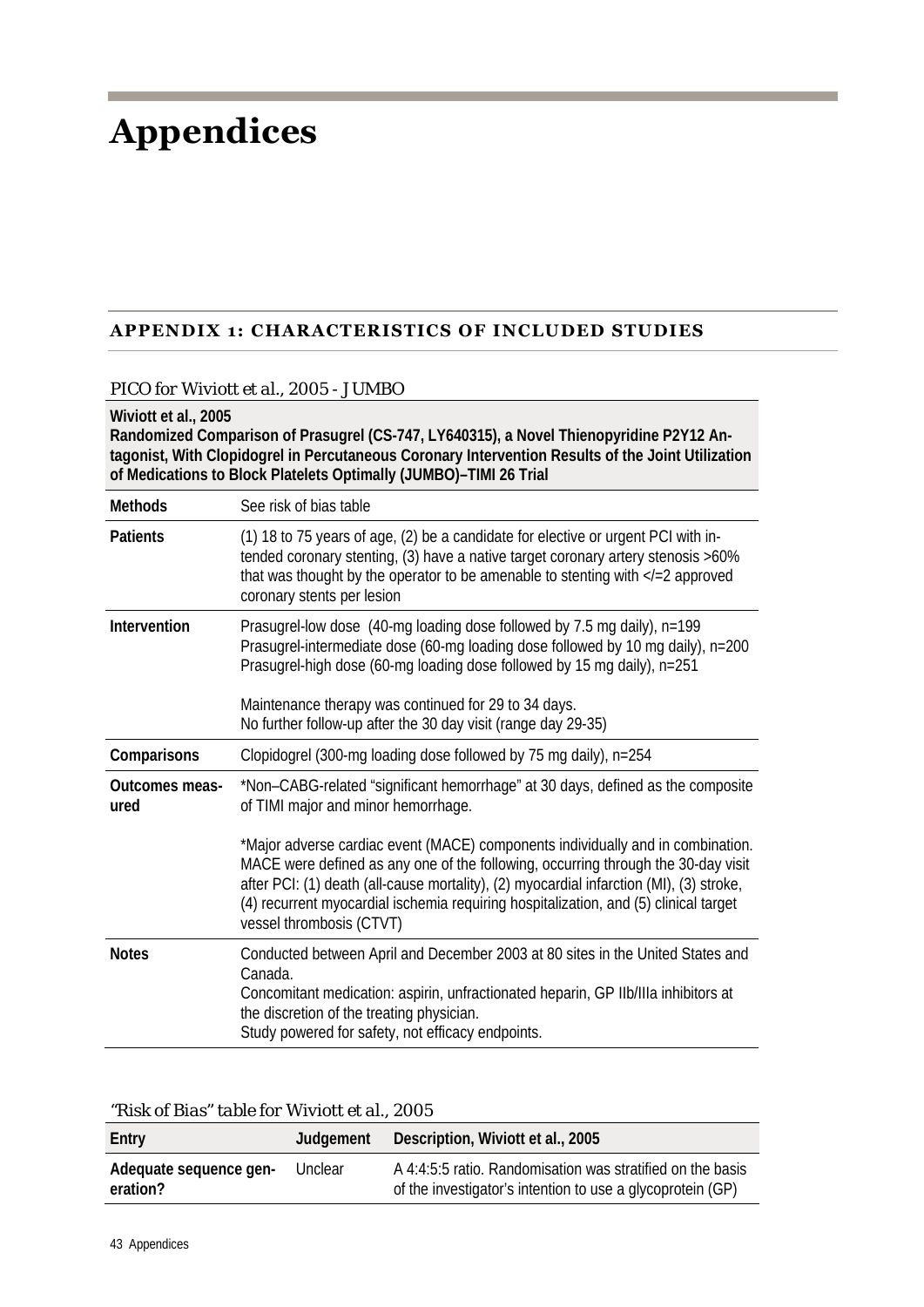|                                                                |                  | Ilb/IIIa inhibitor during PCI.                                                                                                                                                                                                                                                                                                 |
|----------------------------------------------------------------|------------------|--------------------------------------------------------------------------------------------------------------------------------------------------------------------------------------------------------------------------------------------------------------------------------------------------------------------------------|
| Allocation concealment?                                        | Unclear          | Not described,                                                                                                                                                                                                                                                                                                                 |
| Blinding? (participants,<br>personell, outcome as-<br>sessors) | Yes              | Double-blind, double dummy<br>Clopidogrel/placebo was over encapsulated. Previous test<br>showed over encapsulated clopidogrel was bioequivalent<br>pharmacokinetically to unencapsulated clopidogrel                                                                                                                          |
| Incomplete outcome data<br>adressed?                           | Yes              | All analyses were performed on an intent-to-treat basis of<br>evaluable subjects. An evaluable subject was prespecified<br>as a randomised subject who received at least the loading<br>dose of study drug.                                                                                                                    |
| Free of selective report-<br>ing?                              | Unclear          |                                                                                                                                                                                                                                                                                                                                |
| Free of other bias?                                            | Unclear          | Primary analyses were performed by an independent stat-<br>istician at the contract research organization (Parexel,<br>International) and verified by the sponsor and the TIMI<br>Study Group independently. The TIMI Study Group had<br>possession of and full access to all databases used for<br>the analysis of the trial. |
| Conclusion                                                     | Low risk of bias |                                                                                                                                                                                                                                                                                                                                |

### *PICO for Wiviott et al., 2007 - PRINCIPLE*

**Wiviott et al., 2007 Prasugrel Compared With High Loading- and Maintenance-Dose Clopidogrel in Patients With Planned Percutaneous Coronary Intervention The Prasugrel in Comparison to Clopidogrel for Inhibition of Platelet Activation and Aggregation–Thrombolysis in Myocardial Infarction 44 Trial** 

| <b>Methods</b>         | See risk of bias table                                                                                                                                                                                                                                                                                                                                              |
|------------------------|---------------------------------------------------------------------------------------------------------------------------------------------------------------------------------------------------------------------------------------------------------------------------------------------------------------------------------------------------------------------|
| <b>Patients</b>        | $\ge$ /= 18 years of age and were scheduled to undergo cardiac catheterization with<br>planned PCI for angina and at least one of the following: coronary angiography<br>within 14 days with at least 1 lesion amenable to PCI, a functional study within 8<br>weeks with objective findings of ischemia, or prior PCI or coronary artery bypass<br>graft surgery.  |
| Intervention           | Prasugrel 60 mg LD before PCI and 10 mg/d MD (until 15 days) after PCI,<br>n=102 (55 with PCI)<br>15 +/-2 days then crossover without wash-out and another 14+/-2 days<br>No further follow-up after the 29 day visit.                                                                                                                                              |
| Comparisons            | Clopidogrel 600 mg LD before PCI and 150 mg/d MD (until 15 days) after PCI<br>$N=99$ (57 with PCI)                                                                                                                                                                                                                                                                  |
| Outcomes meas-<br>ured | *Pharmacodynamic (several clotting parameters)<br>*Non-coronary artery bypass graft surgery-related TIMI major or minor bleeding<br>until day 15<br>*Bleeding events reported by investigators<br>*Major adverse cardiac events, including cardiovascular death, myocardial infarc-<br>tion, and stroke occurring during the combined LD and precrossover MD phase. |
| <b>Notes</b>           | Excluded if any thienopyridine within 5 days, glycoprotein(GP) Ilb/IIIa inhibitor<br>within 7 days or planned use                                                                                                                                                                                                                                                   |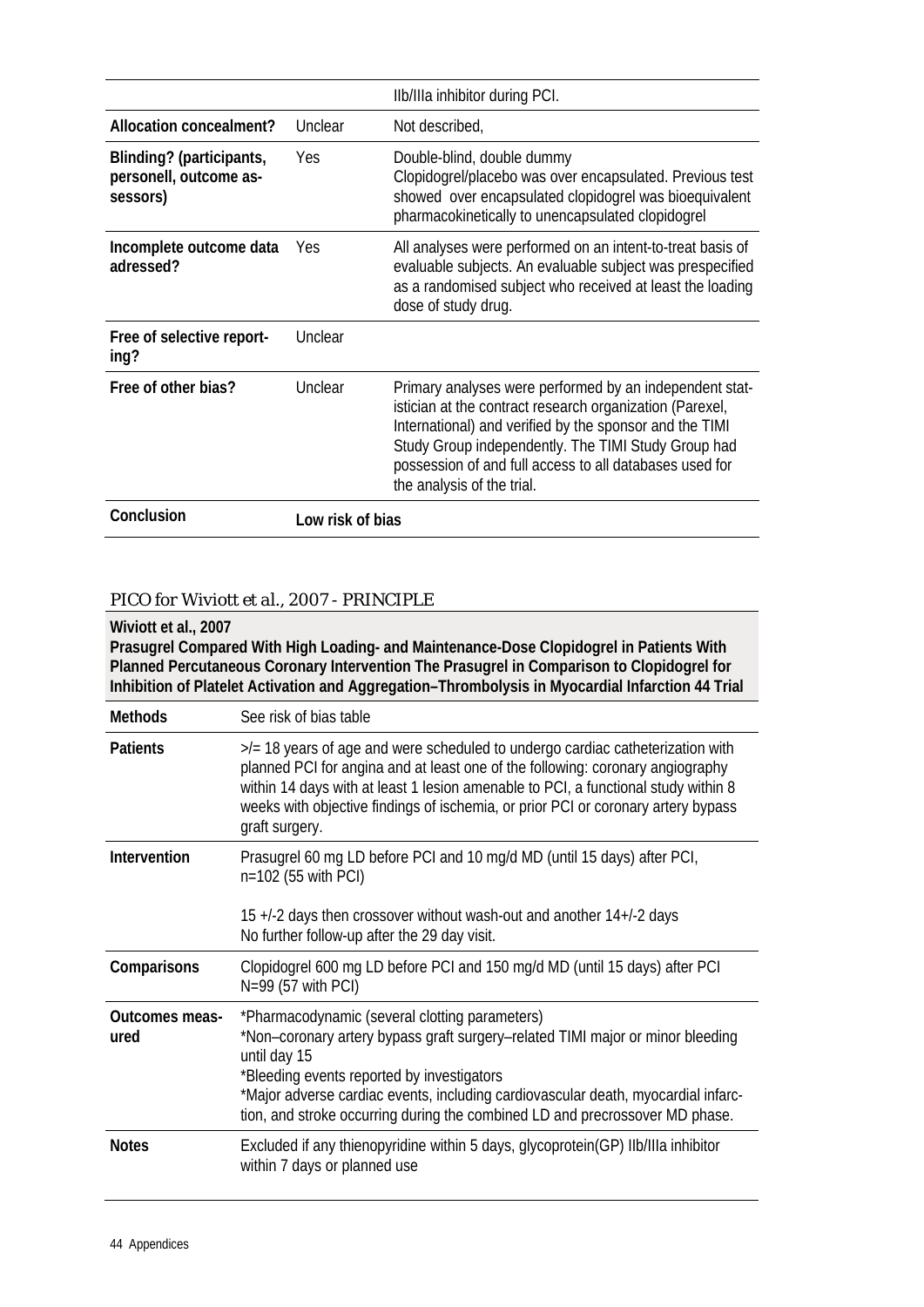| Entry                                                          | Judgement         | Description, Wiviott et al., 2007                                                                                                                                                          |
|----------------------------------------------------------------|-------------------|--------------------------------------------------------------------------------------------------------------------------------------------------------------------------------------------|
| Adequate sequence gen-<br>eration?                             | Unclear           | Not described beyond: Multicenter, randomised, double-<br>blind, double-dummy, active comparator-controlled,                                                                               |
| Allocation concealment?                                        | Unclear           | Not described,                                                                                                                                                                             |
| Blinding? (participants,<br>personell, outcome as-<br>sessors) | Yes.              | Description of blinded dosing, blinded lab.personell,                                                                                                                                      |
| Incomplete outcome data<br>adressed?                           | No.               | In every instance, the analyses considered only subjects<br>with evaluable measurements available for a given time<br>point.<br>Generally only 4 of 5 patients were evaluable (see fig 2). |
| Free of selective report-<br>ing?                              | Unclear           | The authors had full access to and take responsibility for<br>the integrity of the data. All authors have read and agree<br>with the manuscript as written.                                |
| Free of other bias?                                            | Unclear           |                                                                                                                                                                                            |
| Conclusion                                                     | High risk of bias |                                                                                                                                                                                            |

#### *"Risk of Bias" table for Wiviott et al., 2007*

#### *PICO for Wiviott et al., 2007 - TRITON*

**Wiviott et al., 2007 Prasugrel Compared With High Loading- and Maintenance-Dose Clopidogrel in Patients With Planned Percutaneous Coronary Intervention The Prasugrel in Comparison to Clopidogrel for Inhibition of Platelet Activation and Aggregation–Thrombolysis in Myocardial Infarction 44 Trial** 

| <b>Methods</b>                | See risk of bias table                                                                                                                                                                                                                                                                                                                                                                                                                                                                                                                                                                                                  |
|-------------------------------|-------------------------------------------------------------------------------------------------------------------------------------------------------------------------------------------------------------------------------------------------------------------------------------------------------------------------------------------------------------------------------------------------------------------------------------------------------------------------------------------------------------------------------------------------------------------------------------------------------------------------|
| <b>Patients</b>               | Patients with acute coronary syndromes with scheduled PCI.<br>Consisted of two strata (1) moderate-to-high-risk unstable angina or non-ST-<br>elevation myocardial infarction; ischemic symptoms lasting 10 minutes or more<br>and occurring within 72 hours before randomisation, a TIMI risk score19 of 3 or<br>more, and either ST-segment deviation of 1 mm or more or elevated levels of a<br>cardiac biomarker of necrosis (2) with ST-elevation myocardial infarction; enrolled<br>within 12 hours after the onset of symptoms if primary PCI was planned or within<br>14 days after receiving medical treatment |
| Intervention                  | Prasugrel LD 60 mg, MD 10 mg daily for up to 15 months (N= 6813, 26%STEMI)<br>No further follow-up specified.                                                                                                                                                                                                                                                                                                                                                                                                                                                                                                           |
| Comparisons                   | Clopidogrel LD 300 mg, MD 75 mg daily for up to 15 months (N= 6795,<br>26%STEMI)                                                                                                                                                                                                                                                                                                                                                                                                                                                                                                                                        |
| <b>Outcomes meas-</b><br>ured | *Composite of the rate of death from cardiovascular causes, nonfatal myocardial<br>infarction, or nonfatal stroke.<br>*composite of death from cardiovascular causes, nonfatal myocardial infarction, or<br>urgent target-vessel revascularization.<br>* stent thrombosis<br>*composite of death from cardiovascular causes, nonfatal myocardial infarction,<br>nonfatal stroke, or rehospitalisation due to a cardiac ischemic event.                                                                                                                                                                                  |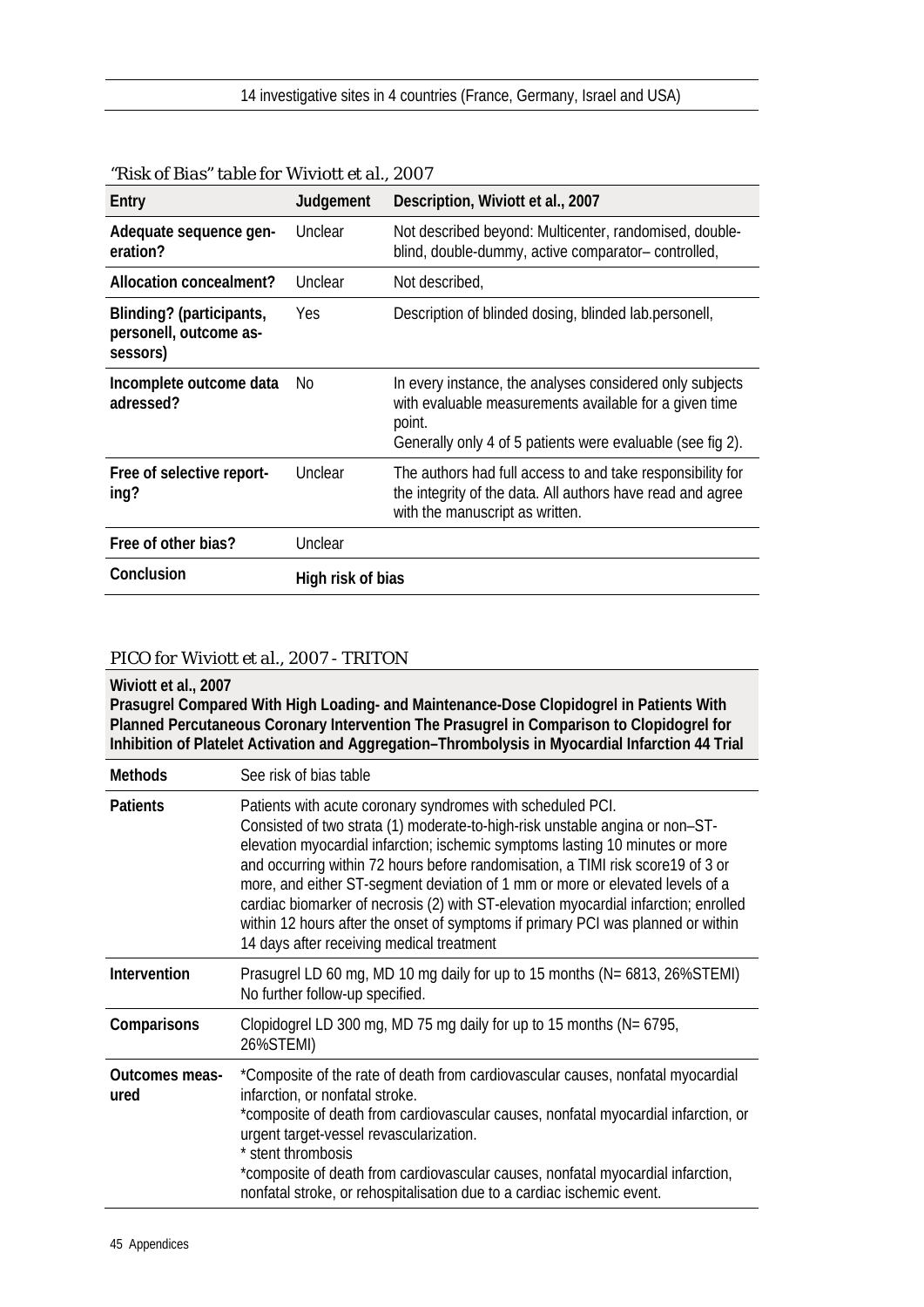|              | *TIMI major bleeding not related to coronary-artery bypass grafting (CABG)<br>*non-CABG-related TIMI life-threatening bleeding<br>*TIMI major or minor bleeding                                                                                                                   |
|--------------|-----------------------------------------------------------------------------------------------------------------------------------------------------------------------------------------------------------------------------------------------------------------------------------|
| <b>Notes</b> | The choice of vessels treated, devices used, and adjunctive medication adminis-<br>tered to support PCI was left to the discretion of the treating physician. Nearly all<br>patients (99%) had PCI at the time of randomisation, 94% received at least one<br>intracoronary stent |
|              | Aspirin was required, recommended dose 75-162 mg<br>707 sites, 30 countries (USA, Europe, Canada, South-America, Australia, New<br>Zealand, South Africa) nov 2004-jan 2007                                                                                                       |
|              |                                                                                                                                                                                                                                                                                   |

*"Risk of Bias" table for Wiviott et al., 2007* 

| Entry                                                          | Judgement         | Description, Wiviott et al., 2007                                                                                                                                                                                                                 |  |  |  |  |
|----------------------------------------------------------------|-------------------|---------------------------------------------------------------------------------------------------------------------------------------------------------------------------------------------------------------------------------------------------|--|--|--|--|
| Adequate sequence gen-<br>eration?                             | Unclear           | Not described<br>Quintiles Corporation provided data- and site-<br>management services.                                                                                                                                                           |  |  |  |  |
| Allocation concealment?                                        | Unclear           | Not described                                                                                                                                                                                                                                     |  |  |  |  |
| Blinding? (participants,<br>personell, outcome as-<br>sessors) | Yes               | LD was administered, in a double-blind manner, anytime<br>between randomisation and 1 hour after leaving the car-<br>diac catheterization laboratory.                                                                                             |  |  |  |  |
| Incomplete outcome data<br>adressed?                           | Yes.              | Efficacy comparisons were performed on the basis of the<br>time to the first event, according to the intention-to-treat<br>principle. Safety analyses were carried out on data from<br>patients who received at least one dose of the study drug. |  |  |  |  |
| Free of selective report-<br>ing?                              | Unclear           |                                                                                                                                                                                                                                                   |  |  |  |  |
| Free of other bias?                                            | Unclear           | The coronary anatomy had to be known to be suitable for<br>PCI before randomisation                                                                                                                                                               |  |  |  |  |
| Conclusion                                                     | High risk of bias |                                                                                                                                                                                                                                                   |  |  |  |  |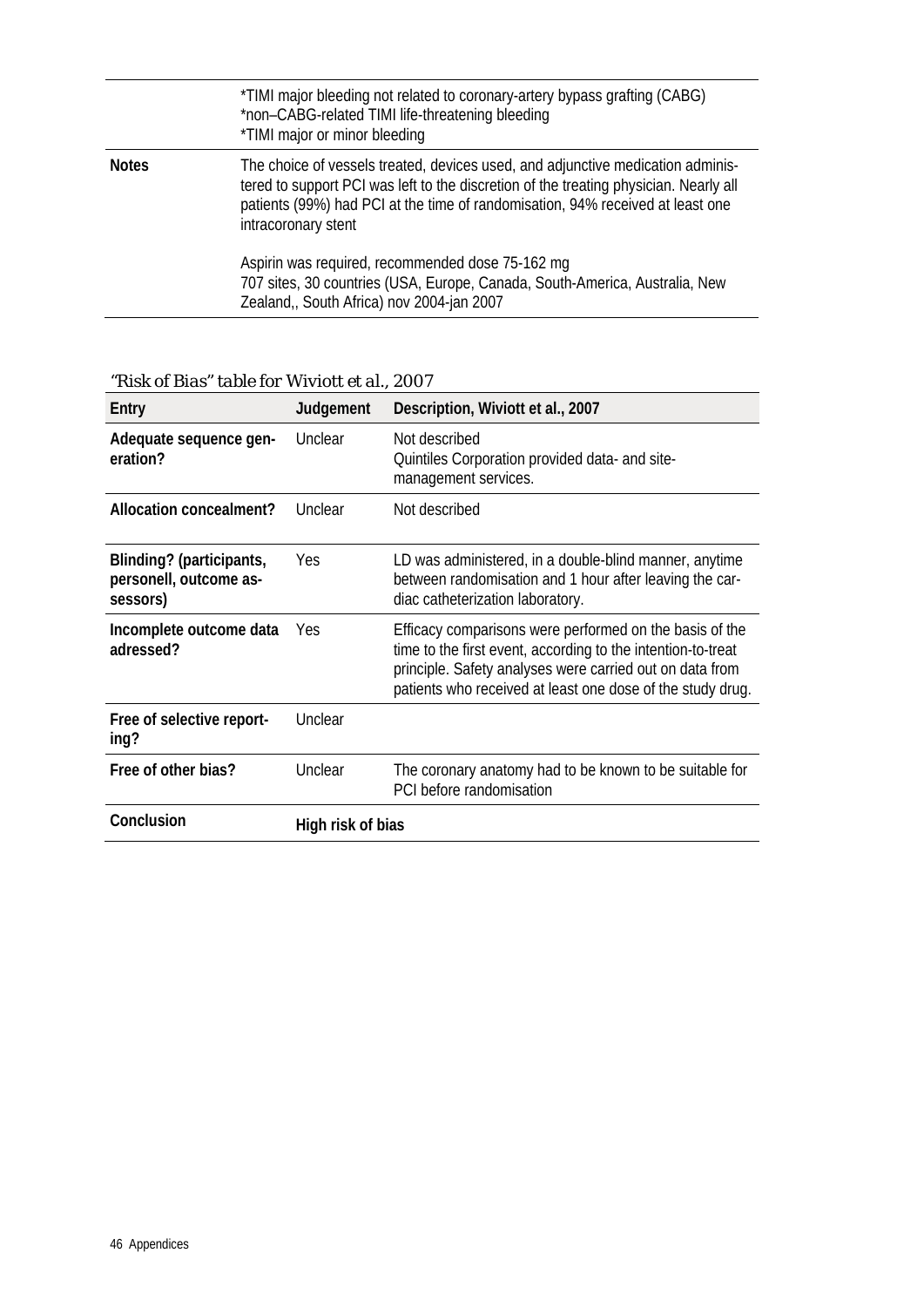### **APPENDIX 2: META-ANALYSES**

### **Cardiovascular death short term (14-30 days):**

|                                                                                                 | Prasugrel      |                 | Clopidogrel          |              |                  | <b>Risk Ratio</b>                          | <b>Risk Ratio</b>                                            |
|-------------------------------------------------------------------------------------------------|----------------|-----------------|----------------------|--------------|------------------|--------------------------------------------|--------------------------------------------------------------|
| <b>Study or Subgroup</b>                                                                        | Events Total   |                 | Events Total Weight  |              |                  | M-H, Random, 95% CI                        | M-H, Random, 95% CI                                          |
| 1.1.1 Prasugrel 40/7,5                                                                          |                |                 |                      |              |                  |                                            |                                                              |
| <b>JUMBO</b> (Wiviott)<br>Subtotal (95% CI)                                                     | 0              | 199<br>199      | 0                    | 254<br>254   |                  | Not estimable<br>Not estimable             |                                                              |
| Total events                                                                                    | 0              |                 | $\Omega$             |              |                  |                                            |                                                              |
| Heterogeneity: Not applicable                                                                   |                |                 |                      |              |                  |                                            |                                                              |
| Test for overall effect: Not applicable                                                         |                |                 |                      |              |                  |                                            |                                                              |
| 1.1.2 Prasugrel 60/10                                                                           |                |                 |                      |              |                  |                                            |                                                              |
|                                                                                                 |                |                 |                      |              |                  |                                            |                                                              |
| <b>JUMBO</b> (Wiviott)                                                                          | 0              | 200             | 0                    | 254          |                  | Not estimable                              |                                                              |
| PRINCIPLE (Wiviott)                                                                             | $\Omega$       | 55              | $\mathbf 0$          | 57           |                  | Not estimable                              |                                                              |
| TRITON (O'Donoghue)<br>Subtotal (95% CI)                                                        |                | 62 6813<br>7068 | 78                   | 6795<br>7106 | 100.0%<br>100.0% | $0.79$ [0.57, 1.10]<br>$0.79$ [0.57, 1.10] |                                                              |
|                                                                                                 |                |                 |                      |              |                  |                                            |                                                              |
| <b>Total events</b>                                                                             | 62             |                 | 78                   |              |                  |                                            |                                                              |
| Heterogeneity: Not applicable<br>Test for overall effect: $Z = 1.37$ (P = 0.17)                 |                |                 |                      |              |                  |                                            |                                                              |
|                                                                                                 |                |                 |                      |              |                  |                                            |                                                              |
| 1.1.3 Prasugrel 60/15                                                                           |                |                 |                      |              |                  |                                            |                                                              |
| JUMBO (Wiviott) (1)                                                                             | 2              | 251             | $\Omega$             |              | 254 100.0%       | 5.06 [0.24, 104.86]                        |                                                              |
| Subtotal (95% CI)                                                                               |                | 251             |                      | 254          | 100.0%           | 5.06 [0.24, 104.86]                        |                                                              |
| Total events                                                                                    | $\overline{2}$ |                 | $\mathbf 0$          |              |                  |                                            |                                                              |
| Heterogeneity: Not applicable                                                                   |                |                 |                      |              |                  |                                            |                                                              |
| Test for overall effect: $Z = 1.05$ (P = 0.29)                                                  |                |                 |                      |              |                  |                                            |                                                              |
| 1.1.4 Prasugrel all doses                                                                       |                |                 |                      |              |                  |                                            |                                                              |
|                                                                                                 |                | 650             |                      |              |                  |                                            |                                                              |
| JUMBO (Wiviott)<br>PRINCIPLE (Wiviott)                                                          | 2<br>$\Omega$  | 55              | $\Omega$<br>$\Omega$ | 254<br>57    | 1.2%             | 1.96 [0.09, 40.65]<br>Not estimable        |                                                              |
| TRITON (O'Donoghue)                                                                             |                | 62 6813         | 78                   | 6795         | 98.8%            | $0.79$ [0.57, 1.10]                        |                                                              |
| Subtotal (95% CI)                                                                               |                | 7518            |                      | 7106         | 100.0%           | $0.80$ [0.58, 1.11]                        |                                                              |
| <b>Total events</b>                                                                             | 64             |                 | 78                   |              |                  |                                            |                                                              |
| Heterogeneity: Tau <sup>2</sup> = 0.00; Chi <sup>2</sup> = 0.34, df = 1 (P = 0.56); $I^2 = 0\%$ |                |                 |                      |              |                  |                                            |                                                              |
| Test for overall effect: $Z = 1.32$ (P = 0.19)                                                  |                |                 |                      |              |                  |                                            |                                                              |
|                                                                                                 |                |                 |                      |              |                  |                                            |                                                              |
|                                                                                                 |                |                 |                      |              |                  |                                            | $0.1 \ 0.2$<br>0.5<br>$\overline{2}$<br>5<br>10 <sup>2</sup> |
|                                                                                                 |                |                 |                      |              |                  |                                            |                                                              |

Favours experimental Favours control

(1) one additonal death not included, unknown cause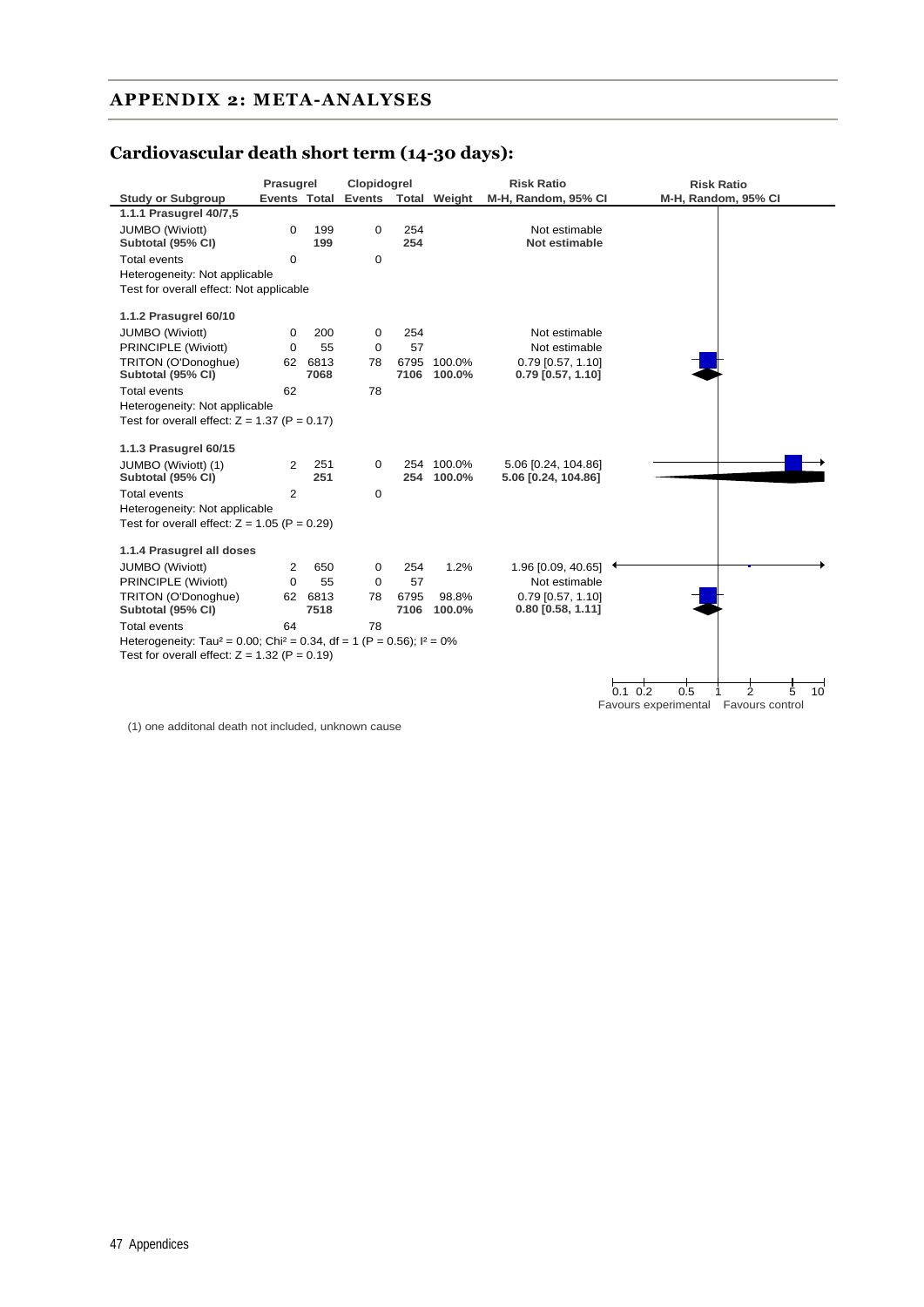### **AMI short term (14-30 days):**

|                                                                                                 | Prasugrel    |      | Clopidogrel |      |                     | <b>Risk Ratio</b>   | <b>Risk Ratio</b>                               |
|-------------------------------------------------------------------------------------------------|--------------|------|-------------|------|---------------------|---------------------|-------------------------------------------------|
| <b>Study or Subgroup</b>                                                                        | Events Total |      |             |      | Events Total Weight | M-H, Random, 95% CI | M-H, Random, 95% CI                             |
| 1.2.1 Prasugrel 40/7.5                                                                          |              |      |             |      |                     |                     |                                                 |
| <b>JUMBO</b> (Wiviott)                                                                          | 14           | 199  | 20          |      | 254 100.0%          | 0.89 [0.46, 1.72]   |                                                 |
| Subtotal (95% CI)                                                                               |              | 199  |             | 254  | 100.0%              | $0.89$ [0.46, 1.72] |                                                 |
| <b>Total events</b>                                                                             | 14           |      | 20          |      |                     |                     |                                                 |
| Heterogeneity: Not applicable                                                                   |              |      |             |      |                     |                     |                                                 |
| Test for overall effect: $Z = 0.34$ (P = 0.74)                                                  |              |      |             |      |                     |                     |                                                 |
| 1.2.2 Prasugrel 60/10                                                                           |              |      |             |      |                     |                     |                                                 |
| <b>JUMBO</b> (Wiviott)                                                                          | 13           | 200  | 20          | 254  | 4.1%                | $0.83$ [0.42, 1.62] |                                                 |
| TRITON (O'Donoghue)                                                                             | 324          | 6813 | 432         | 6795 | 95.9%               | $0.75$ [0.65, 0.86] |                                                 |
| Subtotal (95% CI)                                                                               |              | 7013 |             | 7049 | 100.0%              | $0.75$ [0.65, 0.86] |                                                 |
| <b>Total events</b>                                                                             | 337          |      | 452         |      |                     |                     |                                                 |
| Heterogeneity: Tau <sup>2</sup> = 0.00; Chi <sup>2</sup> = 0.08, df = 1 (P = 0.78); $I^2 = 0\%$ |              |      |             |      |                     |                     |                                                 |
| Test for overall effect: $Z = 4.09$ (P < 0.0001)                                                |              |      |             |      |                     |                     |                                                 |
|                                                                                                 |              |      |             |      |                     |                     |                                                 |
| 1.2.3 Prasugrel 60/15                                                                           |              |      |             |      |                     |                     |                                                 |
| <b>JUMBO</b> (Wiviott)                                                                          | 10           | 251  | 20          |      | 254 100.0%          | 0.51 [0.24, 1.06]   |                                                 |
| Subtotal (95% CI)                                                                               |              | 251  |             |      | 254 100.0%          | $0.51$ [0.24, 1.06] |                                                 |
| <b>Total events</b>                                                                             | 10           |      | 20          |      |                     |                     |                                                 |
| Heterogeneity: Not applicable                                                                   |              |      |             |      |                     |                     |                                                 |
| Test for overall effect: $Z = 1.81$ (P = 0.07)                                                  |              |      |             |      |                     |                     |                                                 |
| 1.2.4 Prasugrel all doses                                                                       |              |      |             |      |                     |                     |                                                 |
| <b>JUMBO</b> (Wiviott)                                                                          | 37           | 650  | 20          | 254  | 6.7%                | 0.72 [0.43, 1.22]   |                                                 |
| TRITON (O'Donoghue)                                                                             | 324          | 6813 | 432         | 6795 | 93.3%               | $0.75$ [0.65, 0.86] |                                                 |
| Subtotal (95% CI)                                                                               |              | 7463 |             | 7049 | 100.0%              | $0.75$ [0.65, 0.85] |                                                 |
| <b>Total events</b>                                                                             | 361          |      | 452         |      |                     |                     |                                                 |
| Heterogeneity: Tau <sup>2</sup> = 0.00; Chi <sup>2</sup> = 0.02, df = 1 (P = 0.90); $I^2 = 0\%$ |              |      |             |      |                     |                     |                                                 |
| Test for overall effect: $Z = 4.24$ (P < 0.0001)                                                |              |      |             |      |                     |                     |                                                 |
|                                                                                                 |              |      |             |      |                     |                     |                                                 |
|                                                                                                 |              |      |             |      |                     |                     | 0.5<br>$\overline{2}$<br>$0.1 \ 0.2$<br>5<br>10 |
|                                                                                                 |              |      |             |      |                     |                     | Favours experimental Favours control            |

### **UTVR short term (14-30 days):**

|                                                  | Prasugrel   |          | Clopidogrel                |      |                     | <b>Risk Ratio</b>   | <b>Risk Ratio</b>    |                           |
|--------------------------------------------------|-------------|----------|----------------------------|------|---------------------|---------------------|----------------------|---------------------------|
| <b>Study or Subgroup</b>                         |             |          | <b>Events Total Events</b> |      | <b>Total Weight</b> | M-H, Random, 95% CI |                      | M-H, Random, 95% CI       |
| 1.3.1 Prasugrel 40/7,5                           |             |          |                            |      |                     |                     |                      |                           |
| Subtotal (95% CI)                                |             | $\bf{0}$ |                            | 0    |                     | Not estimable       |                      |                           |
| <b>Total events</b>                              | $\mathbf 0$ |          | $\mathbf 0$                |      |                     |                     |                      |                           |
| Heterogeneity: Not applicable                    |             |          |                            |      |                     |                     |                      |                           |
| Test for overall effect: Not applicable          |             |          |                            |      |                     |                     |                      |                           |
|                                                  |             |          |                            |      |                     |                     |                      |                           |
| 1.3.2 Prasugrel 60/10                            |             |          |                            |      |                     |                     |                      |                           |
| TRITON (O'Donoghue)                              |             | 58 6813  | 109                        | 6795 | 100.0%              | $0.53$ [0.39, 0.73] |                      |                           |
| Subtotal (95% CI)                                |             | 6813     |                            | 6795 | 100.0%              | $0.53$ [0.39, 0.73] |                      |                           |
| <b>Total events</b>                              | 58          |          | 109                        |      |                     |                     |                      |                           |
| Heterogeneity: Not applicable                    |             |          |                            |      |                     |                     |                      |                           |
| Test for overall effect: $Z = 3.92$ (P < 0.0001) |             |          |                            |      |                     |                     |                      |                           |
|                                                  |             |          |                            |      |                     |                     |                      |                           |
| 1.3.3 Prasugrel 60/15                            |             |          |                            |      |                     |                     |                      |                           |
| Subtotal (95% CI)                                |             | $\bf{0}$ |                            | 0    |                     | Not estimable       |                      |                           |
| <b>Total events</b>                              | $\mathbf 0$ |          | $\mathbf 0$                |      |                     |                     |                      |                           |
| Heterogeneity: Not applicable                    |             |          |                            |      |                     |                     |                      |                           |
| Test for overall effect: Not applicable          |             |          |                            |      |                     |                     |                      |                           |
|                                                  |             |          |                            |      |                     |                     |                      |                           |
| 1.3.4 Prasugrel all doses                        |             |          |                            |      |                     |                     |                      |                           |
| TRITON (O'Donoghue)                              |             | 58 6813  | 109                        |      | 6795 100.0%         | 0.53 [0.39, 0.73]   |                      |                           |
| Subtotal (95% CI)                                |             | 6813     |                            | 6795 | 100.0%              | $0.53$ [0.39, 0.73] |                      |                           |
| Total events                                     | 58          |          | 109                        |      |                     |                     |                      |                           |
| Heterogeneity: Not applicable                    |             |          |                            |      |                     |                     |                      |                           |
| Test for overall effect: $Z = 3.92$ (P < 0.0001) |             |          |                            |      |                     |                     |                      |                           |
|                                                  |             |          |                            |      |                     |                     |                      |                           |
|                                                  |             |          |                            |      |                     |                     | 0.5<br>02<br>O 1     | $\mathfrak{p}$<br>10<br>5 |
|                                                  |             |          |                            |      |                     |                     | Favours experimental | Favours control           |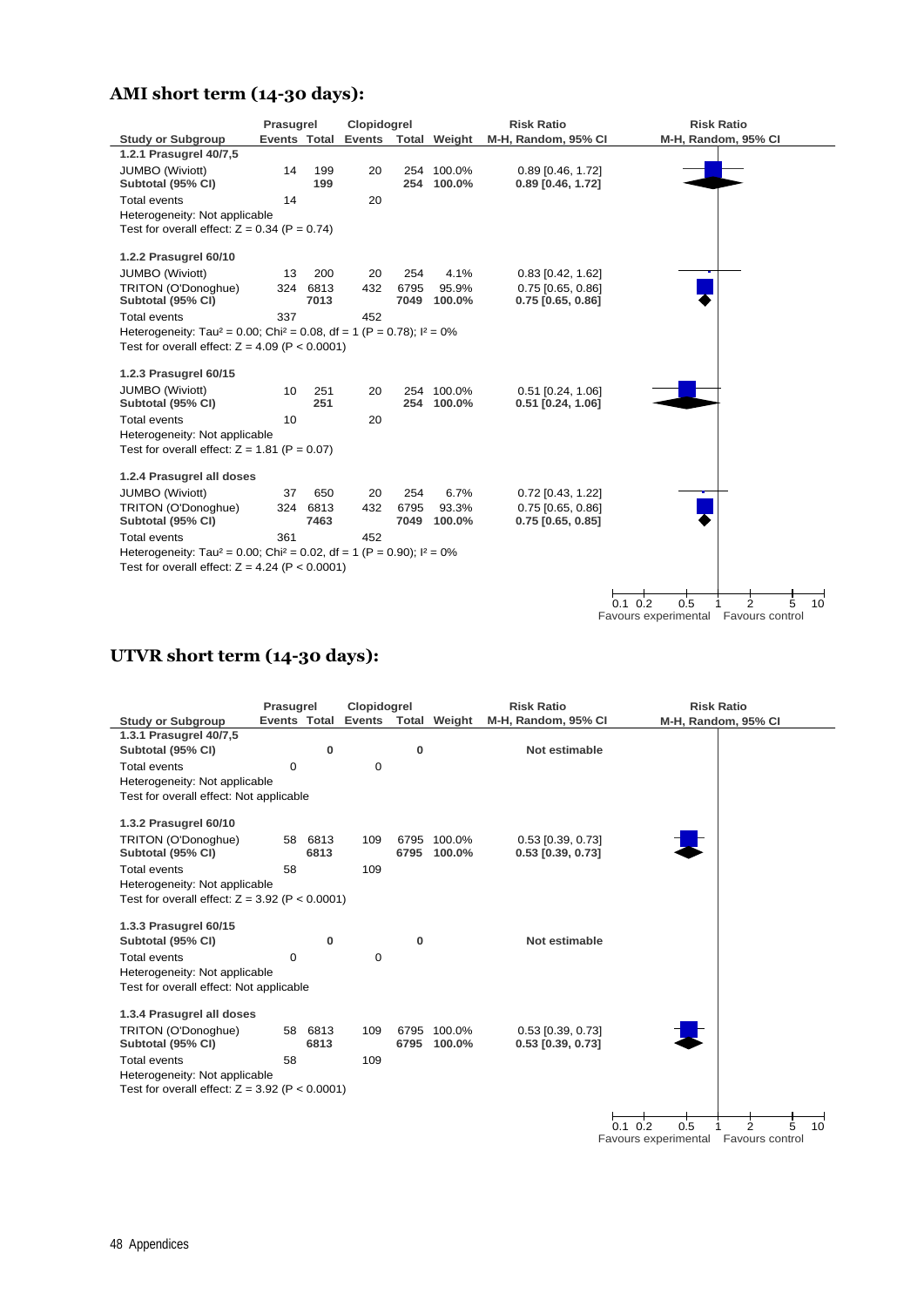### **Bleeding short term (14-30 days):**

|                                                                                                 | Prasugrel      |          | Clopidogrel |      |                     | <b>Risk Ratio</b>   | <b>Risk Ratio</b>                               |
|-------------------------------------------------------------------------------------------------|----------------|----------|-------------|------|---------------------|---------------------|-------------------------------------------------|
| <b>Study or Subgroup</b>                                                                        | Events Total   |          |             |      | Events Total Weight | M-H, Random, 95% CI | M-H, Random, 95% CI                             |
| 1.4.1 Prasugrel 40/7,5                                                                          |                |          |             |      |                     |                     |                                                 |
| <b>JUMBO</b> (Wiviott)                                                                          | 3              | 199      | 3           |      | 254 100.0%          | 1.28 [0.26, 6.26]   |                                                 |
| Subtotal (95% CI)                                                                               |                | 199      |             |      | 254 100.0%          | 1.28 [0.26, 6.26]   |                                                 |
| Total events                                                                                    | 3              |          | 3           |      |                     |                     |                                                 |
| Heterogeneity: Not applicable                                                                   |                |          |             |      |                     |                     |                                                 |
| Test for overall effect: $Z = 0.30$ (P = 0.76)                                                  |                |          |             |      |                     |                     |                                                 |
| 1.4.2 Prasugrel 60/10                                                                           |                |          |             |      |                     |                     |                                                 |
| <b>JUMBO</b> (Wiviott)                                                                          | 4              | 200      | 3           | 254  | 2.1%                | 1.69 [0.38, 7.48]   |                                                 |
| <b>SWAP 2010</b>                                                                                | $\overline{4}$ | 47       | 6           | 48   | 0.0%                | $0.68$ [0.21, 2.26] |                                                 |
| TRITON (O'Donoghue) (1)                                                                         |                | 175 6813 | 142         | 6795 | 97.9%               | 1.23 [0.99, 1.53]   |                                                 |
| Subtotal (95% CI)                                                                               |                | 7013     |             | 7049 | 100.0%              | 1.24 [1.00, 1.54]   |                                                 |
| <b>Total events</b>                                                                             | 179            |          | 145         |      |                     |                     |                                                 |
| Heterogeneity: Tau <sup>2</sup> = 0.00; Chi <sup>2</sup> = 0.17, df = 1 (P = 0.68); $I^2 = 0\%$ |                |          |             |      |                     |                     |                                                 |
| Test for overall effect: $Z = 1.93$ (P = 0.05)                                                  |                |          |             |      |                     |                     |                                                 |
| 1.4.3 Prasugrel 60/15                                                                           |                |          |             |      |                     |                     |                                                 |
| <b>JUMBO</b> (Wiviott)                                                                          | 4              | 251      | 3           |      | 254 100.0%          | 1.35 [0.31, 5.97]   |                                                 |
| Subtotal (95% CI)                                                                               |                | 251      |             |      | 254 100.0%          | 1.35 [0.31, 5.97]   |                                                 |
| <b>Total events</b>                                                                             | 4              |          | 3           |      |                     |                     |                                                 |
| Heterogeneity: Not applicable                                                                   |                |          |             |      |                     |                     |                                                 |
| Test for overall effect: $Z = 0.39$ (P = 0.69)                                                  |                |          |             |      |                     |                     |                                                 |
| 1.4.4 Prasugrel all doses                                                                       |                |          |             |      |                     |                     |                                                 |
| <b>JUMBO</b> (Wiviott)                                                                          | 11             | 650      | 3           | 254  | 2.9%                | 1.43 [0.40, 5.09]   |                                                 |
| TRITON (O'Donoghue) (2)                                                                         | 175            | 6813     | 142         | 6795 | 97.1%               | 1.23 [0.99, 1.53]   |                                                 |
| Subtotal (95% CI)                                                                               |                | 7463     |             | 7049 | 100.0%              | 1.23 [1.00, 1.53]   |                                                 |
| Total events                                                                                    | 186            |          | 145         |      |                     |                     |                                                 |
| Heterogeneity: Tau <sup>2</sup> = 0.00; Chi <sup>2</sup> = 0.05, df = 1 (P = 0.82); $I^2 = 0\%$ |                |          |             |      |                     |                     |                                                 |
| Test for overall effect: $Z = 1.92$ (P = 0.06)                                                  |                |          |             |      |                     |                     |                                                 |
|                                                                                                 |                |          |             |      |                     |                     |                                                 |
|                                                                                                 |                |          |             |      |                     |                     | 0.5<br>$0.1 \ 0.2$<br>10 <sup>1</sup><br>2<br>5 |
|                                                                                                 |                |          |             |      |                     |                     | Favours experimental Favours control            |

(1) Data from TRITON (O'Donoghue) is recalculated based on % given in publication (2) Data from TRITON (O'Donoghue) is recalculated based on % given in publication

### AMI long term (0-15 months):

|                                                   | Prasugrel    |              | <b>Clopidogrel</b> |              |                  | <b>Risk Ratio</b>                          |                                           | <b>Risk Ratio</b>      |    |  |
|---------------------------------------------------|--------------|--------------|--------------------|--------------|------------------|--------------------------------------------|-------------------------------------------|------------------------|----|--|
| <b>Study or Subgroup</b>                          | Events Total |              | Events             | Total        | Weight           | M-H, Random, 95% CI                        |                                           | M-H, Random, 95% CI    |    |  |
| 2.2.2 Prasugrel 60/10                             |              |              |                    |              |                  |                                            |                                           |                        |    |  |
| TRITON (Wiviott) (1)<br>Subtotal (95% CI)         | 475          | 6813<br>6813 | 620                | 6795<br>6795 | 100.0%<br>100.0% | $0.76$ [0.68, 0.86]<br>$0.76$ [0.68, 0.86] |                                           |                        |    |  |
| Total events                                      | 475          |              | 620                |              |                  |                                            |                                           |                        |    |  |
| Heterogeneity: Not applicable                     |              |              |                    |              |                  |                                            |                                           |                        |    |  |
| Test for overall effect: $Z = 4.60$ (P < 0.00001) |              |              |                    |              |                  |                                            |                                           |                        |    |  |
|                                                   |              |              |                    |              |                  |                                            |                                           | ◠                      |    |  |
|                                                   |              |              |                    |              |                  |                                            | 0.5<br>0.1<br>0.2<br>Favours experimental | <b>Favours control</b> | 10 |  |

(1) AMI defined in TRITON as Nonfatal AMI

#### UTVR long term (0-15 months):

|                                                                                                   | Prasugrel                 |              | Clopidogrel |              | <b>Risk Ratio</b> |                                            | <b>Risk Ratio</b>                                                            |  |
|---------------------------------------------------------------------------------------------------|---------------------------|--------------|-------------|--------------|-------------------|--------------------------------------------|------------------------------------------------------------------------------|--|
| <b>Study or Subgroup</b>                                                                          | Events Total Events Total |              |             |              | Weight            | M-H, Random, 95% CI                        | M-H, Random, 95% CI                                                          |  |
| 2.3.2 Prasugrel 60/10                                                                             |                           |              |             |              |                   |                                            |                                                                              |  |
| <b>TRITON (Wiviott)</b><br>Subtotal (95% CI)                                                      | 156                       | 6813<br>6813 | 233         | 6795<br>6795 | 100.0%<br>100.0%  | $0.67$ [0.55, 0.82]<br>$0.67$ [0.55, 0.82] |                                                                              |  |
| Total events<br>Heterogeneity: Not applicable<br>Test for overall effect: $Z = 3.96$ (P < 0.0001) | 156                       |              | 233         |              |                   |                                            |                                                                              |  |
|                                                                                                   |                           |              |             |              |                   |                                            | 5<br>0.5<br>10<br>0.2<br>0.1<br>ົ<br>Favours experimental<br>Favours control |  |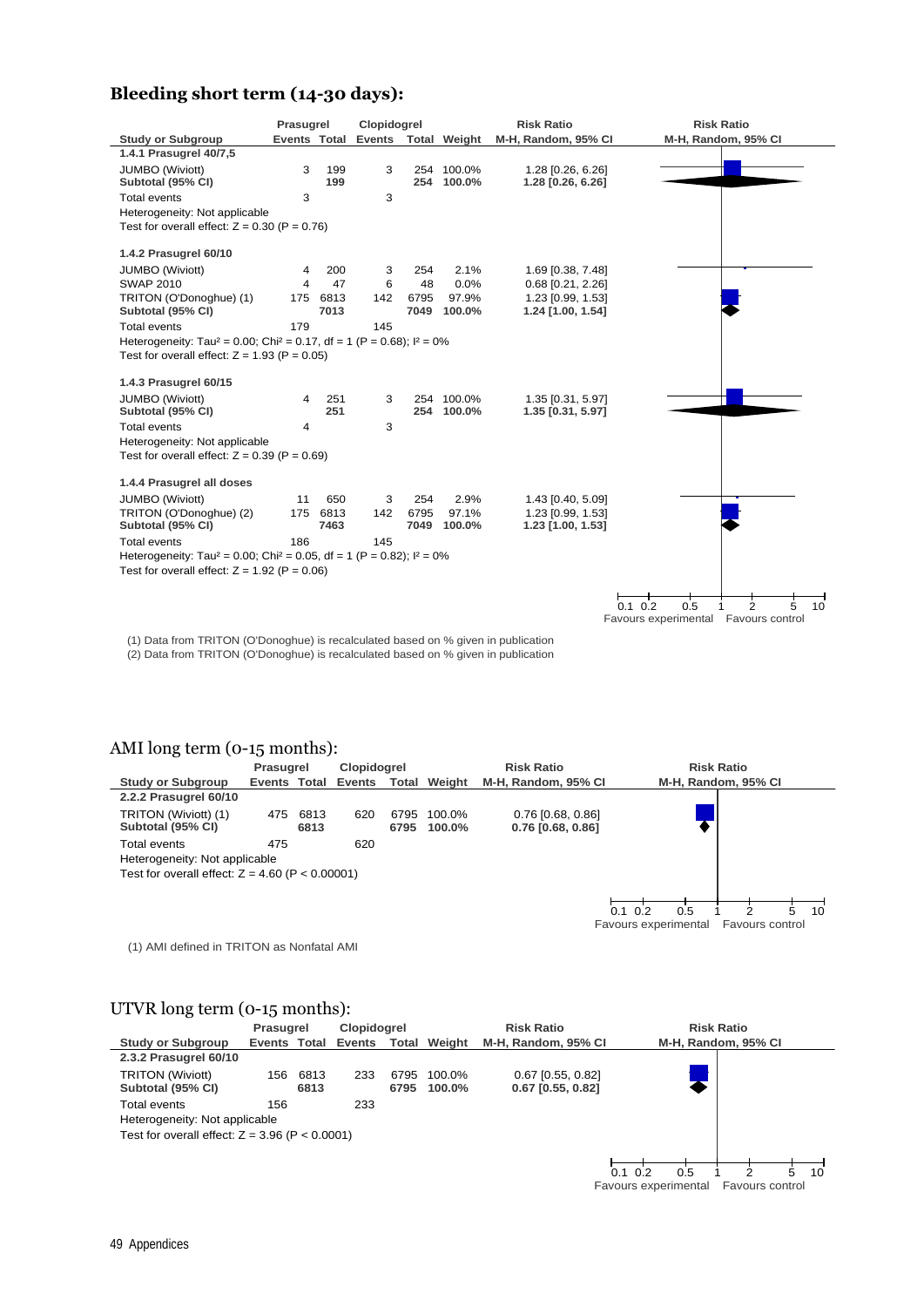#### Bleeding long term (0-15 months):

|                                                                                                  | Prasugrel    |              | <b>Clopidogrel</b> |              |                  | <b>Risk Ratio</b>                      | <b>Risk Ratio</b>                                                              |
|--------------------------------------------------------------------------------------------------|--------------|--------------|--------------------|--------------|------------------|----------------------------------------|--------------------------------------------------------------------------------|
| <b>Study or Subgroup</b>                                                                         | Events Total |              | Events             | Total        | Weight           | M-H, Random, 95% CI                    | M-H, Random, 95% CI                                                            |
| 2.4.2 Prasugrel 60/10                                                                            |              |              |                    |              |                  |                                        |                                                                                |
| TRITON (Wiviott) (1)<br>Subtotal (95% CI)                                                        | 303          | 6741<br>6741 | 231                | 6716<br>6716 | 100.0%<br>100.0% | 1.31 [1.10, 1.55]<br>1.31 [1.10, 1.55] |                                                                                |
| Total events<br>Heterogeneity: Not applicable<br>Test for overall effect: $Z = 3.13$ (P = 0.002) | 303          |              | 231                |              |                  |                                        |                                                                                |
|                                                                                                  |              |              |                    |              |                  |                                        | 0.5<br>5<br>0.1<br>0.2<br>10<br>Favours experimental<br><b>Favours control</b> |

(1) Data for patiens who received >=1 dose of study drug and endpoints occuring within 7 days after study was discontinued or believe

#### Cardiovascular death long term (0-15 months):



#### **Death long term (1-15 months):**

|                                                                                                 | Prasugrel |              | <b>Clopidogrel</b>               |              | <b>Risk Ratio</b> |                                            | <b>Risk Ratio</b>                                                            |
|-------------------------------------------------------------------------------------------------|-----------|--------------|----------------------------------|--------------|-------------------|--------------------------------------------|------------------------------------------------------------------------------|
| <b>Study or Subgroup</b>                                                                        |           |              | Events Total Events Total Weight |              |                   | M-H, Random, 95% CI                        | M-H, Random, 95% CI                                                          |
| 3.5.2 Prasugrel 60/10                                                                           |           |              |                                  |              |                   |                                            |                                                                              |
| <b>TRITON (Wiviott)</b><br>Subtotal (95% CI)                                                    | 71        | 6813<br>6813 | 72                               | 6795<br>6795 | 100.0%<br>100.0%  | $0.98$ [0.71, 1.36]<br>$0.98$ [0.71, 1.36] |                                                                              |
| Total events<br>Heterogeneity: Not applicable<br>Test for overall effect: $Z = 0.10$ (P = 0.92) | 71        |              | 72                               |              |                   |                                            |                                                                              |
|                                                                                                 |           |              |                                  |              |                   |                                            | 10<br>0.1<br>0.2<br>0.5<br>2<br>5<br>Favours experimental<br>Favours control |

#### **AMI long term (1-15 months):**

|                                                                                                 | Prasugrel    |              | Clopidogrel |              |                  | <b>Risk Ratio</b>                          | <b>Risk Ratio</b>                                                            |
|-------------------------------------------------------------------------------------------------|--------------|--------------|-------------|--------------|------------------|--------------------------------------------|------------------------------------------------------------------------------|
| Study or Subgroup                                                                               | Events Total |              | Events      | Total        | Weight           | M-H, Random, 95% CI                        | M-H, Random, 95% CI                                                          |
| 3.2.2 Prasugrel 60/10                                                                           |              |              |             |              |                  |                                            |                                                                              |
| TRITON (Wiviott) (1)<br>Subtotal (95% CI)                                                       | 151          | 6813<br>6813 | 188         | 6795<br>6795 | 100.0%<br>100.0% | $0.80$ [0.65, 0.99]<br>$0.80$ [0.65, 0.99] |                                                                              |
| Total events<br>Heterogeneity: Not applicable<br>Test for overall effect: $Z = 2.06$ (P = 0.04) | 151          |              | 188         |              |                  |                                            |                                                                              |
|                                                                                                 |              |              |             |              |                  |                                            | 10<br>5<br>0.2<br>0.1<br>0.5<br>2<br>Favours control<br>Favours experimental |

(1) AMI defined in TRITON as Nonfatal AMI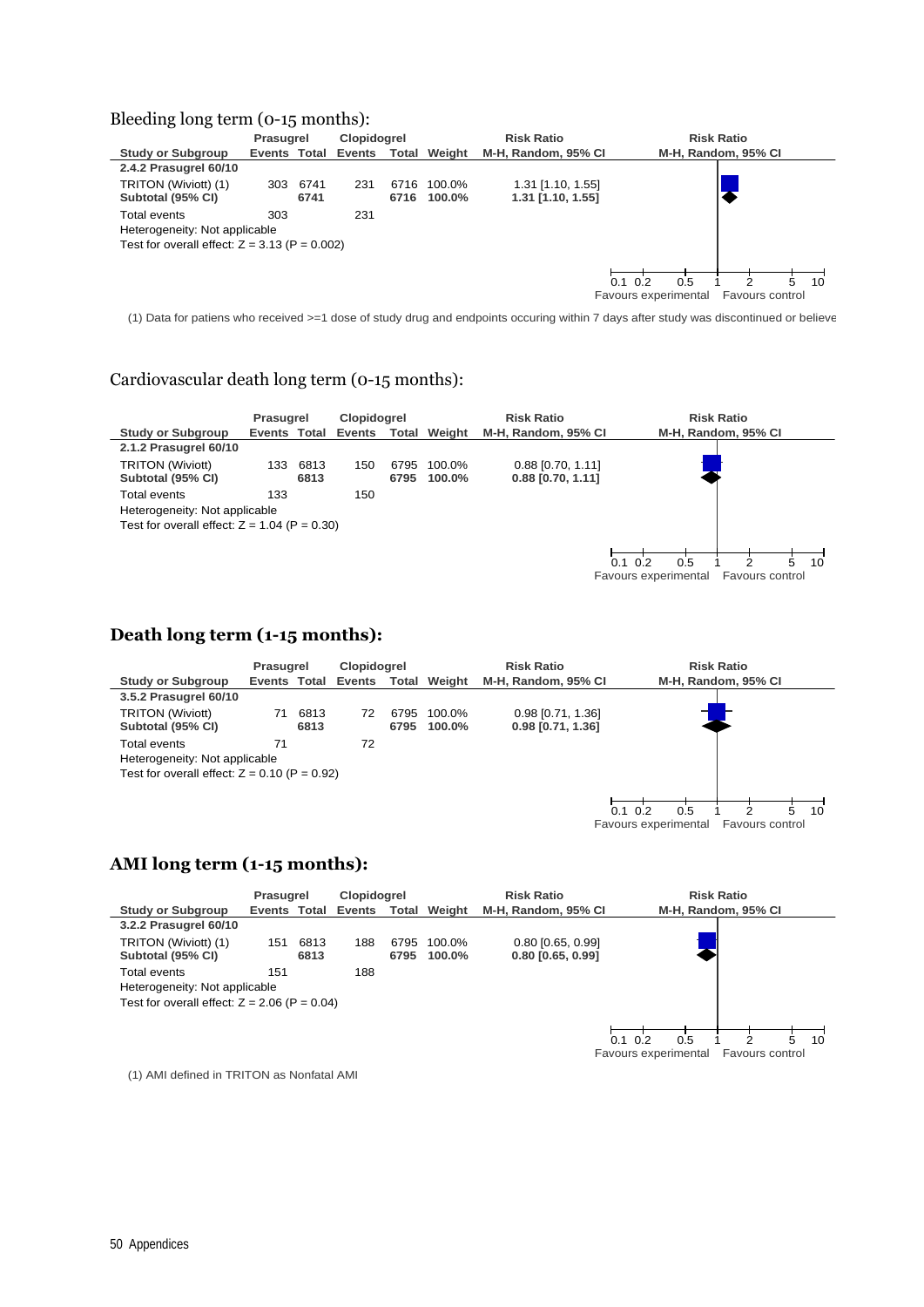#### **UTVR long term (1-15 months):**



#### **Bleeding long term (1-15 months):**

|                                                                                                  | Prasugrel |              | <b>Clopidogrel</b>  |              | <b>Risk Ratio</b> |                                        | <b>Risk Ratio</b>                                                       |
|--------------------------------------------------------------------------------------------------|-----------|--------------|---------------------|--------------|-------------------|----------------------------------------|-------------------------------------------------------------------------|
| <b>Study or Subgroup</b>                                                                         |           |              | Events Total Events | Total        | Weight            | M-H, Random, 95% CI                    | M-H, Random, 95% CI                                                     |
| 3.4.2 Prasugrel 60/10                                                                            |           |              |                     |              |                   |                                        |                                                                         |
| TRITON (Wiviott) (1)<br>Subtotal (95% CI)                                                        | 128       | 6741<br>6741 | 89                  | 6716<br>6716 | 100.0%<br>100.0%  | 1.43 [1.10, 1.87]<br>1.43 [1.10, 1.87] |                                                                         |
| Total events<br>Heterogeneity: Not applicable<br>Test for overall effect: $Z = 2.63$ (P = 0.009) | 128       |              | 89                  |              |                   |                                        |                                                                         |
|                                                                                                  |           |              |                     |              |                   |                                        | 5<br>0.2<br>0.5<br>10<br>0.1<br>Favours experimental<br>Favours control |

(1) Data for patiens who received >=1 dose of study drug and endpoints occuring within 7 days after study was discontinued or believe

#### **APPENDIX 3: GRADE TABLES**

#### **Short term**

**prasugrel compared to clopidogrel for patients undergoing PCI** 

**Patient or population:** patients undergoing PCI

**Settings:** short term 14- 30 days

**Intervention:** prasugrel

**Comparison:** clopidogrel

| <b>Outcomes</b>                                      | Illustrative comparative risks* (95%) |                       | <b>Relative effect</b>    | <b>No of Partici-</b> | <b>Quality of the</b> |
|------------------------------------------------------|---------------------------------------|-----------------------|---------------------------|-----------------------|-----------------------|
|                                                      | CI                                    |                       | (95% CI)                  | pants                 | evidence              |
|                                                      | Assumed risk                          | Corresponding risk    |                           | (studies)             | (GRADE)               |
|                                                      | clopidogrel                           | prasugrel             |                           |                       |                       |
| death -cardiovascular, short term 14-30d 11 per 1000 |                                       | 9 per 1000            | <b>RR 0.79</b>            | 14174                 |                       |
| Follow-up: 14-30 days                                |                                       | $(6 \text{ to } 12)$  | $(0.57 \text{ to } 1.10)$ | (3 studies)           | $\text{low}^{1,2,3}$  |
| AMI - short term 30d                                 | 64 per 1000                           | 48 per 1000           | <b>RR 0.75</b>            | 14062                 |                       |
| Follow-up: 30 days                                   |                                       | $(42 \text{ to } 55)$ | $(0.65 \text{ to } 0.86)$ | (2 studies)           | high                  |
| UTVR - short term 30d                                | 16 per 1000                           | 8 per 1000            | <b>RR 0.53</b>            | 13608                 |                       |
| Follow-up: 30 days                                   |                                       | $(6 \text{ to } 12)$  | $(0.39 \text{ to } 0.73)$ | $(1$ study)           | low <sup>2,4</sup>    |
| TIMI major or minor bleeding - short                 | 21 per 1000                           | 26 per 1000           | <b>RR 1.24</b>            | 14062                 |                       |
| term 30d                                             |                                       | (21 to 32)            | $(1.0 \text{ to } 1.54)$  | (2 studies)           | high <sup>5,6</sup>   |
| Follow-up: 30 days                                   |                                       |                       |                           |                       |                       |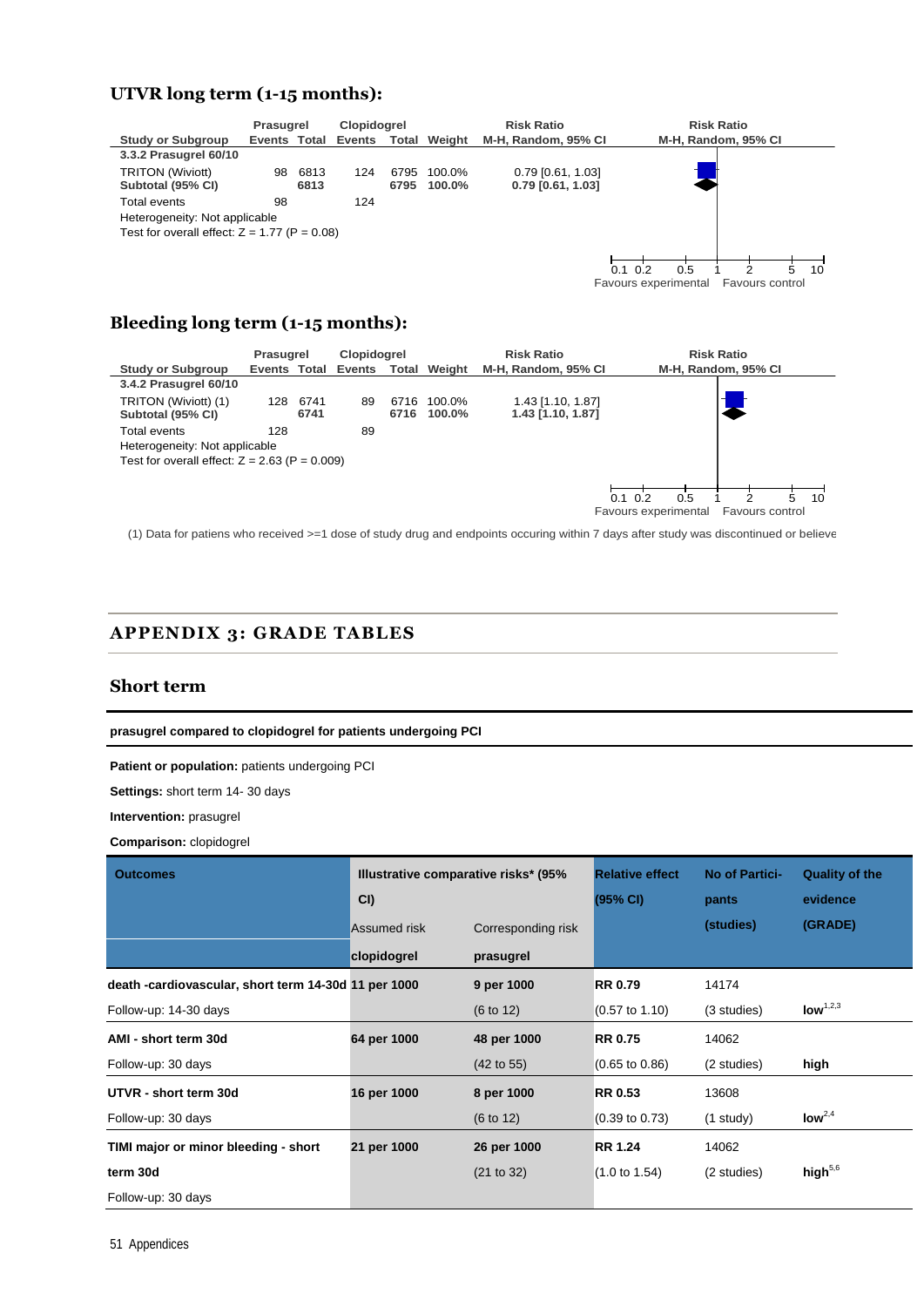\*The basis for the **assumed risk** (e.g. the median control group risk across studies) is provided in footnotes. The **corresponding risk** (and its 95% confidence interval) is based on the assumed risk in the comparison group and the **relative effect** of the intervention (and its 95% CI).

#### **CI:** Confidence interval; **RR:** Risk ratio;

GRADE Working Group grades of evidence

**High quality:** Further research is very unlikely to change our confidence in the estimate of effect.

**Moderate quality:** Further research is likely to have an important impact on our confidence in the estimate of effect and may change the estimate.

**Low quality:** Further research is very likely to have an important impact on our confidence in the estimate of effect and is likely to change the estimate.

**Very low quality:** We are very uncertain about the estimate.

<sup>1</sup> Not enough studies with events to conclude on inconsistency

 $^2$  Total number of events is less than 300 (a threshold rule-of-thumb value) (based on: Mueller et al. Ann Intern Med. 2007;146:878-881 <http://www.annals.org/cgi/content/abstract/146/12/878>)

 $3$  95% confidence interval (or alternative estimate of precision) around the pooled or best estimate of effect includes both 1) no effect and 2) appreciable benefit or appreciable harm.

<sup>4</sup> Only one study. Reproducability unknown.

 $5$  Data from one of the studies is recalculated based on % given in publication. Chose not to downgrade.

<sup>6</sup> 95% confidence interval (or alternative estimate of precision) around the pooled or best estimate of effect includes both 1) no effect and 2) appreciable benefit or appreciable harm. Borderline. Chose not to downgrade.

#### **Long term**

**prasugrel compared to clopidogrel for patients undergoing PCI** 

**Patient or population:** patients undergoing PCI

**Settings:** long term - 15 months

**Intervention:** prasugrel

**Comparison:** clopidogrel

| <b>Outcomes</b>                         | CI                          | Illustrative comparative risks* (95%) | <b>Relative effect</b><br>(95% CI) | <b>No of Partici-</b><br>pants | <b>Quality of the</b><br>evidence |
|-----------------------------------------|-----------------------------|---------------------------------------|------------------------------------|--------------------------------|-----------------------------------|
|                                         | Assumed risk<br>clopidogrel | Corresponding risk<br>prasugrel       |                                    | (studies)                      | (GRADE)                           |
| death - cardiovascular - long term 15m  | 22 per 1000                 | 19 per 1000                           | <b>RR 0.88</b>                     | 13608                          |                                   |
| Follow-up: 15 months                    |                             | (15 to 24)                            | $(0.70 \text{ to } 1.11)$          | $(1$ study)                    | moderate <sup>1</sup>             |
| AMI - long term 15m                     | 91 per 1000                 | 69 per 1000                           | <b>RR 0.76</b>                     | 13608                          |                                   |
| Follow-up: 15 months                    |                             | $(62 \text{ to } 78)$                 | $(0.68 \text{ to } 0.86)$          | $(1$ study)                    | moderate <sup>1</sup>             |
| UTVR - long term 15m                    | 34 per 1000                 | 23 per 1000                           | <b>RR 0.67</b>                     | 13608                          |                                   |
| Follow-up: 15 months                    |                             | (19 to 28)                            | $(0.55 \text{ to } 0.82)$          | $(1$ study)                    | moderate <sup>1</sup>             |
| TIMI major or minor bleeing - long term | 34 per 1000                 | 45 per 1000                           | <b>RR 1.31</b>                     | 13457                          |                                   |
| 15m                                     |                             | $(37 \text{ to } 53)$                 | $(1.1 \text{ to } 1.55)$           | $(1$ study)                    | $\text{low}^{1,2}$                |
| Follow-up: 15 months                    |                             |                                       |                                    |                                |                                   |

\*The basis for the **assumed risk** (e.g. the median control group risk across studies) is provided in footnotes. The **corresponding risk** (and its